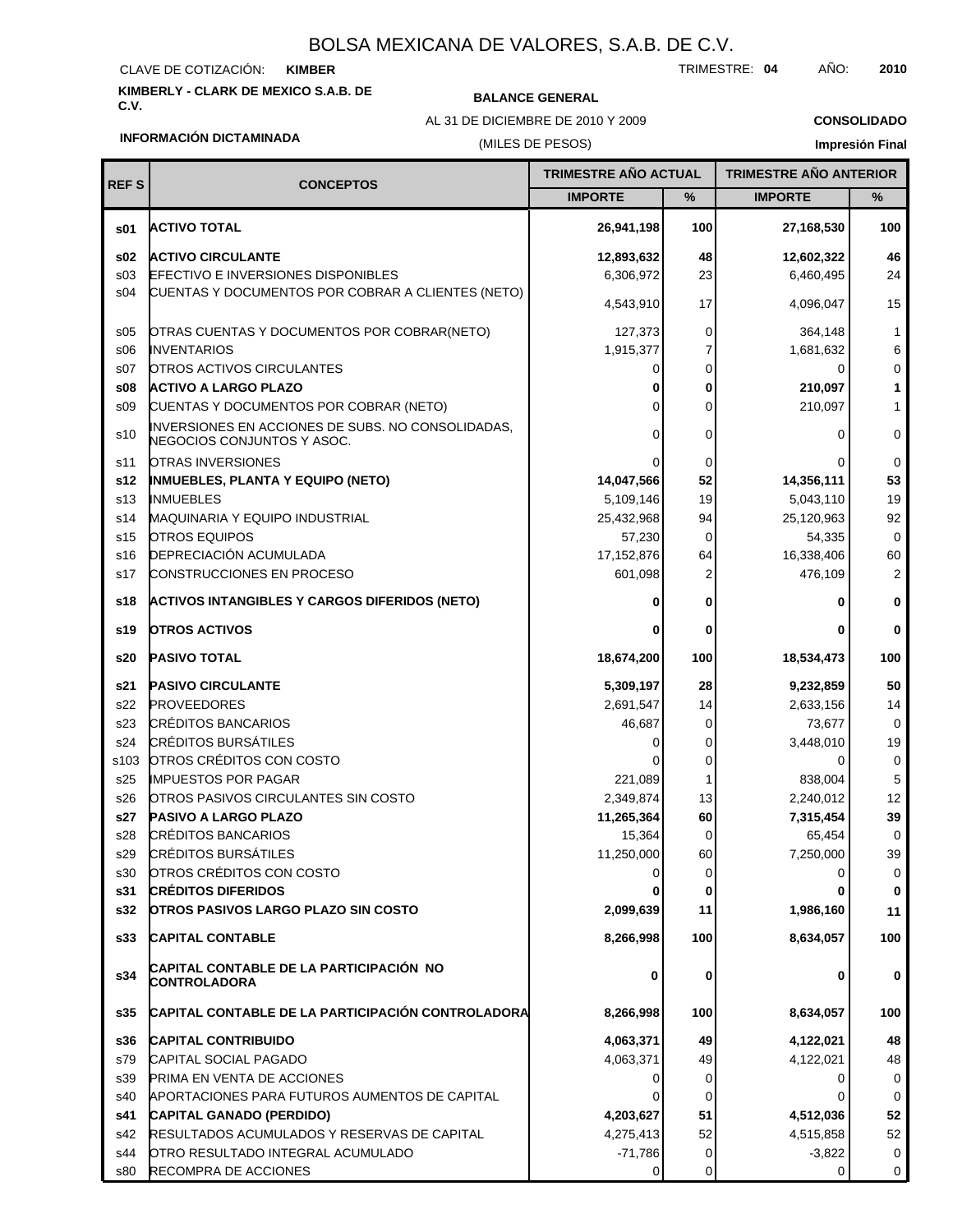# **KIMBERLY - CLARK DE MEXICO S.A.B.** CLAVE DE COTIZACIÓN: **KIMBER**

**BALANCE GENERAL** 

TRIMESTRE: **04** AÑO: **2010**

**CONSOLIDADO**

## DESGLOSE DE PRINCIPALES CONCEPTOS

### **INFORMACIÓN DICTAMINADA**

## (MILES DE PESOS)

| <b>REFS</b> | <b>CONCEPTOS</b>                                                 | TRIMESTRE AÑO ACTUAL   |           | <b>TRIMESTRE AÑO ANTERIOR</b> |                     |
|-------------|------------------------------------------------------------------|------------------------|-----------|-------------------------------|---------------------|
|             |                                                                  | <b>IMPORTE</b>         | %         | <b>IMPORTE</b>                | %                   |
| \$03        | <b>EFECTIVO E INVERSIONES DISPONIBLES</b>                        | 6,306,972              | 100       | 6,460,495                     | 100                 |
| s46         | <b>EFECTIVO</b>                                                  | 226,590                | 4         | 118,179                       | 2                   |
| s47         | <b>INVERSIONES DISPONIBLES</b>                                   | 6,080,382              | 96        | 6,342,316                     | 98                  |
| \$07        | <b>OTROS ACTIVOS CIRCULANTES</b>                                 | 0                      | 100       | 0                             | 100                 |
| s81         | <b>INSTRUMENTOS FINANCIEROS DERIVADOS</b>                        | 0                      | 0         | $\Omega$                      | 0                   |
| s82         | OPERACIONES DISCONTINUADAS                                       | 0                      | 0         | $\Omega$                      | 0                   |
| s83         | <b>OTROS</b>                                                     | 0                      | 0         | $\Omega$                      | $\mathbf 0$         |
| s18         | <b>ACTIVOS INTANGIBLES Y CARGOS DIFERIDOS (NETO)</b>             | 0                      | 100       | 0                             | 100                 |
| s48         | <b>GASTOS AMORTIZABLES (NETO)</b>                                | 0                      | 0         | 0                             | 0                   |
| s49         | <b>CRÉDITO MERCANTIL</b>                                         | 0                      | 0         | $\Omega$                      | 0                   |
| s51         | <b>OTROS</b>                                                     | 0                      | 0         | $\Omega$                      | 0                   |
| s19         | <b>OTROS ACTIVOS</b>                                             | 0                      | 100       | 0                             | 100                 |
| s85         | INSTRUMENTOS FINANCIEROS DERIVADOS                               | 0                      | 0         | $\Omega$                      | 0                   |
| s50         | <b>IMPUESTOS DIFERIDOS</b>                                       | 0                      | 0         | $\Omega$                      | 0                   |
| s104        | BENEFICIOS A LOS EMPLEADOS<br>OPERACIONES DISCONTINUADAS         | 0                      | 0         | 0                             | $\pmb{0}$           |
| s86<br>s87  | <b>OTROS</b>                                                     | 0<br>0                 | 0<br>0    | 0<br>0                        | $\pmb{0}$<br>0      |
|             |                                                                  |                        |           |                               |                     |
| s21         | <b>PASIVO CIRCULANTE</b><br>PASIVO EN MONEDA EXTRANJERA          | 5,309,197              | 100<br>28 | 9,232,859                     | 100<br>17           |
| s52<br>s53  | PASIVO EN MONEDA NACIONAL                                        | 1,466,164<br>3,843,033 | 72        | 1,523,454<br>7,709,405        | 83                  |
|             |                                                                  |                        |           |                               |                     |
| s26         | OTROS PASIVOS CIRCULANTES SIN COSTO                              | 2,349,874              | 100       | 2,240,012                     | 100                 |
| s88<br>s89  | INSTRUMENTOS FINANCIEROS DERIVADOS<br><b>INTERESES POR PAGAR</b> | 0<br>73,413            | 0<br>3    | 0<br>55,979                   | 0<br>$\overline{2}$ |
| s68         | <b>PROVISIONES</b>                                               | 1,454,611              | 62        | 1,381,018                     | 62                  |
| s90         | OPERACIONES DISCONTINUADAS                                       | 0                      | 0         | 0                             | $\mathbf 0$         |
| s58         | OTROS PASIVOS CIRCULANTES                                        | 21,068                 | 1         | 21,992                        | 1                   |
| s105        | BENEFICIOS A LOS EMPLEADOS                                       | 800,782                | 34        | 781,023                       | 35                  |
| s27         | <b>PASIVO A LARGO PLAZO</b>                                      | 11,265,364             | 100       | 7,315,454                     | 100                 |
| s59         | PASIVO EN MONEDA EXTRANJERA                                      | 15,364                 | 0         | 65,454                        | -1                  |
| s60         | PASIVO EN MONEDA NACIONAL                                        | 11,250,000             | 100       | 7,250,000                     | 99                  |
| s31         | <b>CRÉDITOS DIFERIDOS</b>                                        | 0                      | 100       | 0                             | 100                 |
| s65         | <b>CRÉDITO MERCANTIL</b>                                         | 0                      | 0         |                               | 0                   |
| s67         | <b>OTROS</b>                                                     | 0                      | 0         | 0                             | 0                   |
| s32         | OTROS PASIVOS LARGO PLAZO SIN COSTO                              | 2,099,639              | 100       | 1,986,160                     | 100                 |
| s66         | <b>IMPUESTOS DIFERIDOS</b>                                       | 1,720,039              | 82        | 1,705,860                     | 86                  |
| s91         | BENEFICIOS A LOS EMPLEADOS                                       | 60,553                 | 3         | 26,130                        | 1                   |
| s92         | OPERACIONES DISCONTINUADAS                                       | 0                      | 0         | 0                             | 0                   |
| s69         | <b>OTROS PASIVOS</b>                                             | 319,047                | 15        | 254,170                       | 13                  |
| s79         | <b>CAPITAL SOCIAL PAGADO</b>                                     | 4,063,371              | 100       | 4,122,021                     | 100                 |
| s37         | <b>NOMINAL</b>                                                   | 8,704                  | 0         | 8,829                         | 0                   |
| s38         | ACTUALIZACIÓN                                                    | 4,054,667              | 100       | 4,113,192                     | 100                 |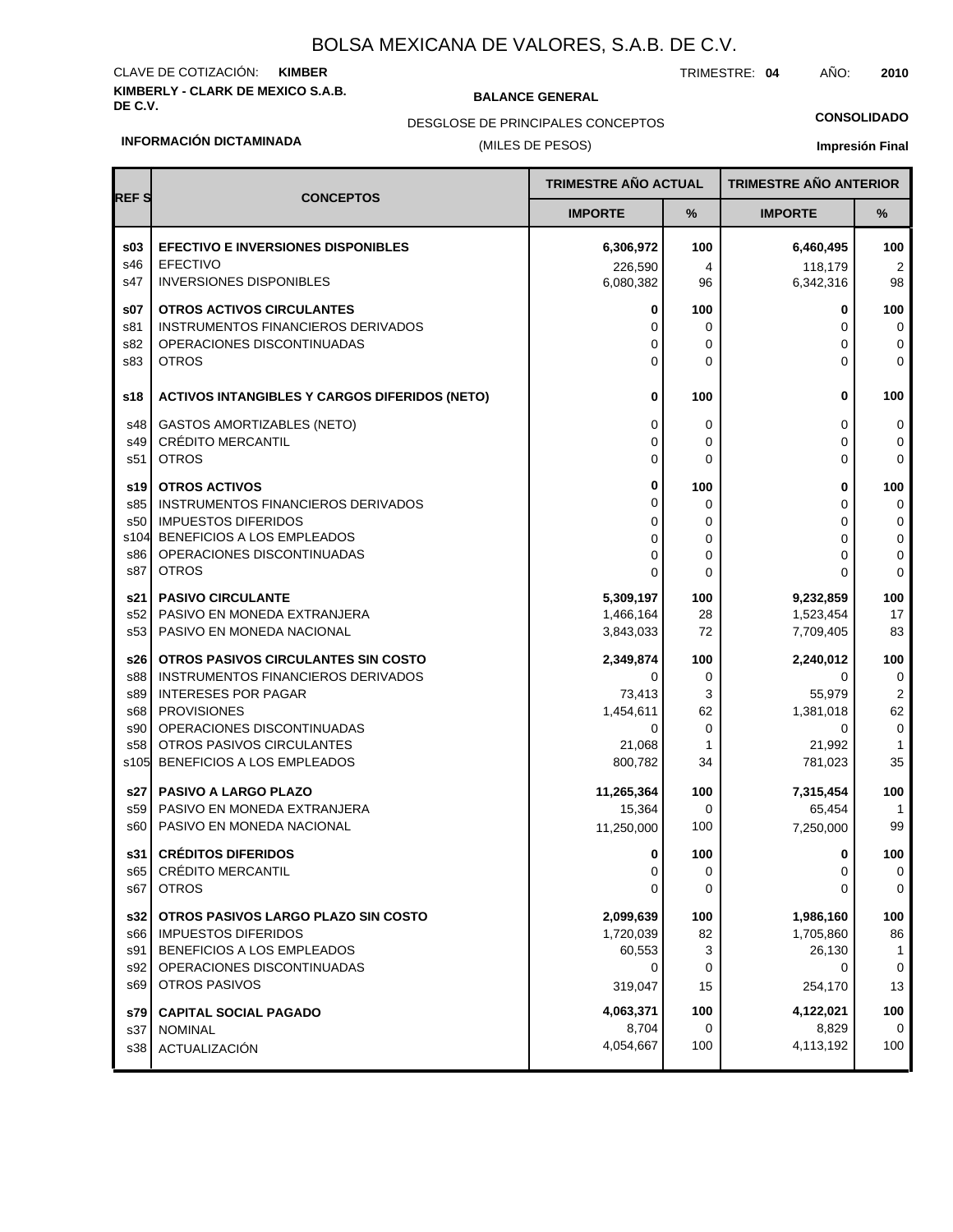# **KIMBERLY - CLARK DE MEXICO S.A.B.** CLAVE DE COTIZACIÓN: **KIMBER**

### **BALANCE GENERAL**

TRIMESTRE: **04** AÑO: **2010**

### **CONSOLIDADO**

### **INFORMACIÓN DICTAMINADA**

## DESGLOSE DE PRINCIPALES CONCEPTOS

## (MILES DE PESOS)

| <b>REFS</b> | <b>TRIMESTRE AÑO ACTUAL</b><br><b>CONCEPTOS</b>                  |                | <b>TRIMESTRE AÑO ANTERIOR</b> |                |                |
|-------------|------------------------------------------------------------------|----------------|-------------------------------|----------------|----------------|
|             |                                                                  | <b>IMPORTE</b> | $\frac{9}{6}$                 | <b>IMPORTE</b> | $\%$           |
| s42         | <b>RESULTADOS ACUMULADOS Y RESERVAS DE CAPITAL</b>               | 4,275,413      | 100                           | 4,515,858      | 100            |
| s93         | RESERVA LEGAL                                                    | 2,193          | 0                             | 100,000        | $\overline{2}$ |
| s43         | RESERVA PARA RECOMPRA DE ACCIONES                                |                |                               |                | $\mathbf 0$    |
| s94         | <b>OTRAS RESERVAS</b>                                            |                | 0                             |                | $\mathbf 0$    |
| s95         | RESULTADO DE EJERCICIOS ANTERIORES                               | 50,275         |                               | 264,132        | 6              |
| s45         | RESULTADO DEL EJERCICIO                                          | 4,222,945      | 99                            | 4,151,726      | 92             |
| s44         | OTRO RESULTADO INTEGRAL ACUMULADO                                | -71,786        | 100                           | $-3,822$       | 100            |
| s70         | RESULTADO ACUMULADO POR POSICIÓN MONETARIA                       |                | 0                             |                | $\mathbf 0$    |
| s71         | RESULTADO POR TENENCIA DE ACTIVOS NO MONETARIOS                  |                | 0                             |                | $\Omega$       |
| s96         | EFECTO ACUMULADO POR CONVERSIÓN                                  | ი              | 0                             | 4.117          | -108           |
| s97         | EFECTO ACUMULADO POR VALUACIÓN DE INST. FIN.<br><b>DERIVADOS</b> | -71.786        | 100                           | $-7,939$       | 208            |
| s98         | RESULTADO POR IMPUESTOS DIFERIDOS                                |                | 0                             |                | 0              |
| s100        | <b>OTROS</b>                                                     |                | 0                             |                | $\mathbf 0$    |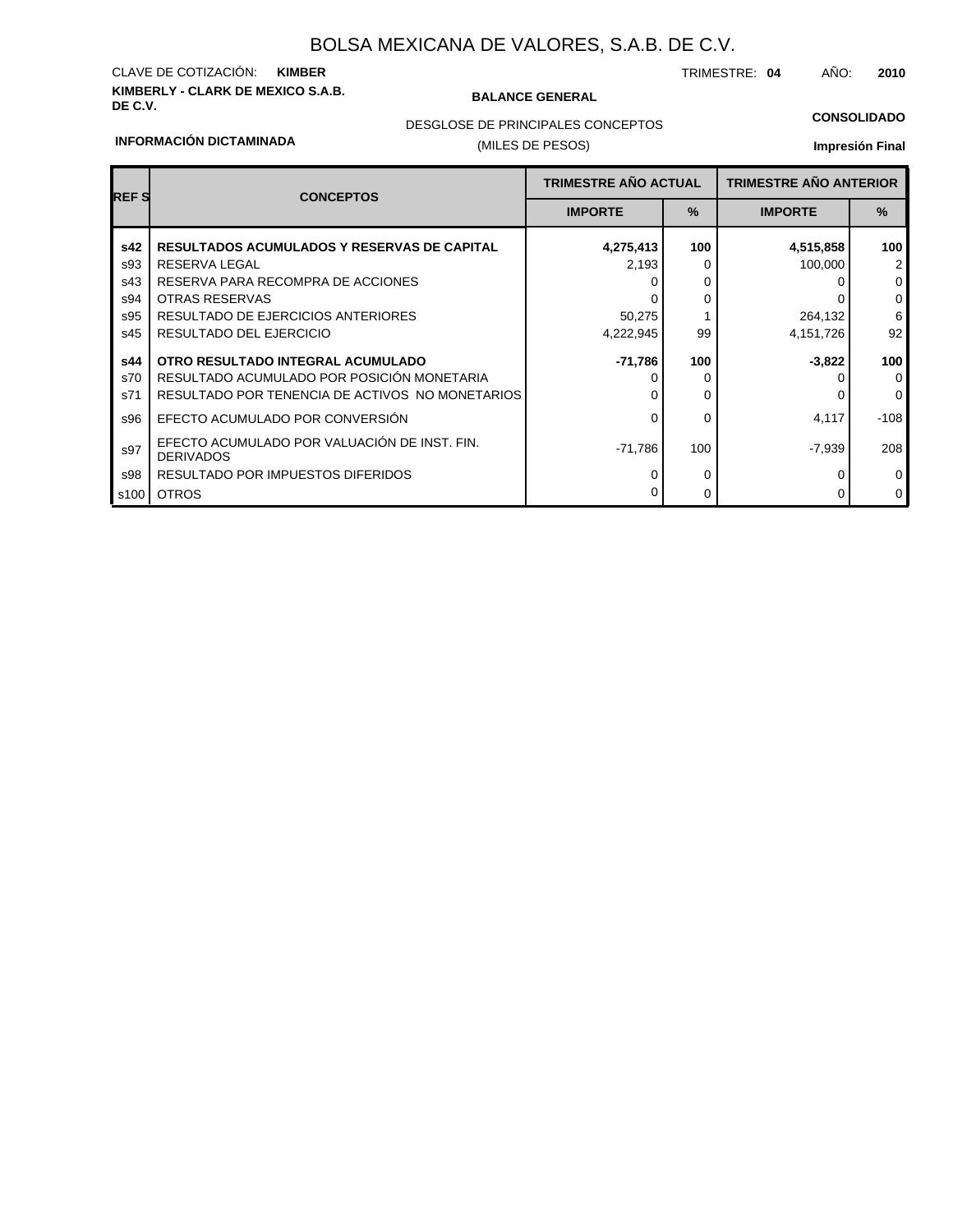# **KIMBERLY - CLARK DE MEXICO S.A.B.** CLAVE DE COTIZACIÓN: **KIMBER**

### **BALANCE GENERAL**

(MILES DE PESOS)

TRIMESTRE: **04** AÑO: **2010**

## **CONSOLIDADO**

### **INFORMACIÓN DICTAMINADA**

## DATOS INFORMATIVOS

### **Impresión Final**

| <b>REFS</b> | <b>CONCEPTOS</b>                             | <b>TRIMESTRE AÑO ACTUAL</b> | <b>TRIMESTRE AÑO ANTERIOR</b> |
|-------------|----------------------------------------------|-----------------------------|-------------------------------|
|             |                                              | <b>IMPORTE</b>              | <b>IMPORTE</b>                |
| s72         | CAPITAL DE TRABAJO                           | 7,584,435                   | 3,369,463                     |
| s73         | FONDO PARA PENSIONES Y PRIMA DE ANTIGÜEDAD   | 366,939                     | 324,117                       |
| s74         | NUMERO DE FUNCIONARIOS (*)                   |                             | $\Omega$                      |
| s75         | NUMERO DE EMPLEADOS (*)                      | 2,478                       | 2,414                         |
| s76         | NUMERO DE OBREROS (*)                        | 4,525                       | 4,535                         |
| s77         | NUMERO DE ACCIONES EN CIRCULACIÓN (*)        | 1,061,674,315               | 1,076,998,415                 |
| s78         | NUMERO DE ACCIONES RECOMPRADAS (*)           | 36,090,400                  | 36,875,400                    |
| s101        | <b>EFECTIVO RESTRINGIDO</b>                  |                             | $\Omega$                      |
| s102        | DEUDA CON COSTO DE ASOCIADAS NO CONSOLIDADAS |                             | $\Omega$                      |

(\*) DATOS EN UNIDADES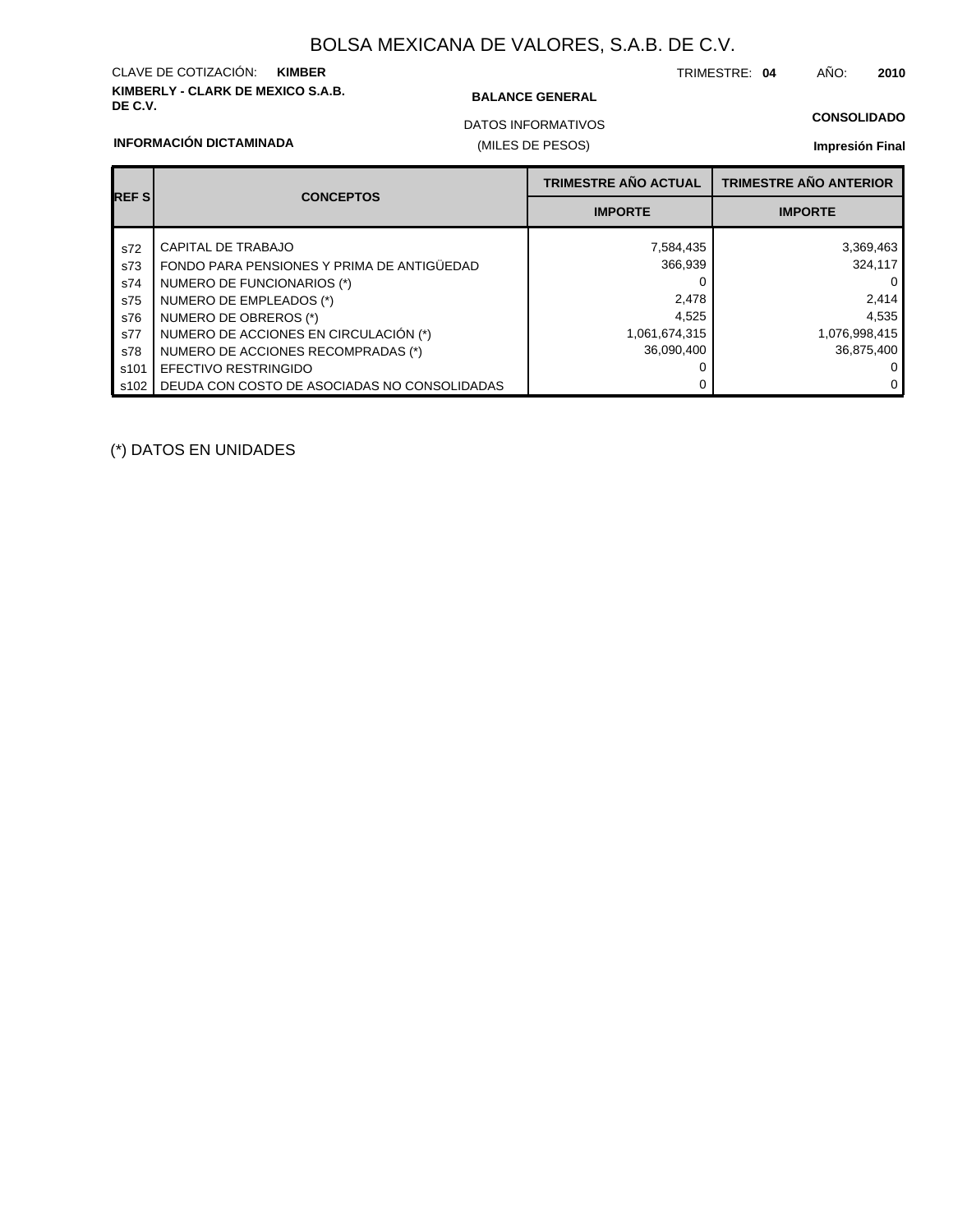# **KIMBERLY - CLARK DE MEXICO S.A.B.** CLAVE DE COTIZACIÓN:

**DE C.V. ESTADO DE RESULTADOS**

TRIMESTRE: AÑO: **KIMBER 04 2010**

DEL 1 DE ENERO AL 31 DE DICIEMBRE DE 2010 Y 2009 **CONSOLIDADO**

## **Impresión Final**

**INFORMACIÓN DICTAMINADA**

## (MILES DE PESOS)

| REF R | <b>CONCEPTOS</b>                                                                             | <b>TRIMESTRE AÑO ACTUAL</b> |               | <b>TRIMESTRE AÑO ANTERIOR</b> |               |
|-------|----------------------------------------------------------------------------------------------|-----------------------------|---------------|-------------------------------|---------------|
|       |                                                                                              | <b>IMPORTE</b>              | $\frac{9}{6}$ | <b>IMPORTE</b>                | $\frac{9}{6}$ |
| r01   | <b>VENTAS NETAS</b>                                                                          | 26,196,519                  | 100           | 24,702,207                    | 100           |
| r02   | <b>COSTO DE VENTAS</b>                                                                       | 15,640,626                  | 60            | 14,564,753                    | 59            |
| r03   | UTILIDAD (PÉRDIDA) BRUTA                                                                     | 10,555,893                  | 40            | 10,137,454                    | 41            |
| r04   | <b>GASTOS GENERALES</b>                                                                      | 3,674,838                   | 14            | 3,434,906                     | 14            |
| r05   | UTILIDAD ( PÉRDIDA) DE OPERACIÓN                                                             | 6,881,055                   | 26            | 6,702,548                     | 27            |
| r08   | OTROS INGRESOS Y (GASTOS), NETO.                                                             | $-543,926$                  | $-2$          | $-571,644$                    | $-2$          |
| r06   | RESULTADO INTEGRAL DE FINANCIAMIENTO                                                         | $-427,016$                  | $-2$          | $-491,062$                    | $-2$          |
| r12   | PARTICIPACIÓN EN LOS RESULTADOS DE SUBS. NO<br>CONSOLIDADAS, NEGOCIOS CONJUNTOS Y ASOCIADAS. |                             | $\Omega$      | ŋ                             | $\mathbf 0$   |
| r48   | PARTIDAS NO ORDINARIAS                                                                       | <sup>0</sup>                | $\Omega$      | <sup>0</sup>                  | $\mathbf 0$   |
| r09   | UTILIDAD (PÉRDIDA) ANTES DE IMPUESTOS A LA UTILIDAD                                          | 5,910,113                   | 23            | 5,639,842                     | 23            |
| r10   | <b>IMPUESTOS A LA UTILIDAD</b>                                                               | 1,687,168                   | 6             | 1,488,116                     | 6             |
| r11   | UTILIDAD (PÉRDIDA) ANTES DE LAS OPERACIONES<br><b>DISCONTINUADAS</b>                         | 4,222,945                   | 16            | 4,151,726                     | 17            |
| r14   | OPERACIONES DISCONTINUADAS                                                                   |                             | $\Omega$      | <sup>0</sup>                  | $\Omega$      |
| r18   | UTILIDAD (PÉRDIDA) NETA CONSOLIDADA                                                          | 4,222,945                   | 16            | 4,151,726                     | 17            |
| r19   | PARTICIPACIÓN NO CONTROLADORA EN LA UTILIDAD<br>(PÉRDIDA) NETA                               | 0                           | $\Omega$      | 0                             | $\Omega$      |
| r20   | <b>PARTICIPACIÓN CONTROLADORA EN LA UTILIDAD</b><br>(PÉRDIDA) NETA                           | 4,222,945                   | 16            | 4,151,726                     | 17            |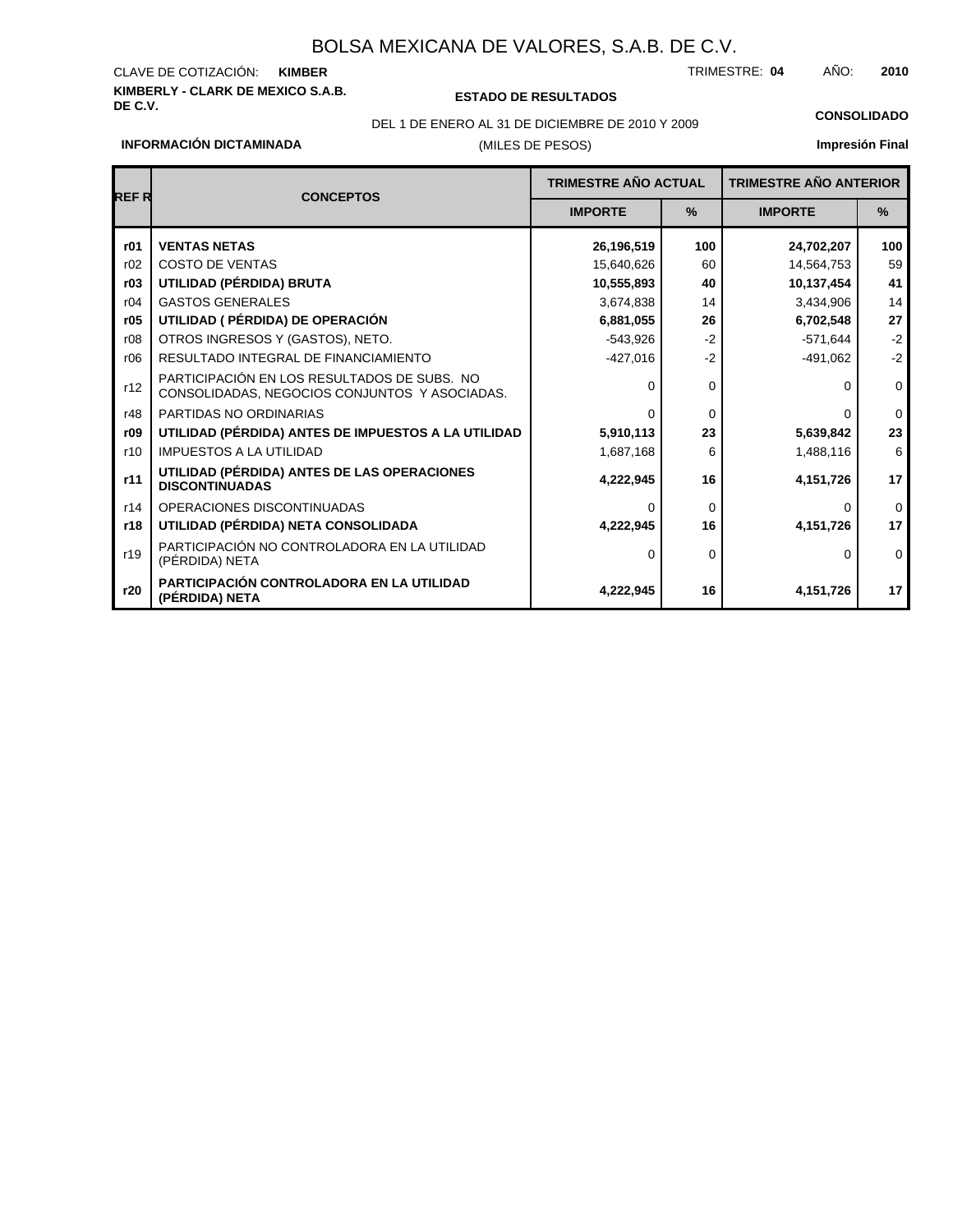# **KIMBERLY - CLARK DE MEXICO S.A.B.** CLAVE DE COTIZACIÓN:

### **DE C.V. ESTADO DE RESULTADOS**

TRIMESTRE: AÑO: **KIMBER 04 2010**

**CONSOLIDADO**

## (MILES DE PESOS) DESGLOSE DE PRINCIPALES CONCEPTOS

### **INFORMACIÓN DICTAMINADA**

## **Impresión Final**

|             |                                             | TRIMESTRE AÑO ACTUAL |                | <b>CONCEPTOS</b> |             | <b>TRIMESTRE AÑO ANTERIOR</b> |  |  |
|-------------|---------------------------------------------|----------------------|----------------|------------------|-------------|-------------------------------|--|--|
| <b>REFR</b> |                                             | <b>IMPORTE</b>       | %              | <b>IMPORTE</b>   | %           |                               |  |  |
| r01         | <b>VENTAS NETAS</b>                         | 26,196,519           | 100            | 24,702,207       | 100         |                               |  |  |
| r21         | <b>NACIONALES</b>                           | 24,687,444           | 94             | 23,496,966       | 95          |                               |  |  |
| r22         | <b>EXTRANJERAS</b>                          | 1,509,075            | 6              | 1,205,241        | 5           |                               |  |  |
| r23         | CONVERSIÓN EN DÓLARES (***)                 | 119,169              | $\Omega$       | 89,387           | $\mathbf 0$ |                               |  |  |
| r08         | OTROS INGRESOS Y (GASTOS), NETO.            | $-543,926$           | 100            | $-571,644$       | 100         |                               |  |  |
| r49         | OTROS INGRESOS Y (GASTOS), NETO.            | 10.844               | $-2$           | 5,490            | $\mathbf 0$ |                               |  |  |
| r34         | P.T.U. CAUSADA                              | 532,726              | $-98$          | 658,548          | $-115$      |                               |  |  |
| r35         | P.T.U. DIFERIDA                             | 22,044               | $-4$           | $-81,414$        | 14          |                               |  |  |
| r06         | <b>RESULTADO INTEGRAL DE FINANCIAMIENTO</b> | $-427,016$           | 100            | $-491,062$       | 100         |                               |  |  |
| r24         | <b>INTERESES PAGADOS</b>                    | 684,813              | $-160$         | 778,823          | $-159$      |                               |  |  |
| r42         | UTILIDAD (PÉRDIDA) EN ACTUALIZACIÓN DE UDIS |                      | $\Omega$       |                  | $\Omega$    |                               |  |  |
| r45         | OTROS GASTOS FINANCIEROS                    |                      | $\Omega$       |                  | $\Omega$    |                               |  |  |
| r26         | <b>INTERESES GANADOS</b>                    | 198,807              | $-47$          | 269,360          | $-55$       |                               |  |  |
| r46         | OTROS PRODUCTOS FINANCIEROS                 |                      | $\Omega$       | 0                | $\mathbf 0$ |                               |  |  |
| r25         | UTILIDAD (PÉRDIDA) EN CAMBIOS NETO          | 58,990               | $-14$          | 18,401           | $-4$        |                               |  |  |
| r28         | RESULTADO POR POSICIÓN MONETARIA            | O                    | $\Omega$       | 0                | $\mathbf 0$ |                               |  |  |
| r10         | <b>IMPUESTOS A LA UTILIDAD</b>              | 1,687,168            | 100            | 1,488,116        | 100         |                               |  |  |
| r32         | <b>IMPUESTO CAUSADO</b>                     | 1,645,627            | 98             | 1,761,418        | 118         |                               |  |  |
| r33         | <b>IMPUESTO DIFERIDO</b>                    | 41,541               | $\overline{2}$ | $-273,302$       | $-18$       |                               |  |  |

(\*\*\*) DATOS EN MILES DE DOLARES AL TIPO DE CAMBIO DE CIERRE DEL TRIMESTRE QUE SE REPORTA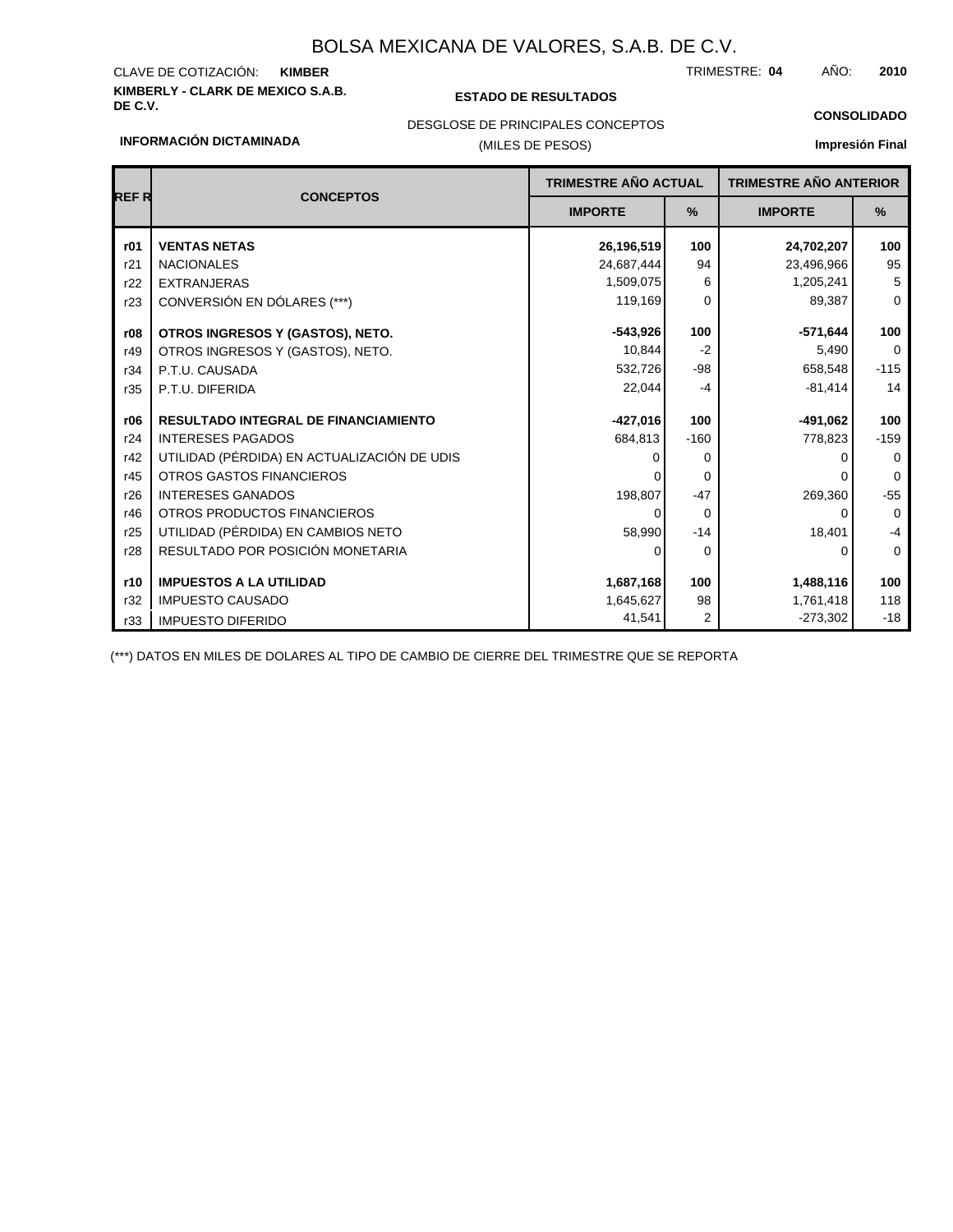# **KIMBERLY - CLARK DE MEXICO S.A.B.** CLAVE DE COTIZACIÓN:

### **DE C.V. ESTADO DE RESULTADOS**

(MILES DE PESOS)

TRIMESTRE: AÑO: **KIMBER 04 2010**

### **CONSOLIDADO**

### **INFORMACIÓN DICTAMINADA**

# OTROS CONCEPTOS DE RESULTADOS

## **Impresión Final**

|       |                                                                 | <b>TRIMESTRE AÑO ACTUAL</b> | <b>TRIMESTRE AÑO ANTERIOR</b> |
|-------|-----------------------------------------------------------------|-----------------------------|-------------------------------|
| REF R | <b>CONCEPTOS</b>                                                | <b>IMPORTE</b>              | <b>IMPORTE</b>                |
| r36   | <b>VENTAS TOTALES</b>                                           | 34,703,396                  | 32,604,521                    |
| r37   | RESULTADO FISCAL DEL EJERCICIO                                  | 6,406,838                   | 6,800,147                     |
| r38   | VENTAS NETAS (**)                                               | 26,196,519                  | 24,702,207                    |
| r39   | RESULTADO DE OPERACIÓN (**)                                     | 6,881,055                   | 6,702,548                     |
| r40   | PARTICIPACIÓN CONTROLADORA EN LA UTILIDAD<br>(PÉRDIDA) NETA(**) | 4,222,945                   | 4,151,726                     |
| r41   | UTILIDAD (PÉRDIDA) NETA CONSOLIDADA (**)                        | 4,222,945                   | 4,151,726                     |
| r47   | DEPRECIACIÓN Y AMORTIZACIÓN OPERATIVA                           | 1,189,583                   | 1,194,231                     |

(\*\*) INFORMACIÓN ÚLTIMOS DOCE MESES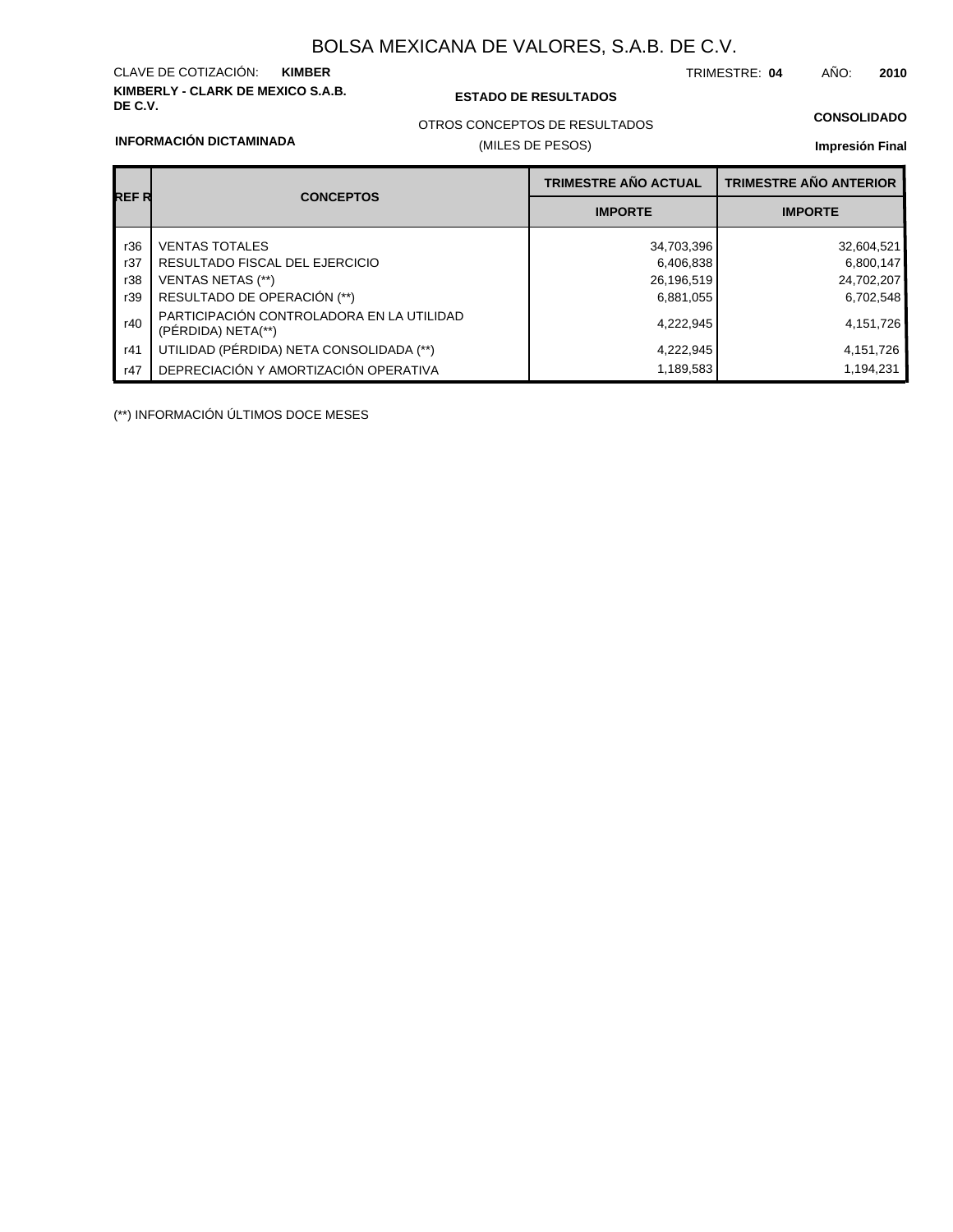### **KIMBERLY - CLARK DE MEXICO S.A.B.** CLAVE DE COTIZACIÓN: TRIMESTRE: AÑO: **KIMBER 04 2010**

### **ESTADO DE RESULTADOS TRIMESTRAL**

(MILES DE PESOS) DEL 1 DE OCTUBRE AL 31 DE DICIEMBRE DE 2010 **CONSOLIDADO**

**Impresión Final**

| <b>REF</b>       |                                                                                              | <b>TRIMESTRE AÑO ACTUAL</b> |          |                |             | <b>TRIMESTRE AÑO ANTERIOR</b> |  |
|------------------|----------------------------------------------------------------------------------------------|-----------------------------|----------|----------------|-------------|-------------------------------|--|
| <b>RT</b>        | <b>CONCEPTOS</b>                                                                             | <b>IMPORTE</b>              | %        | <b>IMPORTE</b> | %           |                               |  |
| rt <sub>01</sub> | <b>VENTAS NETAS</b>                                                                          | 6,866,502                   | 100      | 6,483,186      | 100         |                               |  |
| rt02             | <b>ICOSTO DE VENTAS</b>                                                                      | 4,108,566                   | 60       | 3,748,724      | 58          |                               |  |
| rt <sub>03</sub> | UTILIDAD (PÉRDIDA) BRUTA                                                                     | 2,757,936                   | 40       | 2,734,462      | 42          |                               |  |
| rt04             | <b>GASTOS GENERALES</b>                                                                      | 934,452                     | 14       | 829,059        | 13          |                               |  |
| rt05             | UTILIDAD ( PÉRDIDA) DE OPERACIÓN                                                             | 1,823,484                   | 27       | 1,905,403      | 29          |                               |  |
| rt08             | OTROS INGRESOS Y (GASTOS), NETO.                                                             | $-114,361$                  | $-2$     | $-157,302$     | $-2$        |                               |  |
| rt06             | RESULTADO INTEGRAL DE FINANCIAMIENTO                                                         | $-124,540$                  | $-2$     | $-99,471$      | $-2$        |                               |  |
| rt12             | PARTICIPACIÓN EN LOS RESULTADOS DE SUBS. NO<br>CONSOLIDADAS, NEGOCIOS CONJUNTOS Y ASOCIADAS. | 0                           | 0        | 0              | $\mathbf 0$ |                               |  |
| rt48             | PARTIDAS NO ORDINARIAS                                                                       | $\Omega$                    | $\Omega$ | <sup>0</sup>   | $\Omega$    |                               |  |
| rt <sub>09</sub> | UTILIDAD (PÉRDIDA) ANTES DE IMPUESTOS A LA UTILIDAD                                          | 1,584,583                   | 23       | 1,648,630      | 25          |                               |  |
| rt10             | <b>IMPUESTOS A LA UTILIDAD</b>                                                               | 388,303                     | 6        | 372,802        | 6           |                               |  |
| rt11             | UTILIDAD (PÉRDIDA) ANTES DE LAS OPERACIONES<br><b>DISCONTINUADAS</b>                         | 1,196,280                   | 17       | 1,275,828      | 20          |                               |  |
| rt14             | <b>IOPERACIONES DISCONTINUADAS</b>                                                           | O                           | 0        | 0              | $\Omega$    |                               |  |
| rt18             | UTILIDAD (PÉRDIDA) NETA CONSOLIDADA                                                          | 1,196,280                   | 17       | 1,275,828      | 20          |                               |  |
| rt19             | PARTICIPACIÓN NO CONTROLADORA EN LA UTILIDAD<br>(PÉRDIDA) NETA                               | $\Omega$                    | 0        | $\Omega$       | $\Omega$    |                               |  |
| rt20             | PARTICIPACIÓN CONTROLADORA EN LA UTILIDAD<br>(PÉRDIDA) NETA                                  | 1,196,280                   | 17       | 1,275,828      | 20          |                               |  |

**INFORMACIÓN DICTAMINADA**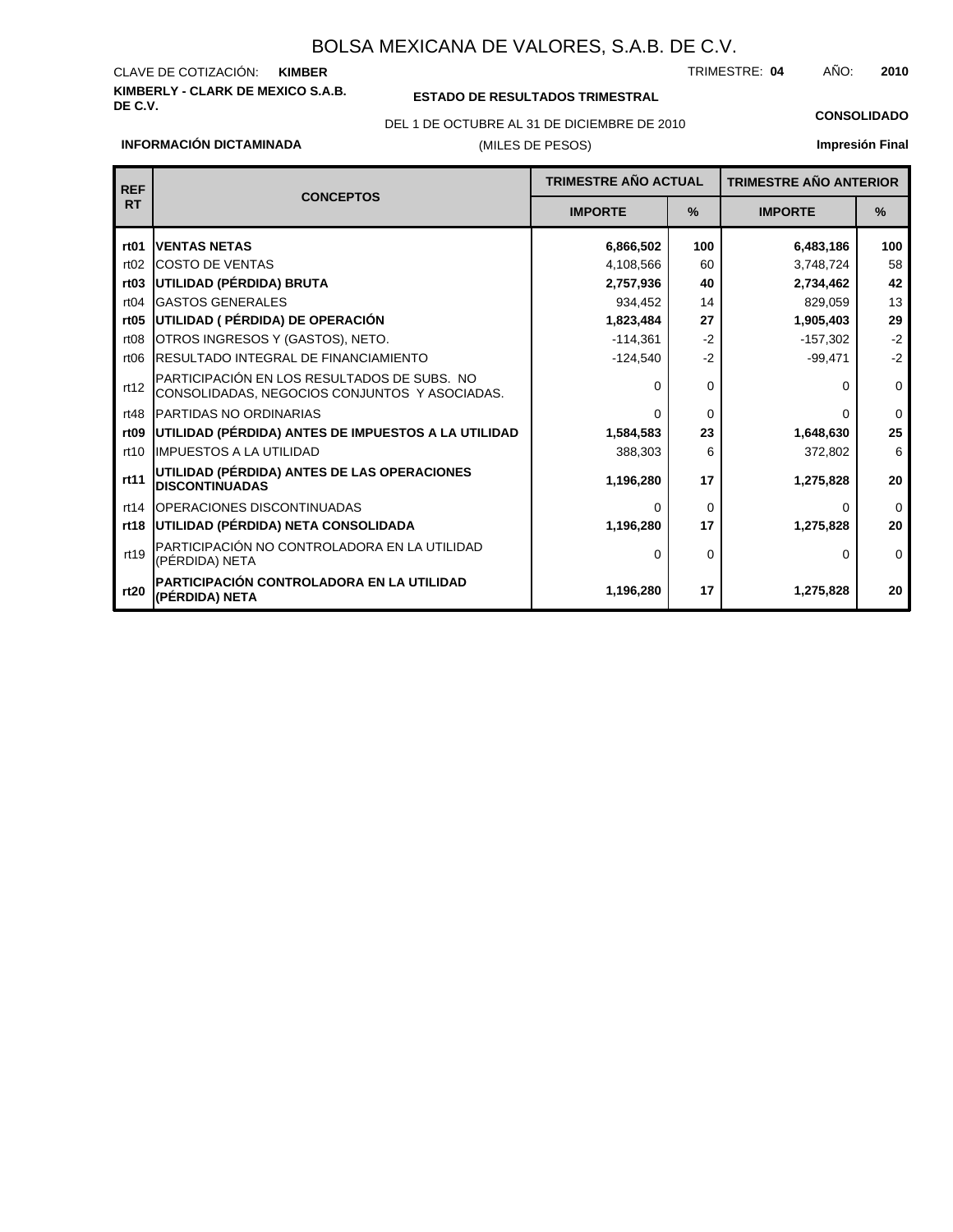# **KIMBERLY - CLARK DE MEXICO S.A.B.** CLAVE DE COTIZACIÓN:

### **ESTADO DE RESULTADOS TRIMESTRAL**

TRIMESTRE: AÑO: **KIMBER 04 2010**

### **INFORMACIÓN DICTAMINADA**

## DESGLOSE DE PRINCIPALES CONCEPTOS

## (MILES DE PESOS)

# **CONSOLIDADO**

**Impresión Final**

| <b>REF</b>       | <b>CONCEPTOS</b>                            | TRIMESTRE AÑO ACTUAL |          | <b>TRIMESTRE AÑO ANTERIOR</b> |               |
|------------------|---------------------------------------------|----------------------|----------|-------------------------------|---------------|
| <b>RT</b>        |                                             | <b>IMPORTE</b>       | $\%$     |                               | $\frac{9}{6}$ |
| rt <sub>0</sub>  | <b>VENTAS NETAS</b>                         | 6,866,502            | 100      | 6,483,186                     | 100           |
| rt21             | <b>NACIONALES</b>                           | 6,507,296            | 95       | 6,132,944                     | 95            |
| rt22             | <b>EXTRANJERAS</b>                          | 359,206              | 5        | 350,242                       | 5             |
| rt23             | CONVERSIÓN EN DÓLARES (***)                 | 28,931               | 0        | 26,755                        | $\mathbf 0$   |
| rt <sub>08</sub> | OTROS INGRESOS Y (GASTOS), NETO.            | $-114,361$           | 100      | $-157,302$                    | 100           |
| rt49             | OTROS INGRESOS Y (GASTOS), NETO.            | 2,139                | $-2$     | 2,682                         | $-2$          |
| rt34             | P.T.U. CAUSADA                              | 152,456              | $-133$   | 220,398                       | $-140$        |
| rt35             | P.T.U. DIFERIDA                             | $-35,956$            | 31       | $-60,414$                     | 38            |
| rt <sub>06</sub> | <b>RESULTADO INTEGRAL DE FINANCIAMIENTO</b> | $-124,540$           | 100      | $-99,471$                     | 100           |
| rt24             | <b>INTERESES PAGADOS</b>                    | 182,206              | $-146$   | 191,140                       | $-192$        |
| rt42             | UTILIDAD (PÉRDIDA) EN ACTUALIZACIÓN DE UDIS | O                    | 0        |                               | $\mathbf 0$   |
| rt45             | OTROS GASTOS FINANCIEROS                    |                      | $\Omega$ |                               | 0             |
| rt26             | <b>INTERESES GANADOS</b>                    | 39,436               | $-32$    | 71,009                        | $-71$         |
| rt46             | OTROS PRODUCTOS FINANCIEROS                 |                      | $\Omega$ | 0                             | $\Omega$      |
| rt25             | UTILIDAD (PÉRDIDA) EN CAMBIOS NETO          | 18,230               | $-15$    | 20,660                        | $-21$         |
| rt28             | RESULTADO POR POSICIÓN MONETARIA            | ŋ                    | $\Omega$ | 0                             | $\mathbf 0$   |
| rt10             | <b>IMPUESTOS A LA UTILIDAD</b>              | 388,303              | 100      | 372,802                       | 100           |
| rt32             | <b>IMPUESTO CAUSADO</b>                     | 379,262              | 98       | 548,873                       | 147           |
| rt33             | <b>IMPUESTO DIFERIDO</b>                    | 9,041                | 2        | $-176,071$                    | $-47$         |

(\*\*\*) DATOS EN MILES DE DOLARES AL TIPO DE CAMBIO DE CIERRE DEL TRIMESTRE QUE SE REPORTA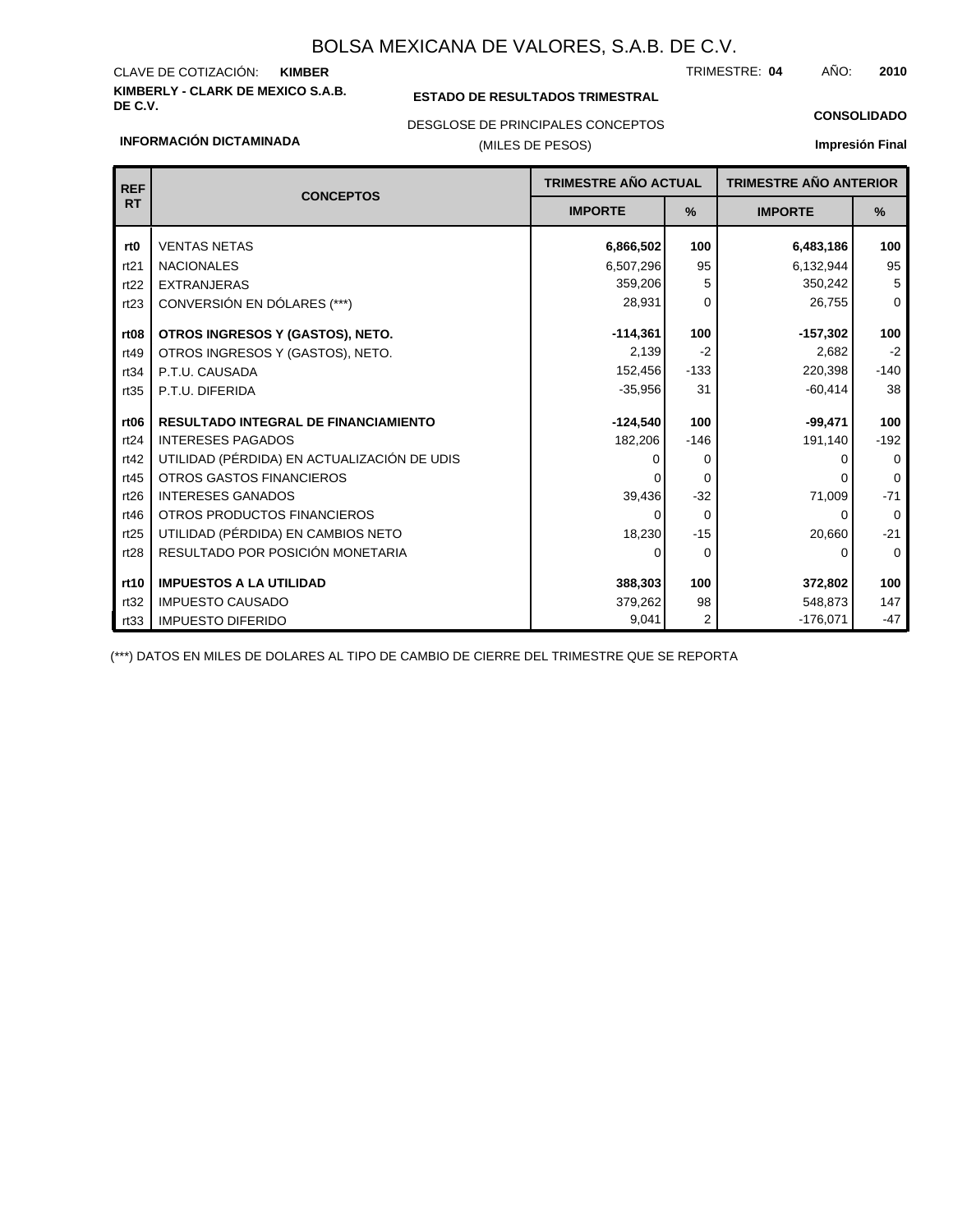**KIMBERLY - CLARK DE MEXICO S.A.B.** CLAVE DE COTIZACIÓN: **KIMBER**

### **ESTADO DE RESULTADOS TRIMESTRAL**

OTROS CONCEPTOS DE RESULTADOS

## (MILES DE PESOS)

### **CONSOLIDADO**

TRIMESTRE: **04** AÑO: **2010**

**Impresión Final**

| <b>REF</b> | <b>CONCEPTOS</b>                      | <b>TRIMESTRE AÑO ACTUAL</b> | <b>TRIMESTRE AÑO ANTERIOR</b> |
|------------|---------------------------------------|-----------------------------|-------------------------------|
| <b>RT</b>  |                                       | <b>IMPORTE</b>              | <b>IMPORTE</b>                |
| . rt47     | DEPRECIACIÓN Y AMORTIZACIÓN OPERATIVA | 264.917                     | 313.117                       |

## **INFORMACIÓN DICTAMINADA**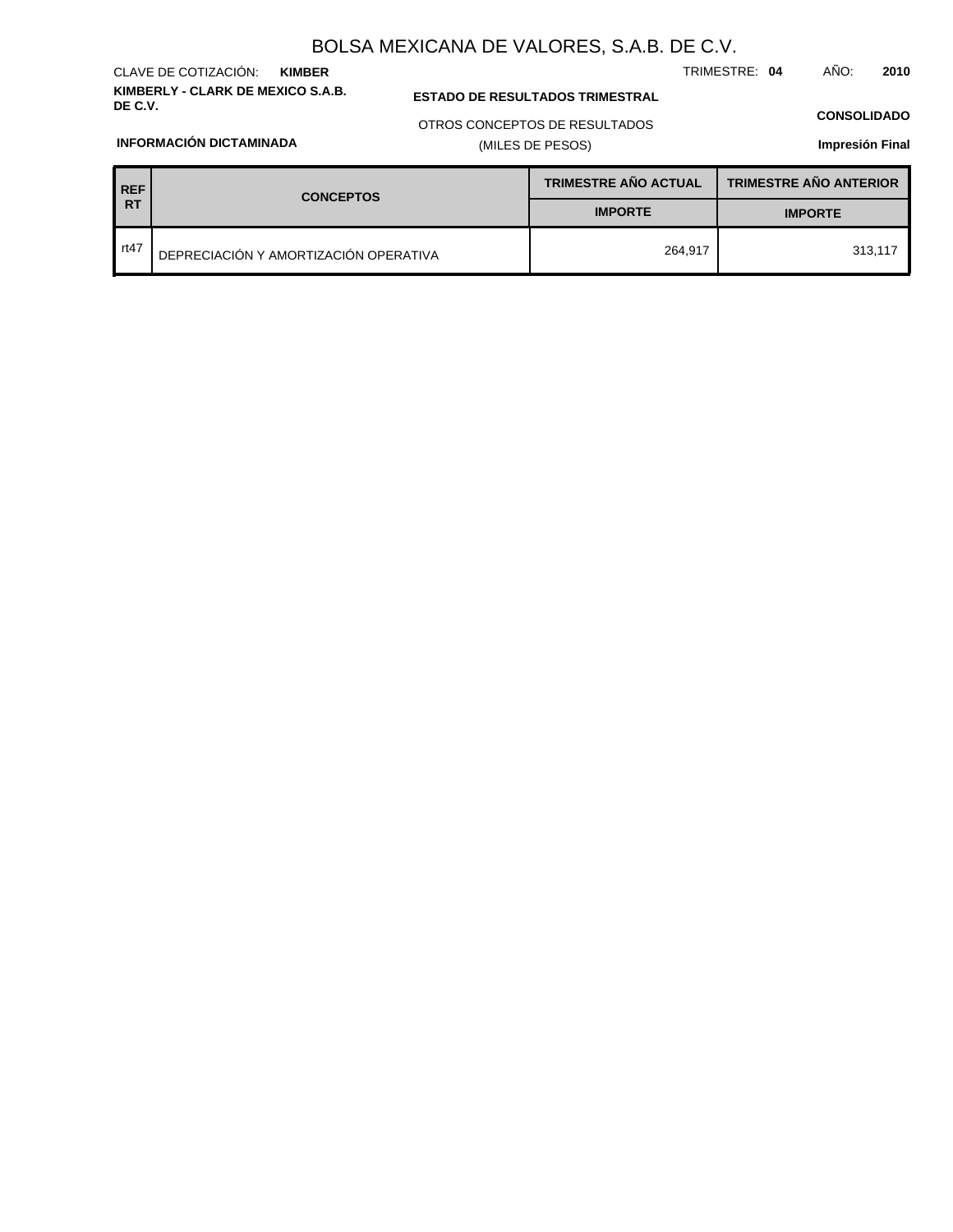CLAVE DE COTIZACIÓN: **KIMBER**

**KIMBERLY - CLARK DE MEXICO S.A.B. DE C.V.**

### **ESTADO DE FLUJO DE EFECTIVO (MÉTODO INDIRECTO)**

### PRINCIPALES CONCEPTOS

**Impresión Final**

## **INFORMACIÓN DICTAMINADA**

## (MILES DE PESOS)

**CONSOLIDADO**

TRIMESTRE: **04** AÑO: **2010**

| REF E           | <b>CONCEPTOS</b>                                                                       | <b>TRIMESTRE AÑO</b><br><b>ACTUAL</b> | <b>TRIMESTRE AÑO</b><br><b>ANTERIOR</b><br><b>IMPORTE</b> |  |
|-----------------|----------------------------------------------------------------------------------------|---------------------------------------|-----------------------------------------------------------|--|
|                 |                                                                                        | <b>IMPORTE</b>                        |                                                           |  |
|                 | <b>ACTIVIDADES DE OPERACIÓN</b>                                                        |                                       |                                                           |  |
| e01             | UTILIDAD (PÉRDIDA) ANTES DE IMPUESTOS A LA UTILIDAD                                    | 5,910,113                             | 5,639,842                                                 |  |
| e02             | +(-) PARTIDAS SIN IMPACTO EN EL EFECTIVO                                               | 554,770                               | 577,134                                                   |  |
| e03             | +(-) PARTIDAS RELACIONADAS CON ACTIVIDADES DE INVERSIÓN                                | 979,932                               | 919,381                                                   |  |
| e04             | +(-) PARTIDAS RELACIONADAS CON ACTIVIDADES DE FINANCIAMIENTO                           | 625,823                               | 760,422                                                   |  |
| e05             | <b>FLUJO DERIVADO DEL RESULTADO ANTES DE IMPUESTOS A LA UTILIDAD</b>                   | 8,070,638                             | 7,896,779                                                 |  |
| e06             | FLUJOS GENERADOS O UTILIZADOS EN LA OPERACIÓN                                          | $-3,210,368$                          | $-1,252,740$                                              |  |
| e07             | <b>FLUJOS NETOS DE EFECTIVO DE ACTIVIDADES DE OPERACIÓN</b>                            | 4,860,270                             | 6,644,039                                                 |  |
|                 | <b>ACTIVIDADES DE INVERSIÓN</b>                                                        |                                       |                                                           |  |
| e08             | FLUJOS NETOS DE EFECTIVO DE ACTIVIDADES DE INVERSIÓN                                   | $-270,593$                            | $-630,304$                                                |  |
| e09             | EFECTIVO EXCEDENTE (REQUERIDO) PARA APLICAR EN ACTIVIDADES DE<br><b>FINANCIAMIENTO</b> | 4,589,677                             | 6,013,735                                                 |  |
|                 | <b>ACTIVIDADES DE FINANCIAMIENTO</b>                                                   |                                       |                                                           |  |
| e10             | FLUJOS NETOS DE EFECTIVO DE ACTIVIDADES DE FINANCIAMIENTO                              | -4,741,705                            | $-2,575,614$                                              |  |
| e11             | INCREMENTO (DISMINUCIÓN) NETO DE EFECTIVO Y DEMÁS EQUIVALENTES DE<br><b>EFECTIVO</b>   | $-152,028$                            | 3,438,121                                                 |  |
| e <sub>12</sub> | DIFERENCIA EN CAMBIOS EN EL EFECTIVO Y EQUIVALENTES DE EFECTIVO                        | $-1,495$                              | 4,767                                                     |  |
| e13             | EFECTIVO Y EQUIVALENTES DE EFECTIVO AL PRINCIPIO DEL PERIODO                           | 6,460,495                             | 3,017,607                                                 |  |
| e14             | <b>EFECTIVO Y EQUIVALENTES DE EFECTIVO AL FINAL DEL PERIODO</b>                        | 6,306,972                             | 6,460,495                                                 |  |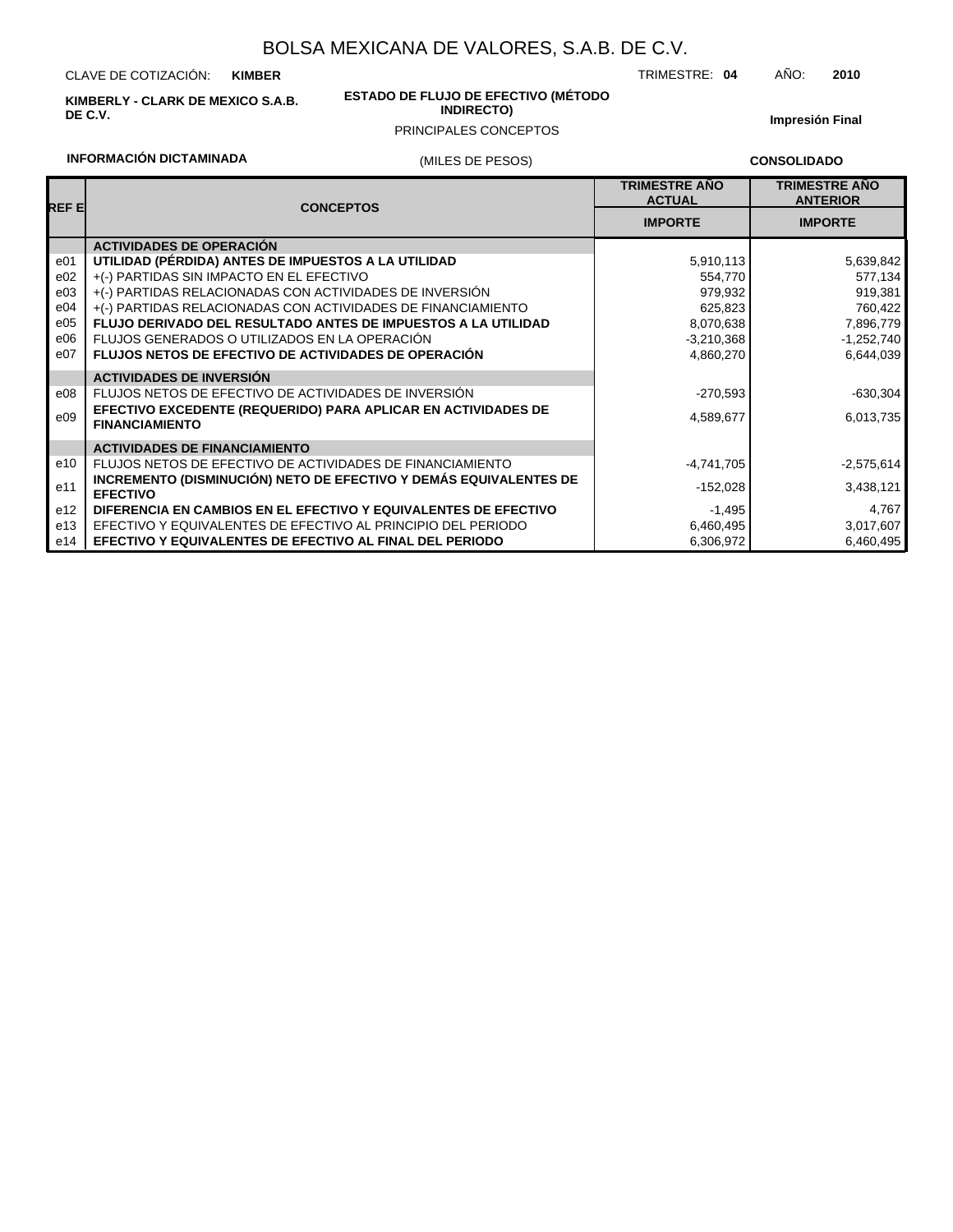CLAVE DE COTIZACIÓN: **KIMBER**

**KIMBERLY - CLARK DE MEXICO S.A.B. DE C.V.**

### **ESTADO DE FLUJO DE EFECTIVO (MÉTODO INDIRECTO)**

DESGLOSE DE PRINCIPALES CONCEPTOS

**Impresión Final**

## **INFORMACIÓN DICTAMINADA**

### (MILES DE PESOS)

**CONSOLIDADO**

TRIMESTRE: **04** AÑO: **2010**

|             |                                                                                                      | <b>TRIMESTRE AÑO</b><br><b>ACTUAL</b> | <b>TRIMESTRE AÑO</b><br><b>ANTERIOR</b> |
|-------------|------------------------------------------------------------------------------------------------------|---------------------------------------|-----------------------------------------|
| <b>REFE</b> | <b>CONCEPTOS</b>                                                                                     | <b>IMPORTE</b>                        | <b>IMPORTE</b>                          |
| e02         | +(-) PARTIDAS SIN IMPACTO EN EL EFECTIVO                                                             | 554,770                               | 577,134                                 |
| e15         | +ESTIMACIÓN DEL EJERCICIO                                                                            | 0                                     | 0                                       |
| e16         | +PROVISIÓN DEL EJERCICIO                                                                             | 554,770                               | 577,134                                 |
| e17         | + (-) OTRAS PARTIDAS NO REALIZADAS                                                                   | 0                                     | 0                                       |
| e03         | +(-) PARTIDAS RELACIONADAS CON ACTIVIDADES DE INVERSIÓN                                              | 979,932                               | 919,381                                 |
| e18         | + DEPRECIACIÓN Y AMORTIZACIÓN DEL EJERCICIO *                                                        | 1,189,583                             | 1,194,231                               |
| e19         | (-) + UTILIDAD O PÉRDIDA EN VENTA DE INMUEBLES, MAQUINARIA Y EQUIPO                                  | $-10,844$                             | $-5,490$                                |
| e20         | + PÉRDIDA POR DETERIORO                                                                              | 0                                     | 0                                       |
| e21         | (-)+PARTICIPACIÓN EN ASOCIADAS Y NEGOCIOS CONJUNTOS                                                  | 0                                     | 0                                       |
| e22         | (-)DIVIDENDOS COBRADOS                                                                               | 0                                     | $\Omega$                                |
| e23<br>e24  | (-)INTERESES A FAVOR<br>(-) +OTRAS PARTIDAS                                                          | $-198,807$<br>0                       | $-269,360$<br>0                         |
|             |                                                                                                      |                                       |                                         |
| e04         | +(-) PARTIDAS RELACIONADAS CON ACTIVIDADES DE FINANCIAMIENTO                                         | 625,823                               | 760,422                                 |
| e25         | +INTERESES DEVENGADOS                                                                                | 684,813                               | 778,823                                 |
| e26         | + (-) OTRAS PARTIDAS                                                                                 | $-58,990$                             | $-18,401$                               |
| e06         | <b>FLUJOS GENERADOS O UTILIZADOS EN LA OPERACIÓN</b>                                                 | $-3,210,368$                          | $-1,252,740$                            |
| e27         | + (-) DECREMENTO (INCREMENTO) EN CUENTAS POR COBRAR                                                  | $-425,489$                            | 8,401                                   |
| e28         | + (-) DECREMENTO (INCREMENTO) EN INVENTARIOS                                                         | $-233,745$                            | 208,103                                 |
| e29         | + (-) DECREMENTO (INCREMENTO) EN OTRAS CUENTAS POR COBRAR Y OTROS<br><b>ACTIVOS</b>                  | 0                                     | 0                                       |
| e30         | + (-) INCREMENTO (DECREMENTO) EN PROVEEDORES                                                         | 139.327                               | 320,389                                 |
| e31         | + (-) INCREMENTO (DECREMENTO) EN OTROS PASIVOS                                                       | $-427,919$                            | $-590,380$                              |
| e32         | + (-)IMPUESTOS A LA UTILIDAD PAGADOS O DEVUELTOS                                                     | $-2,262,542$                          | $-1,199,253$                            |
|             |                                                                                                      |                                       |                                         |
| e08<br>e33  | FLUJOS NETOS DE EFECTIVO DE ACTIVIDADES DE INVERSIÓN<br>- INVERSIÓN DE ACCS. CON CARÁCTER PERMANENTE | $-270,593$<br>0                       | $-630,304$<br>0                         |
| e34         | +DISPOSICIÓN DE ACCIONES CON CARÁCTER PERMANENTE                                                     | 0                                     | 0                                       |
| e35         | -INVERSIÓN EN INMUEBLES, PLANTA Y EQUIPO                                                             | $-866,572$                            | $-1,063,500$                            |
| e36         | +VENTA DE INMUEBLES, PLANTA Y EQUIPO                                                                 | 0                                     | 0                                       |
| e37         | -INVERSIÓN EN ACTIVOS INTANGIBLES                                                                    | 0                                     | 0                                       |
| e38         | +DISPOSICIÓN DE ACTIVOS INTANGIBLES                                                                  | 0                                     | 0                                       |
| e39         | -OTRAS INVERSIONES CON CARÁCTER PERMANENTE                                                           | 0                                     | 0                                       |
| e40         | +DISPOSICIÓN DE OTRAS INVERSIONES CON CARÁCTER PERMANENTE                                            | 0                                     | 0                                       |
| e41         | +DIVIDENDOS COBRADOS                                                                                 | 0                                     | $\Omega$                                |
| e42<br>e43  | +INTERESES COBRADOS<br>+(-) DECREMENTO (INCREMENTO) ANTICIPOS Y PRESTAMOS A TERCEROS                 | 178,609<br>417,370                    | 221,783<br>211,413                      |
| e44         | + (-) OTRAS PARTIDAS                                                                                 | 0                                     | 0                                       |
|             |                                                                                                      |                                       |                                         |
| e10         | FLUJOS NETOS DE EFECTIVO DE ACTIVIDADES DE FINANCIAMIENTO                                            | $-4,741,705$                          | $-2,575,614$                            |
| e45<br>e46  | + FINANCIAMIENTOS BANCARIOS<br>+ FINANCIAMIENTOS BURSÁTILES                                          | 0<br>4,000,000                        | 0<br>6,193,293                          |
| e47         | + OTROS FINANCIAMIENTOS                                                                              | 0                                     |                                         |
| e48         | (-) AMORTIZACIÓN DE FINANCIAMIENTOS BANCARIOS                                                        | $-71,610$                             | $-3,392,223$                            |
| e49         | (-) AMORTIZACIÓN DE FINANCIAMIENTOS BURSÁTILES                                                       | $-3,450,000$                          |                                         |
| e50         | (-) AMORTIZACIÓN DE OTROS FINANCIAMIENTOS                                                            | 0                                     | 0                                       |
| e51         | + (-) INCREMENTO (DECREMENTO) EN EL CAPITAL SOCIAL                                                   | 0                                     | 0                                       |
| e52         | (-) DIVIDENDOS PAGADOS                                                                               | $-3,455,602$                          | $-3,207,618$                            |
| e53         | + PRIMA EN VENTA DE ACCIONES                                                                         | 0                                     | $\mathbf{0}$                            |
| e54         | + APORTACIONES PARA FUTUROS AUMENTOS DE CAPITAL                                                      | 0                                     | 0                                       |
| e55         | -INTERESES PAGADOS                                                                                   | $-669,068$                            | $-890,902$                              |
| e56         | -RECOMPRA DE ACCIONES                                                                                | $-1,069,093$                          | $-1,107,045$                            |
| e57         | + (-) OTRAS PARTIDAS                                                                                 | $-26,332$                             | $-171,119$                              |

\* EN CASO DE QUE DICHO IMPORTE SEA DIFERENTE A LA CUENTA R47 DEBERÁ EXPLICAR EN NOTAS.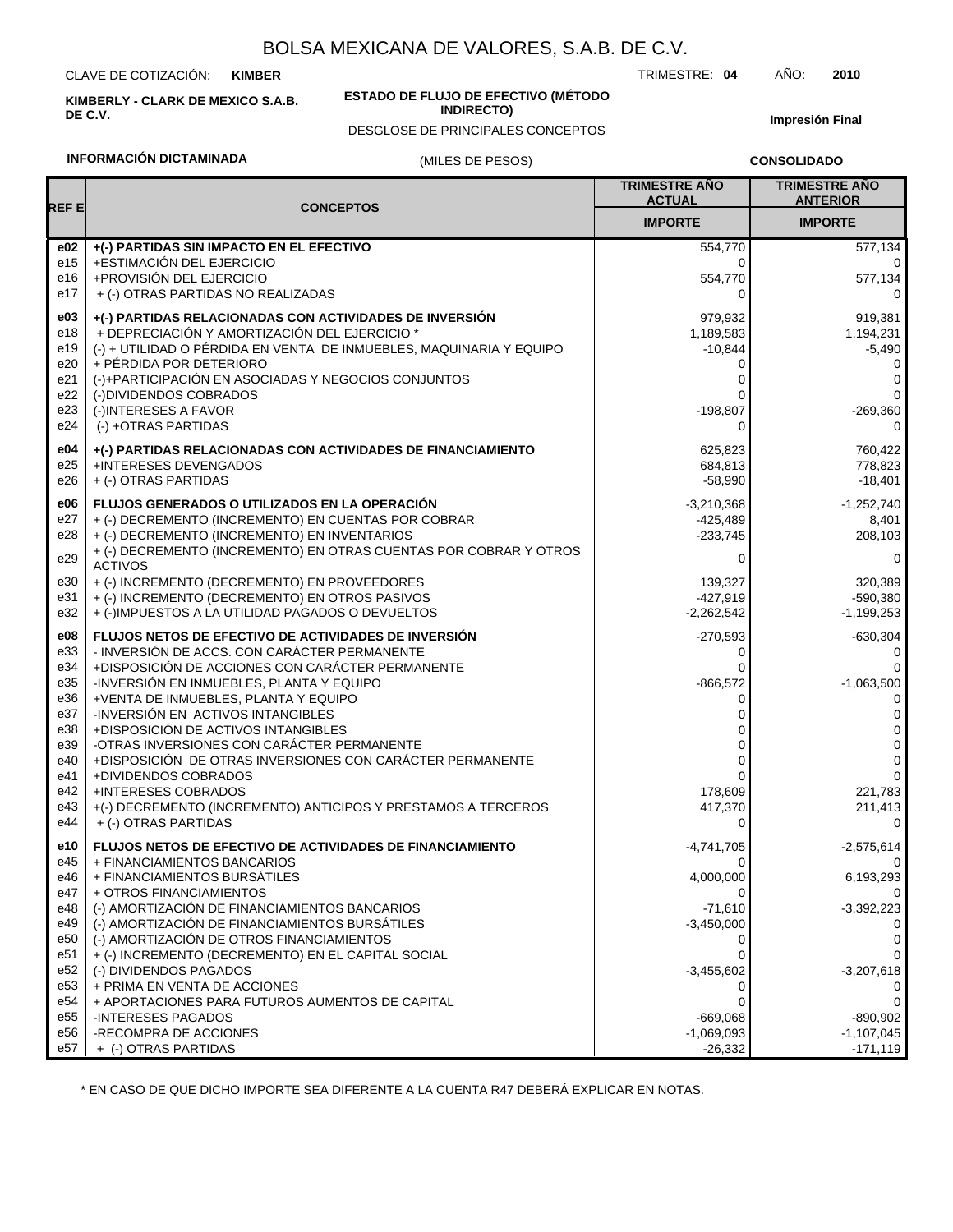CLAVE DE COTIZACIÓN: TRIMESTRE: **04** AÑO: **2010 KIMBER**

**KIMBERLY - CLARK DE MEXICO S.A.B.**

# **ESTADO DE VARIACIONES EN EL CAPITAL**

**CONSOLIDADO**

### **INFORMACIÓN DICTAMINADA**

# **CONTABLE**

**Impresión Final**

|                                                                   |                                   | <b>CAPITAL CONTRIBUIDO</b>         | <b>CAPITAL GANADO</b> |                                                    |                                       |                                          |                                       |                  |                                   |
|-------------------------------------------------------------------|-----------------------------------|------------------------------------|-----------------------|----------------------------------------------------|---------------------------------------|------------------------------------------|---------------------------------------|------------------|-----------------------------------|
| <b>CONCEPTOS</b>                                                  | <b>PRIMA EN</b><br><b>CAPITAL</b> |                                    |                       | UTILIDADES O PERDIDAS ACUMULADAS                   | RESULTADO INTEGRAL ACUMULADO          |                                          | <b>CAPITAL</b>                        | <b>INVERSIÓN</b> | <b>TOTAL DE</b><br><b>CAPITAL</b> |
|                                                                   | <b>SOCIAL</b>                     | <b>VENTA DE</b><br><b>ACCIONES</b> | <b>RESERVAS</b>       | <b>UTILIDADES (PERDIDAS)</b><br><b>POR APLICAR</b> | <b>RETAM E ISR</b><br><b>DIFERIDO</b> | <b>OTRO RESULTADO</b><br><b>INTEGRAL</b> | <b>CONTABLE</b><br><b>MAYORITARIO</b> | MINORITARIA      | <b>CONTABLE</b>                   |
| SALDO AL 31 DE DICIEMBRE DE 2008                                  | 4,205,641                         | 0                                  | O                     | 4,554,567                                          | $\Omega$                              | $-57,714$                                | 8,702,494                             | $\mathbf 0$      | 8,702,494                         |
| APLICACIÓN DEL RESULTADO DEL<br>EJERCICIO A RESULTADOS ACUMULADOS |                                   | $\Omega$                           |                       | 40,608                                             |                                       | $-40,608$                                | $\Omega$                              |                  |                                   |
| CONSTITUCIÓN DE RESERVAS                                          |                                   |                                    |                       |                                                    |                                       |                                          |                                       |                  |                                   |
| DIVIDENDOS DECRETADOS                                             | $\Omega$                          |                                    |                       | $-3,207,618$                                       |                                       |                                          | $-3,207,618$                          | $\Omega$         | $-3,207,618$                      |
| (DISMINUCIÓN) AUMENTOS DE CAPITAL                                 | $\Omega$                          |                                    |                       |                                                    |                                       |                                          | $\Omega$                              |                  |                                   |
| RECOMPRA DE ACCIONES                                              | $-83,620$                         |                                    |                       | $-1,023,425$                                       |                                       |                                          | $-1,107,045$                          | $\Omega$         | $-1,107,045$                      |
| RESERVA PARA LA ADQUISICIÓN DE<br><b>ACCIONES</b>                 | $\Omega$                          |                                    |                       |                                                    |                                       |                                          |                                       |                  |                                   |
| (DISMINUCIÓN) AUMENTO EN PRIMA EN<br><b>VENTA DE ACCIONES</b>     |                                   |                                    |                       |                                                    |                                       |                                          |                                       |                  |                                   |
| (DISMINUCIÓN) AUMENTO EN INVERSIÓN<br>MINORITARIA                 |                                   |                                    |                       |                                                    |                                       |                                          |                                       |                  |                                   |
| RESULTADO INTEGRAL (*)                                            | $\Omega$                          | $\Omega$                           |                       | 4,151,726                                          |                                       | 94,500                                   | 4,246,226                             | 0                | 4,246,226                         |
| SALDO AL 31 DE DICIEMBRE DE 2009                                  | 4,122,021                         | $\mathbf{0}$                       |                       | 4,515,858                                          | $\Omega$                              | $-3,822$                                 | 8,634,057                             | $\mathbf 0$      | 8,634,057                         |
| RECLASIFICACIÓN SALDOS INICIALES RETAM<br>E ISR DIFERIDO          | $\mathbf 0$                       | $\Omega$                           | $\Omega$              | 2,655                                              |                                       | $-2,655$                                 | 0                                     | $\Omega$         |                                   |
| APLICACIÓN DEL RESULTADO DEL<br>EJERCICIO A RESULTADOS ACUMULADOS | $\Omega$                          |                                    |                       |                                                    |                                       |                                          |                                       |                  |                                   |
| CONSTITUCIÓN DE RESERVAS                                          |                                   |                                    |                       |                                                    |                                       |                                          |                                       |                  |                                   |
| DIVIDENDOS DECRETADOS                                             |                                   |                                    |                       | $-3,455,602$                                       |                                       |                                          | $-3,455,602$                          |                  | $-3,455,602$                      |
| (DISMINUCIÓN) AUMENTOS DE CAPITAL                                 | $\Omega$                          |                                    |                       |                                                    |                                       |                                          | $\Omega$                              |                  |                                   |
| RECOMPRA DE ACCIONES                                              | $-58,650$                         |                                    |                       | $-1,010,443$                                       |                                       |                                          | $-1,069,093$                          |                  | $-1,069,093$                      |
| RESERVA PARA LA ADQUISICIÓN DE<br><b>ACCIONES</b>                 | $\Omega$                          |                                    |                       |                                                    |                                       |                                          |                                       |                  |                                   |
| (DISMINUCIÓN) AUMENTO EN PRIMA EN<br>VENTA DE ACCIONES            |                                   |                                    |                       |                                                    |                                       |                                          |                                       |                  |                                   |
| (DISMINUCIÓN) AUMENTO EN INVERSIÓN<br><b>MINORITARIA</b>          | $\Omega$                          |                                    |                       |                                                    |                                       |                                          |                                       |                  |                                   |
| RESULTADO INTEGRAL (*)                                            | $\Omega$                          | $\Omega$                           |                       | 4,222,945                                          |                                       | $-65,309$                                | 4,157,636                             | $\Omega$         | 4,157,636                         |
| SALDO AL 31 DE DICIEMBRE DE 2010                                  | 4,063,371                         | $\mathbf{0}$                       |                       | 4,275,413                                          |                                       | $-71,786$                                | 8,266,998                             | $\mathbf{0}$     | 8,266,998                         |

(\*) INCLUYE DEVENGADO Y RECICLADO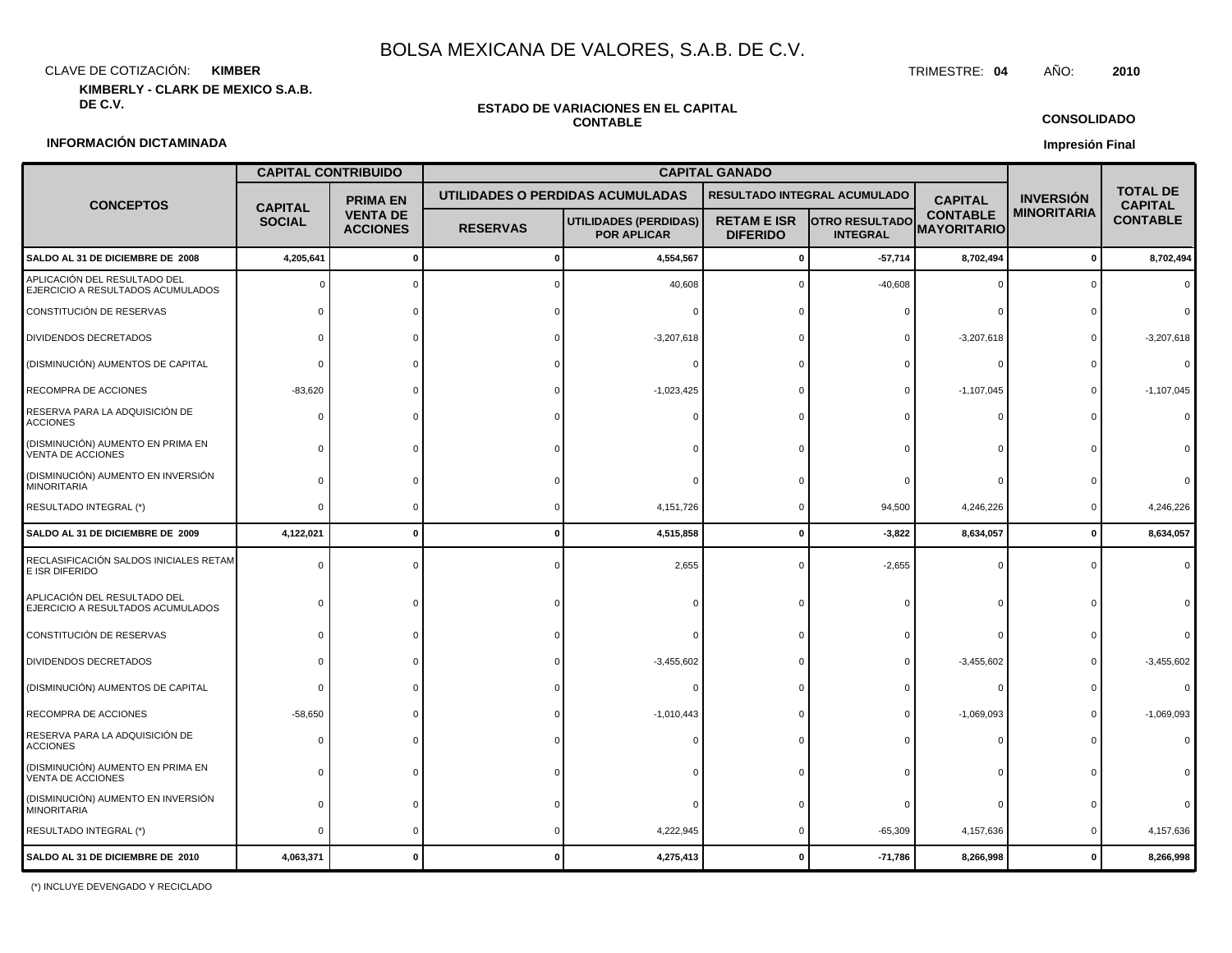**DE C.V. DATOS POR ACCIÓN**

**KIMBERLY - CLARK DE MEXICO S.A.B.** CLAVE DE COTIZACIÓN: TRIMESTRE: **04** AÑO: **2010 KIMBER**

### **INFORMACIÓN DICTAMINADA**

## **CONSOLIDADO**

## **Impresión Final**

|                 |                                                                                     |                | <b>TRIMESTRE AÑO ACTUAL</b> |                | <b>TRIMESTRE AÑO ANTERIOR</b> |       |                 |
|-----------------|-------------------------------------------------------------------------------------|----------------|-----------------------------|----------------|-------------------------------|-------|-----------------|
| <b>REFD</b>     | <b>CONCEPTOS</b>                                                                    | <b>IMPORTE</b> |                             | <b>IMPORTE</b> |                               |       |                 |
| d <sub>01</sub> | UTILIDAD BÁSICA POR ACCIÓN ORDINARIA (**)                                           | \$             | 3.95                        |                | \$                            | 3.81  |                 |
| d02             | UTILIDAD BÁSICA POR ACCIÓN PREFERENTE (**)                                          | \$             | 0                           |                | \$                            | 0.00  |                 |
| d03             | UTILIDAD DILUIDA POR ACCIÓN (**)                                                    | \$             | 0                           |                | \$                            | 0.00  |                 |
| d04             | UTILIDAD (PÉRDIDA) ANTES DE OPERACIONES<br>DISCONTINUADAS POR ACCIÓN ORDINARIA (**) | \$             | 3.95                        |                | \$                            | 3.81  |                 |
| d05             | EFECTO DE OPERACIONES DISCONTINUADAS SOBRE LA<br>UTILIDAD (PÉRDIDA) POR ACCIÓN (**) | \$             | 0                           |                | \$                            | 0.00  |                 |
| d08             | VALOR EN LIBROS POR ACCIÓN                                                          | \$             | 7.79                        |                | \$                            | 8.02  |                 |
| d09             | DIVIDENDO EN EFECTIVO ACUMULADO POR ACCIÓN                                          | \$             | 3.20                        |                | \$                            | 2.88  |                 |
| d10             | DIVIDENDO EN ACCIONES POR ACCIÓN                                                    |                | 0                           | acciones       |                               |       | $0.00$ acciones |
| d11             | PRECIO DE MERCADO (ULTIMO HECHO) A VALOR EN<br>LIBROS.                              |                | 9.67                        | veces          |                               | 7.30  | veces           |
| d12             | PRECIO DE MERCADO (ULTIMO HECHO) A UTILIDAD<br>BÁSICA POR ACCIÓN ORDINARIA (**)     |                | 19.08                       | veces          |                               | 15.37 | veces           |
| d13             | PRECIO DE MERCADO (ULTIMO HECHO) A UTILIDAD<br>BÁSICA POR ACCIÓN PREFERENTE (**)    |                | 0                           | veces          |                               | 0.00  | veces           |

(\*\*) INFORMACIÓN ULTIMOS DOCE MESES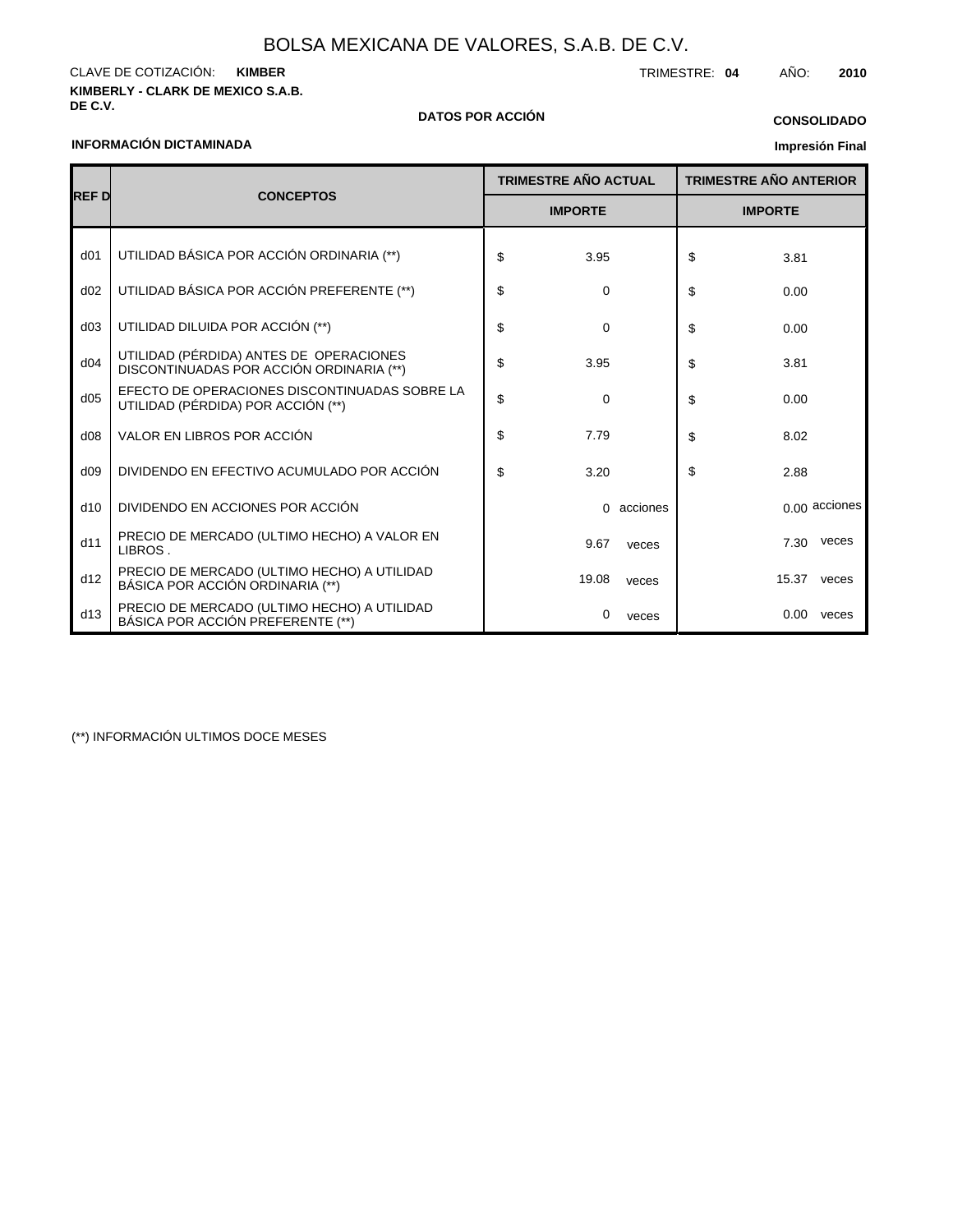### **KIMBERLY - CLARK DE MEXICO S.A.B. DE C.V.** CLAVE DE COTIZACIÓN: TRIMESTRE: **04** AÑO: **2010 KIMBER**

### **RAZONES Y PROPORCIONES**

## **CONSOLIDADO**

### **INFORMACIÓN DICTAMINADA**

# **Impresión Final**

| REF P | <b>CONCEPTOS</b>                                                          | <b>TRIMESTRE AÑO ACTUAL</b> |       | <b>TRIMESTRE AÑO ANTERIOR</b> |               |  |
|-------|---------------------------------------------------------------------------|-----------------------------|-------|-------------------------------|---------------|--|
| p01   | <b>RENDIMIENTO</b><br>UTILIDAD (PÉRDIDA) NETA CONSOLIDADA A VENTAS NETAS  | 16.12                       | $\%$  | 16.81                         | %             |  |
| p02   | UTILIDAD (PÉRDIDA) NETA CONSOLIDADA A CAPITAL<br>CONTABLE (**)            | 51.08                       | %     | 48.09                         | %             |  |
| p03   | UTILIDAD (PÉRDIDA) NETA CONSOLIDADA A ACTIVO TOTAL (**)                   | 15.67                       | $\%$  | 15.28                         | $\%$          |  |
| p04   | DIVIDENDOS EN EFECTIVO A RESULTADO NETO DEL<br><b>EJERCICIO ANTERIOR</b>  | 83.23                       | %     | 96.84                         | $\%$          |  |
| p05   | RESULTADO POR POSICIÓN MONETARIA A UTILIDAD<br>(PÉRDIDA) NETA CONSOLIDADA | 0.00                        | $\%$  | 0.00                          | $\frac{0}{0}$ |  |
|       | <b>ACTIVIDAD</b>                                                          |                             |       |                               |               |  |
| p06   | VENTAS NETAS A ACTIVO TOTAL (**)                                          | 0.97                        | veces | 0.91                          | veces         |  |
| p07   | VENTAS NETAS A INMUEBLES, PLANTA Y EQUIPO (NETO) (**)                     | 1.86                        | veces | 1.72                          | veces         |  |
| p08   | ROTACIÓN DE INVENTARIOS(**)                                               | 8.17                        | veces | 8.66                          | veces         |  |
| p09   | DÍAS DE VENTAS POR COBRAR                                                 | 54                          | dias  | 51                            | dias          |  |
| p10   | INTERESES PAGADOS A PASIVO TOTAL CON COSTO (**)                           | 6.93                        | $\%$  | 7.84                          | $\%$          |  |
|       | <b>APALACAMIENTO</b>                                                      |                             |       |                               |               |  |
| p11   | PASIVO TOTAL A ACTIVO TOTAL                                               | 69.31                       | $\%$  | 68.22                         | $\%$          |  |
| p12   | PASIVO TOTAL A CAPITAL CONTABLE                                           | 2.26                        | veces | 2.15                          | veces         |  |
| p13   | PASIVO EN MONEDA EXTRANJERA A PASIVO TOTAL                                | 7.93                        | $\%$  | 8.57                          | %             |  |
| p14   | PASIVO A LARGO PLAZO A INMUEBLES, PLANTA Y EQUIPO<br>(NETO)               | 80.19                       | $\%$  | 50.96                         | %             |  |
| p15   | UTILIDAD (PÉRDIDA) DESPUÉS DE GTOS. GRALES. A<br><b>INTERESES PAGADOS</b> | 10.05                       | veces | 8.61                          | veces         |  |
| p16   | VENTAS NETAS A PASIVO TOTAL (**)                                          | 1.40                        | veces | 1.33                          | veces         |  |
|       | <b>LIQUIDEZ</b>                                                           |                             |       |                               |               |  |
| p17   | ACTIVO CIRCULANTE A PASIVO CIRCULANTE                                     | 2.43                        | veces | 1.36                          | veces         |  |
| p18   | ACTIVO CIRCULANTE MENOS INVENTARIOS A PASIVO<br><b>CIRCULANTE</b>         | 2.07                        | veces | 1.18                          | veces         |  |
| p19   | ACTIVO CIRCULANTE A PASIVO TOTAL                                          | 0.69                        | veces | 0.68                          | veces         |  |
| p20   | EFECTIVO E INVERSIONES TEMPORALES A PASIVO<br><b>CIRCULANTE</b>           | 118.79                      | $\%$  | 69.97                         | $\frac{0}{0}$ |  |

(\*\*) INFORMACIÓN ULTIMOS DOCE MESES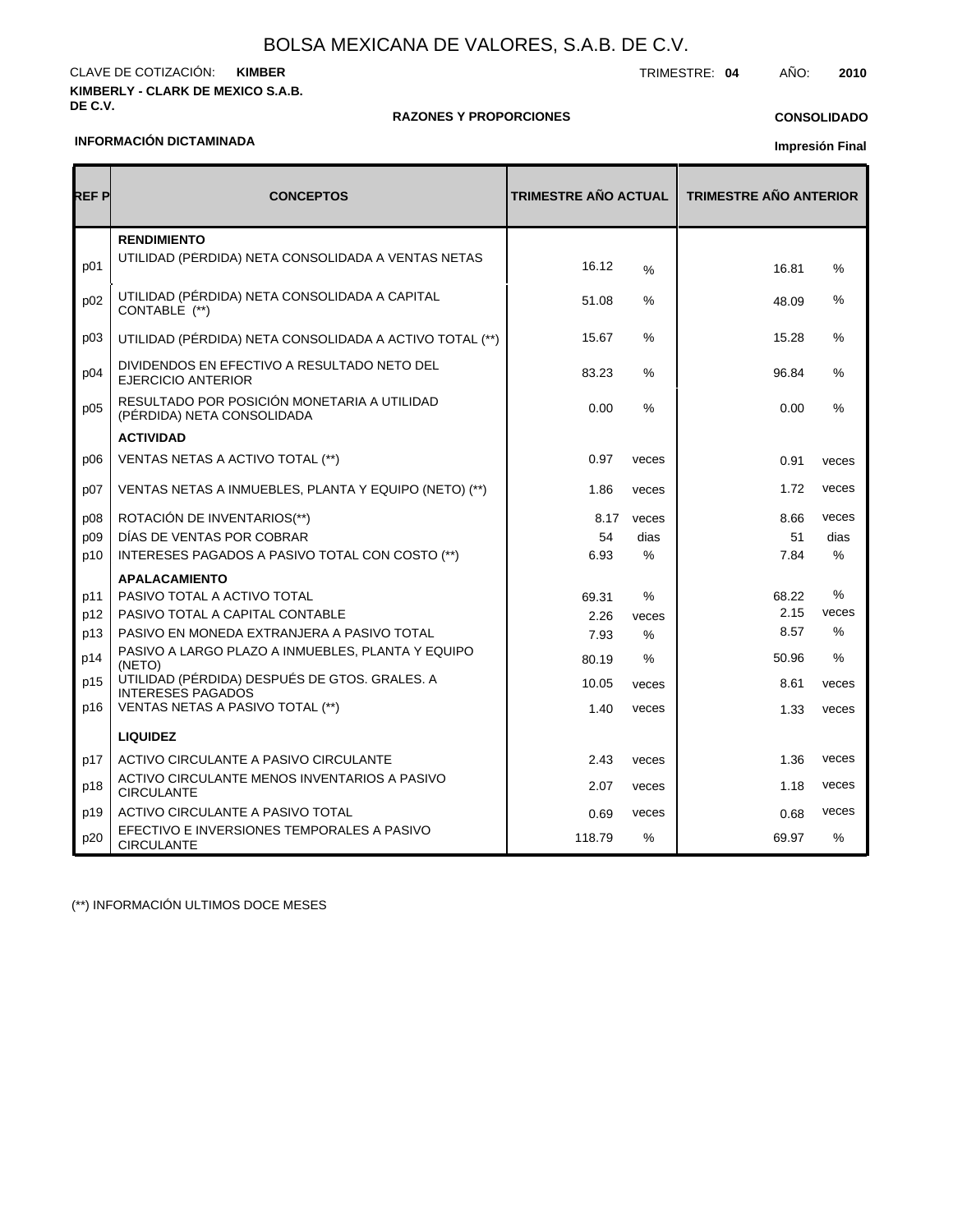**KIMBERLY - CLARK DE MEXICO S.A.B. DE C.V.**

**COMENTARIOS Y ANALISIS DE LA ADMINISTRACIÓN SOBRE LOS RESULTADOS DE OPERACIÓN Y SITUACIÓN FINANCIERA DE LA COMPAÑÍA**

 $1/2$ **CONSOLIDADO Impresión Final** PAGINA

TRIMESTRE: **04** AÑO: **2010**

### **INFORMACIÓN DICTAMINADA**

PUNTOS SOBRESALIENTES:

- AÑO RECORD EN VENTAS NETAS; UTILIDAD DE OPERACIÓN Y NETA; Y EBITDA.
- MARGEN DE EBITDA, 31 POR CIENTO.
- COLOCACIÓN MÁS BAJA EN PRECIO DE CERTIFICADOS BURSÁTILES.
- EFECTIVO AL FINAL DEL AÑO, \$6,300 MILLONES DE PESOS.
- TRIMESTRE RECORD EN VENTAS CON INCREMENTO DEL 6 POR CIENTO.

POR LO QUE RESPECTA AL AÑO DE 2010, TUVIMOS RECORD ANUAL EN VENTAS NETAS; UTILIDAD DE OPERACIÓN Y NETA; Y EBITDA. NUESTRO CRECIMIENTO EN VENTAS FUE DEL 6 POR CIENTO, 3 POR CIENTO POR MAYOR VOLUMEN Y 3 POR CIENTO POR MEJORES PRECIOS Y MEZCLA, REFLEJANDO UNA DEMANDA MENOS ROBUSTA, YA QUE LA PARTICIPACIÓN DE MERCADO DE NUESTROS PRINCIPALES PRODUCTOS, SE SOSTUVO Y EN ALGUNOS CASOS SE INCREMENTÓ. NUESTROS PLANES DE AHORRO Y CONTENCIÓN DE COSTOS SUPERARON NUESTRO OBJETIVO Y LOGRAMOS AHORROS DE CASI \$550 MILLONES DE PESOS. LA UTILIDAD DE OPERACIÓN FUE DEL 3 POR CIENTO SUPERIOR, REFLEJANDO LAS PRESIONES DE COSTOS QUE SUFRIMOS PARTICULARMENTE DURANTE LA SEGUNDA MITAD DEL AÑO. ES IMPORTANTE MENCIONAR QUE A PESAR DE DICHAS PRESIONES, LA COMPAÑÍA MANTUVO MÁRGENES MUY SIMILARES DURANTE EL AÑO. LA UTILIDAD NETA CRECIÓ MENOS QUE LA UTILIDAD DE OPERACIÓN POR EL EFECTO DE LA MAYOR TASA DE IMPUESTOS EN MÉXICO.

DURANTE EL AÑO, GENERAMOS EBITDA POR \$8,071 MILLONES DE PESOS. EN ESE PERÍODO HEMOS INVERTIDO \$1,936 MILLONES DE PESOS (\$867 EN ACTIVOS FIJOS O CAPEX Y \$1,069 EN LA RECOMPRA DE ACCIONES PROPIAS) Y SE PAGÓ UN DIVIDENDO A NUESTROS ACCIONISTAS POR \$3,456 MILLONES DE PESOS.

AL 31 DE DICIEMBRE DE 2010 TERMINAMOS CON EFECTIVO POR \$6,307 MILLONES DE PESOS.

AL 31 DE DICIEMBRE DE 2010, TAL Y COMO SE HA REVELADO EN LOS ESTADOS FINANCIEROS, LA COMPAÑÍA CUENTA CON UN INSTRUMENTO FINANCIERO DERIVADO QUE SE UTILIZA PARA REDUCIR LOS RIESGOS DE LOS EFECTOS DE LAS VARIACIONES EN LAS TASAS DE INTERÉS. INDEPENDIENTEMENTE DEL VALOR DE MERCADO DE ESTE INSTRUMENTO, SU EFECTO EN LOS ESTADOS FINANCIEROS NO SERÍA MATERIAL.

NO OBSTANTE LA DEBILIDAD DEL MERCADO DOMÉSTICO Y DE LA DIFÍCIL COMPARACIÓN CONTRA UN MUY BUEN CUARTO TRIMESTRE DE 2009, LOGRAMOS RECORD TRIMESTRAL EN VENTAS NETAS AL ALCANZAR LA CANTIDAD DE \$6,867 MILLONES DE PESOS, LO QUE SIGNIFICA UN CRECIMIENTO DEL 6 POR CIENTO, 1 POR CIENTO POR VOLUMEN ADICIONAL Y 5 POR CIENTO POR MEJORES PRECIOS Y MEZCLA. EN PRODUCTOS AL CONSUMIDOR, EL PRINCIPAL NEGOCIO DE LA COMPAÑÍA, EL CRECIMIENTO EN VENTAS FUE DE 6 POR CIENTO. TUVIMOS MEJOR PRECIO Y MEZCLA POR 4 POR CIENTO Y MAYOR VOLUMEN DE UNIDADES COLOCADAS PRINCIPALMENTE EN PRODUCTOS PARA EL HOGAR, PROTECCIÓN FEMENINA Y TOALLITAS HÚMEDAS.

EN EL NEGOCIO DE PROFESIONAL TUVIMOS UN CRECIMIENTO EN VENTAS DEL 17 POR CIENTO, COMO RESULTADO DE MAYORES VENTAS EN EL MERCADO INSTITUCIONAL Y DE UNA MAYOR COLOCACIÓN DE ROLLOS MAESTROS. LAS VENTAS DE EXPORTACIÓN REPORTARON UN CRECIMIENTO DE 3 POR CIENTO.

NUESTROS PLANES DE AHORRO Y MAYORES EFICIENCIAS PRODUCTIVAS, AUNADOS A LA MEJORA EN PRECIOS Y MEZCLA MITIGARON PARCIALMENTE LOS ALTOS PRECIOS DE CELULOSAS, FIBRAS PARA RECICLAR Y ENERGÉTICOS. DURANTE EL TERCER Y CUARTO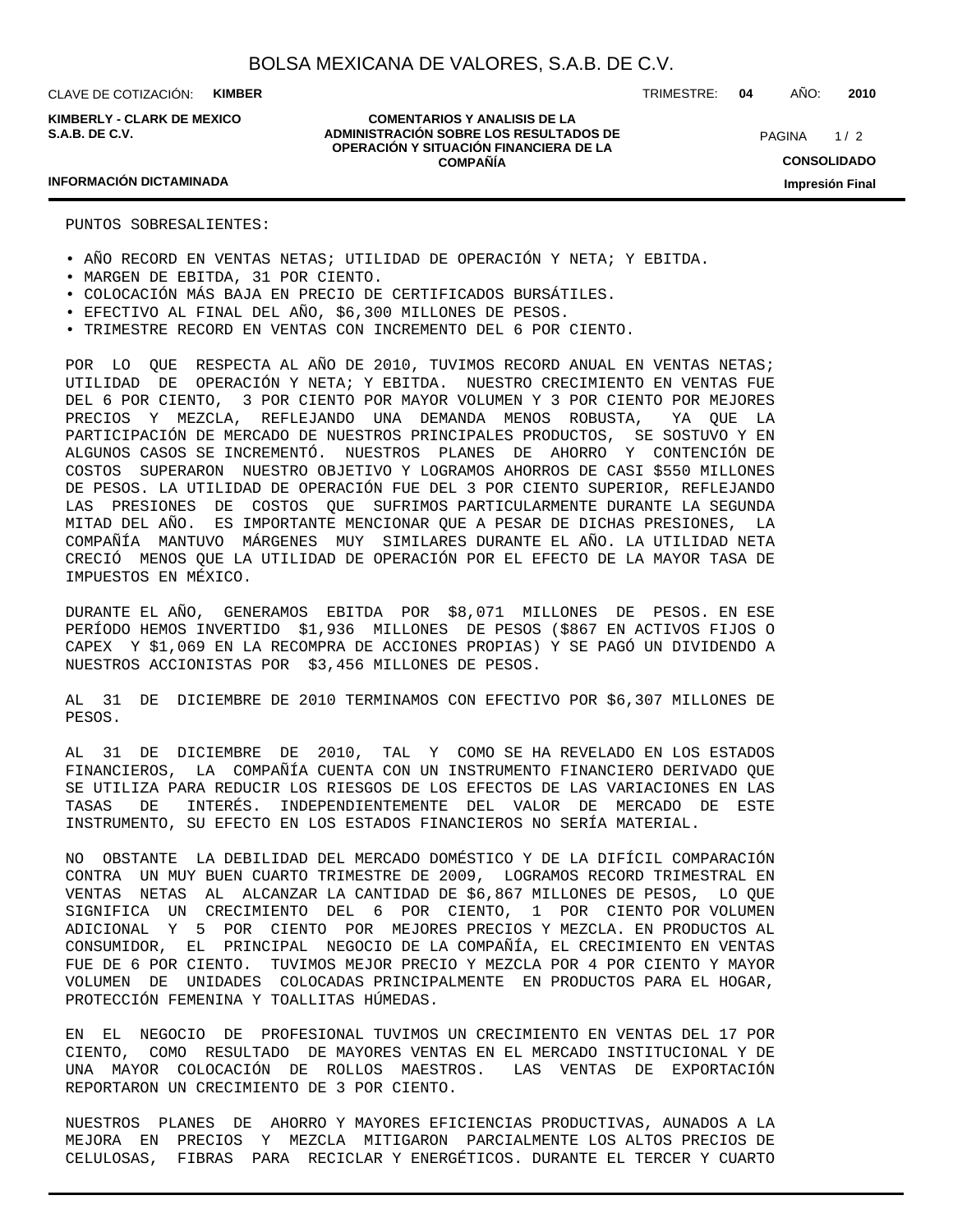CLAVE DE COTIZACIÓN: **KIMBER**

**KIMBERLY - CLARK DE MEXICO S.A.B. DE C.V.**

### **COMENTARIOS Y ANALISIS DE LA ADMINISTRACIÓN SOBRE LOS RESULTADOS DE OPERACIÓN Y SITUACIÓN FINANCIERA DE LA COMPAÑÍA**

 $2/2$ PAGINA

**CONSOLIDADO**

**Impresión Final**

### **INFORMACIÓN DICTAMINADA**

TRIMESTRE DEL 2010 ENFRENTAMOS LOS COMPARATIVOS EN COSTOS MÁS DIFÍCILES, YA QUE LOS PRECIOS DE ESTOS INSUMOS SE ENCONTRABAN EN SU NIVEL MÁS BAJO EN EL 2009, VERSUS EL NIVEL MÁS ALTO EN EL 2010.

A PESAR DE QUE YA SE EMPIEZA A SENTIR UNA LIGERA DISTENSIÓN EN LOS PRECIOS DE LAS CELULOSAS Y DE LAS FIBRAS PARA RECICLAR Y EN LOS ENERGÉTICOS, ÉSTOS TODAVÍA CONTINÚAN MUY ALTOS. PARA CONTRARRESTAR ESTE EFECTO, HEMOS INTENSIFICADO LOS PROGRAMAS INTERNOS DE REDUCCIÓN Y CONTENCIÓN DE COSTOS; Y SEGUIREMOS IMPLEMENTANDO INICIATIVAS PARA MEJORAR NUESTROS PRECIOS Y MEZCLA. FINALMENTE LA UTILIDAD NETA FUE AFECTADA NEGATIVAMENTE POR UNA MAYOR TASA DE IMPUESTOS EN MÉXICO.

DURANTE EL TRIMESTRE SE COLOCARON EXITOSAMENTE CERTIFICADOS BURSÁTILES POR UN MONTO DE \$4,000 MILLONES DE PESOS EN DOS EMISIONES CON LAS SIGUIENTES CARACTERÍSTICAS: UNA EMISIÓN POR \$1,500 MILLONES A UN PLAZO DE 5 AÑOS A UNA TASA VARIABLE DE TIIE + 30 PUNTOS BASE. LA OTRA EMISIÓN POR \$2,500 MILLONES A UN PLAZO DE 10 AÑOS A UNA TASA FIJA DE 7.17%. LA EMISIÓN EN TASA FIJA ALCANZÓ LA TASA DE RENDIMIENTO MÁS BAJA EN LA HISTORIA DEL MERCADO MEXICANO PARA UN CORPORATIVO EN UNA TRANSACCIÓN CON PLAZO DE 10 AÑOS.

TRIMESTRE: **04** AÑO: **2010**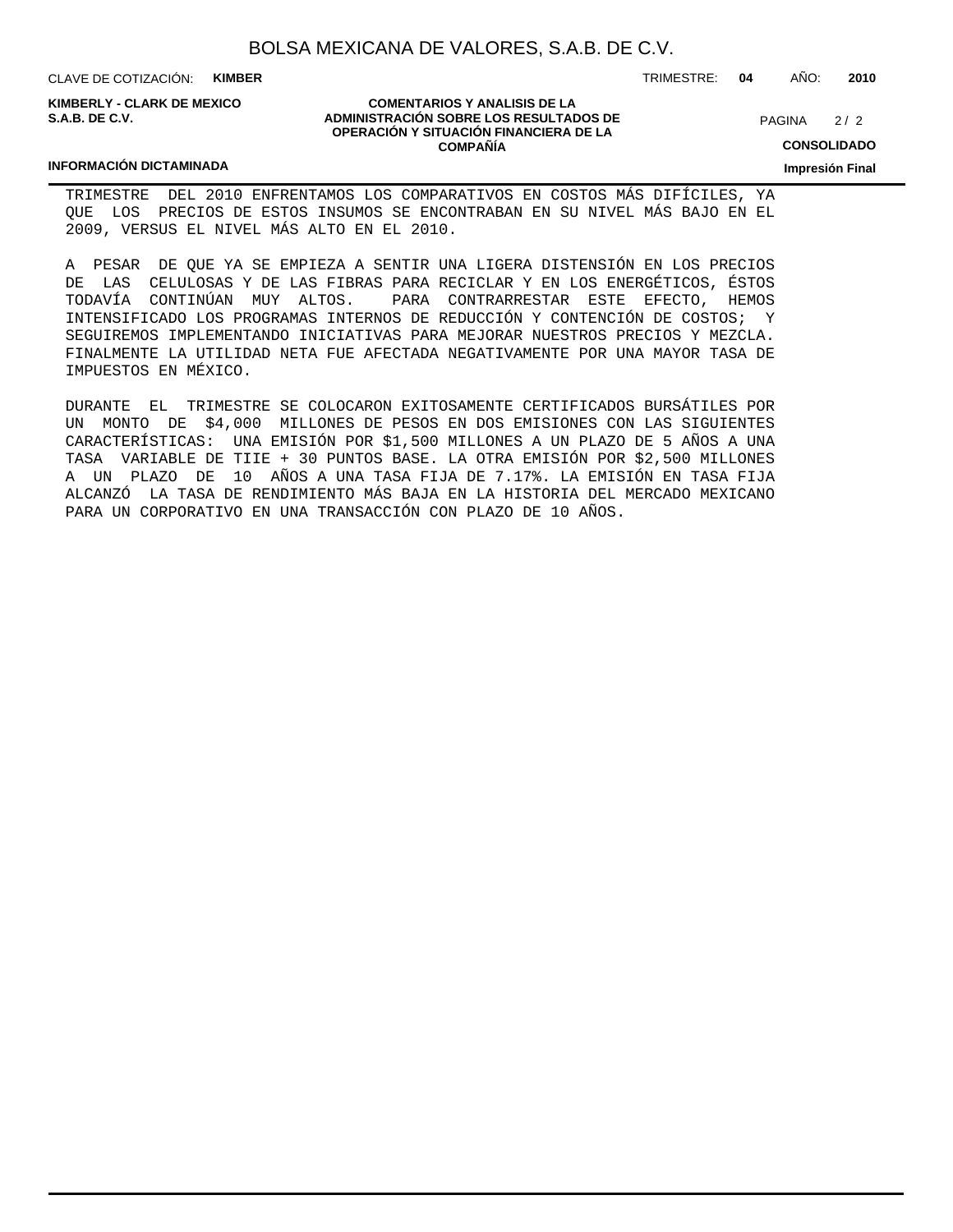**KIMBER**

**KIMBERLY - CLARK DE MEXICO S.A.B. DE C.V.**

**NOTAS COMPLEMENTARIAS A LA INFORMACIÓN FINANCIERA**

CLAVE DE COTIZACIÓN: TRIMESTRE: **04** AÑO: **2010**

PAGINA 1/7

## **CONSOLIDADO Impresión Final**

### **INFORMACIÓN DICTAMINADA**

OPERACIONES

-----------

KIMBERLY-CLARK DE MÉXICO, S. A. B. DE C. V. Y SUBSIDIARIAS (LA "COMPAÑÍA") SE DEDICA A LA MANUFACTURA Y COMERCIALIZACIÓN DE PRODUCTOS DESECHABLES PARA EL CONSUMIDOR DE USO DIARIO DENTRO Y FUERA DEL HOGAR, COMO SON: PAÑALES Y PRODUCTOS PARA BEBÉ, TOALLAS FEMENINAS, PRODUCTOS PARA INCONTINENCIA, PAPEL HIGIÉNICO, SERVILLETAS, PAÑUELOS, TOALLAS PARA MANOS Y COCINA, TOALLITAS HÚMEDAS Y PRODUCTOS PARA EL CUIDADO DE LA SALUD. ENTRE SUS PRINCIPALES MARCAS SE ENCUENTRAN: HUGGIES®, KLEENBEBÉ®, KLEENEX®, KIMLARK®, PÉTALO®, COTTONELLE®, DEPEND® Y KOTEX®.

BASES DE PRESENTACION DE ESTADOS FINANCIEROS

--------------------------------------------

UNIDAD MONETARIA DE LOS ESTADOS FINANCIEROS - LOS ESTADOS FINANCIEROS Y NOTAS AL 31 DE DICIEMBRE DE 2010 Y 2009 Y POR LOS PERIODOS QUE TERMINARON EN ESAS FECHAS INCLUYEN SALDOS Y TRANSACCIONES DE PESOS DE DIFERENTE PODER ADQUISITIVO.

CONSOLIDACIÓN - LOS ESTADOS FINANCIEROS CONSOLIDADOS INCLUYEN LAS CIFRAS DE KIMBERLY-CLARK DE MÉXICO, S. A. B. DE C. V. Y DE LAS SIGUIENTES SUBSIDIARIAS, DE LAS CUALES POSEE LA TOTALIDAD DE LAS ACCIONES:

- CRISOBA INDUSTRIAL, S. A. DE C. V. PROPORCIONA SERVICIOS DE RENTA DE INMUEBLES, EQUIPO Y OTROS A KIMBERLY-CLARK DE MÉXICO, S. A. B. DE C. V.
- PAPER PRODUCTS TRADE CORPORATION. EMPRESA COMERCIALIZADORA ESTABLECIDA EN EL EXTERIOR PARA PROMOVER LAS EXPORTACIONES DE LOS PRODUCTOS DE LA COMPAÑÍA, LA CUAL FUE LIQUIDADA DURANTE 2010.
- SERVICIOS EMPRESARIALES SORAN, S. A. DE C. V. PROPORCIONA FINANCIAMIENTO Y A TRAVES DE SUS COMPAÑÍAS SUBSIDIARIAS, SERVICIOS DE DISTRIBUCIÓN Y OTROS A KIMBERLY-CLARK DE MÉXICO, S. A. B. DE C. V.
- TAXI AÉREO DE MÉXICO, S. A. PROPORCIONA SERVICIO DE TRANSPORTE AÉREO A PERSONAL DE KIMBERLY-CLARK DE MÉXICO, S. A. B. DE C. V., SUS SUBSIDIARIAS Y AL PÚBLICO EN GENERAL.
- OTRAS SUBSIDIARIAS CUYA ACTIVIDAD ES EL ARRENDAMIENTO DE INMUEBLES A OTRAS SUBSIDIARIAS DE KIMBERLY-CLARK DE MÉXICO, S. A. B. DE C. V.

LAS OPERACIONES Y SALDOS INTERCOMPAÑÍAS HAN SIDO ELIMINADOS EN LA CONSOLIDACIÓN.

RESUMEN DE POLÍTICAS CONTABLES SIGNIFICATIVAS ---------------------------------------------

LOS ESTADOS FINANCIEROS CONSOLIDADOS CUMPLEN CON LAS NORMAS DE INFORMACIÓN FINANCIERA "NIF". SU PREPARACIÓN REQUIERE QUE LA ADMINISTRACIÓN EFECTÚE CIERTAS ESTIMACIONES Y UTILICE DETERMINADOS SUPUESTOS PARA VALUAR ALGUNAS DE LAS PARTIDAS DE LOS ESTADOS FINANCIEROS Y PARA EFECTUAR LAS REVELACIONES QUE SE CONSIDEREN ADECUADAS EN LAS CIRCUNSTANCIAS. LAS PRINCIPALES POLÍTICAS CONTABLES SON LAS SIGUIENTES: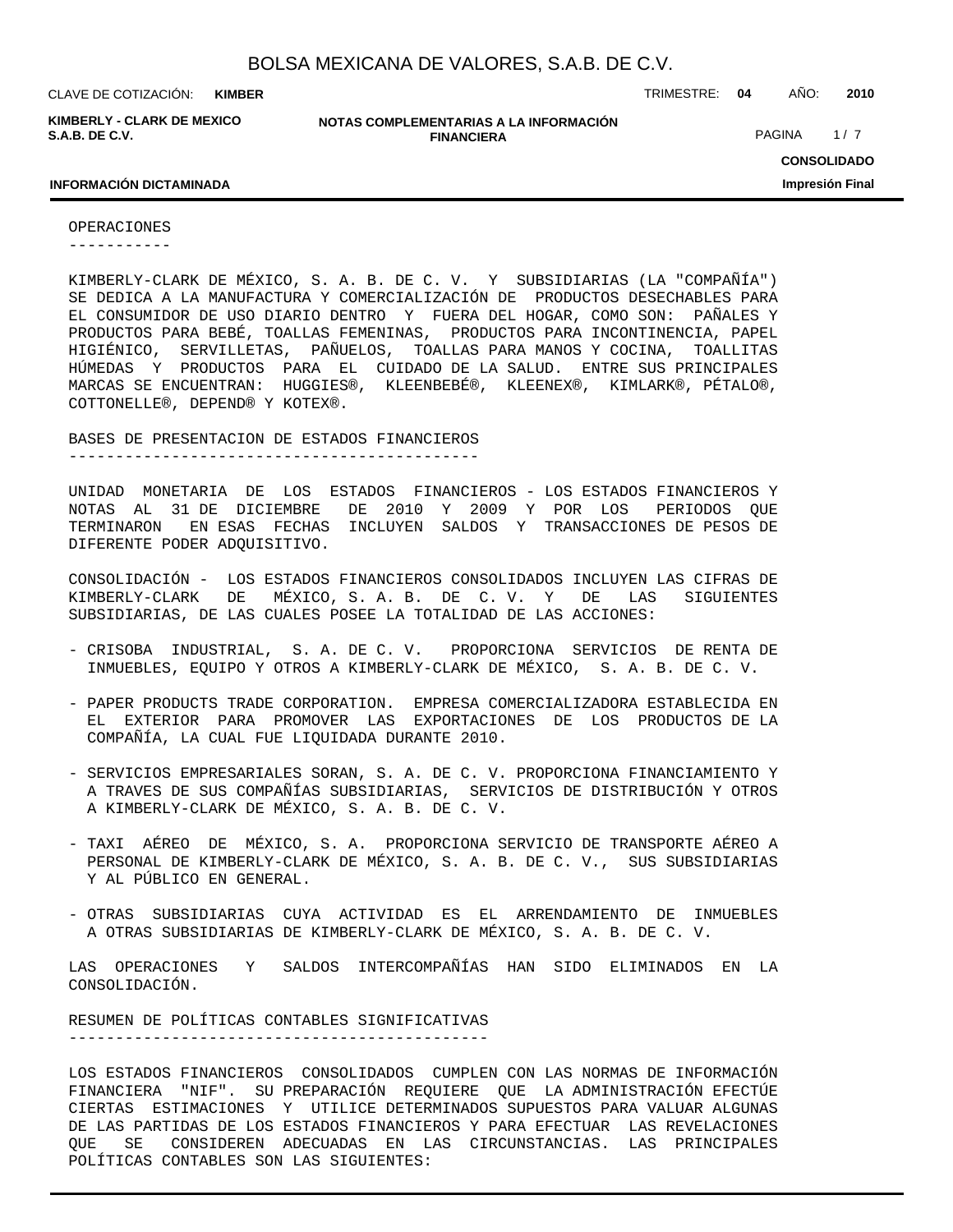| BOLSA MEXICANA DE VALORES, S.A.B. DE C.V. |  |  |  |
|-------------------------------------------|--|--|--|
|-------------------------------------------|--|--|--|

CLAVE DE COTIZACIÓN: TRIMESTRE: **04** AÑO: **2010 KIMBER**

**KIMBERLY - CLARK DE MEXICO S.A.B. DE C.V.**

### **NOTAS COMPLEMENTARIAS A LA INFORMACIÓN FINANCIERA**

PAGINA 2/7

**CONSOLIDADO Impresión Final**

### **INFORMACIÓN DICTAMINADA**

RECONOCIMIENTO DE LOS EFECTOS DE LA INFLACIÓN - DE ACUERDO CON LA NIF B-10 EFECTOS DE LA INFLACIÓN, SE CONSIDERA QUE EXISTEN DOS ENTORNOS ECONOMICOS: A) INFLACIONARIO, CUANDO LA INFLACIÓN ACUMULADA DE LOS TRES EJERCICIOS ANUALES ANTERIORES ES IGUAL O SUPERIOR A 26%, CASO EN EL CUAL REQUIERE EL RECONOCIMIENTO DE LOS EFECTOS DE LA INFLACIÓN, Y B) NO INFLACIONARIO, CUANDO EN EL MISMO PERIODO LA INFLACIÓN ES MENOR A 26%, EN ESTE ÚLTIMO CASO, NO SE DEBEN RECONOCER LOS EFECTOS DE LA INFLACIÓN EN LOS ESTADOS FINANCIEROS.

DEBIDO A QUE AL 31 DE DICIEMBRE DE 2010 Y 2009 LA INFLACIÓN ACUMULADA DE LOS TRES AÑOS ANTERIORES FUÉ DE 14.48% Y 15.01%, RESPECTIVAMENTE; EL ENTORNO ECONÓMICO CALIFICA COMO NO INFLACIONARIO.

POR LO TANTO DESDE EL 1 DE ENERO DE 2008, LA COMPAÑÍA SUSPENDIÓ EL RECONOCIMIENTO DE LOS EFECTOS DE LA INFLACIÓN EN LOS ESTADOS FINANCIEROS; SIN EMBARGO, LOS ACTIVOS, PASIVO Y CAPITAL CONTABLE INCLUYEN LOS EFECTOS DE REEXPRESION RECONOCIDOS HASTA EL 31 DE DICIEMBRE DE 2007.

EQUIVALENTES DE EFECTIVO - CONSISTE EN INVERSIONES DIARIAS DE EXCEDENTES DE EFECTIVO E INVERSIONES EN VALORES FÁCILMENTE CONVERTIBLES EN EFECTIVO Y SUJETOS A RIESGOS POCO SIGNIFICATIVOS DE CAMBIOS EN VALOR.

INVENTARIOS Y COSTO DE VENTAS - LOS INVENTARIOS SE VALÚAN AL MENOR DE SU COSTO O VALOR DE REALIZACIÓN, UTILIZANDO EL MÉTODO DE PRIMERAS ENTRADAS PRIMERAS SALIDAS.

INMUEBLES, MAQUINARIA Y EQUIPO - SE REGISTRAN AL COSTO DE ADQUISICIÓN. LOS SALDOS QUE PROVIENEN DE ADQUISICIONES DE PROCEDENCIA NACIONAL REALIZADAS HASTA EL 31 DE DICIEMBRE DE 2007 SE ACTUALIZARON APLICANDO FACTORES DERIVADOS DEL INPC (ÍNDICE NACIONAL DE PRECIOS AL CONSUMIDOR), HASTA ESA FECHA. EN EL CASO DE ACTIVOS FIJOS DE ORIGEN EXTRANJERO SU COSTO DE ADQUISICIÓN SE ACTUALIZÓ HASTA ESA MISMA FECHA, CON LA INFLACIÓN DEL PAÍS DE ORIGEN Y SE CONSIDERÓ LA FLUCTUACIÓN DEL PESO MEXICANO CON RELACIÓN A LA MONEDA DE DICHO PAÍS DE ORIGEN.

LA DEPRECIACIÓN DE LOS INMUEBLES, MAQUINARIA Y EQUIPO SE CALCULA CONFORME AL MÉTODO DE LÍNEA RECTA Y CON BASE EN LAS VIDAS ÚTILES ESTIMADAS DE LOS ACTIVOS, COMO SIGUE:

 AÑOS PROMEDIO -------- EDIFICIOS 45 MAQUINARIA Y EQUIPO 15 A 25 EQUIPO DE TRANSPORTE  $12$  Y 25

CAPITALIZACIÓN DEL RESULTADO INTEGRAL DE FINANCIAMIENTO - EL RESULTADO INTEGRAL DE FINANCIAMIENTO INCURRIDO Y ATRIBUIBLE AL PERÍODO DURANTE EL CUAL SE LLEVÓ A CABO LA CONSTRUCCIÓN E INSTALACIÓN DE PROYECTOS MAYORES DE INVERSIÓN EN INMUEBLES, MAQUINARIA Y EQUIPO SE CAPITALIZA Y SE ACTUALIZÓ HASTA EL 31 DE DICIEMBRE DE 2007 APLICANDO EL INPC.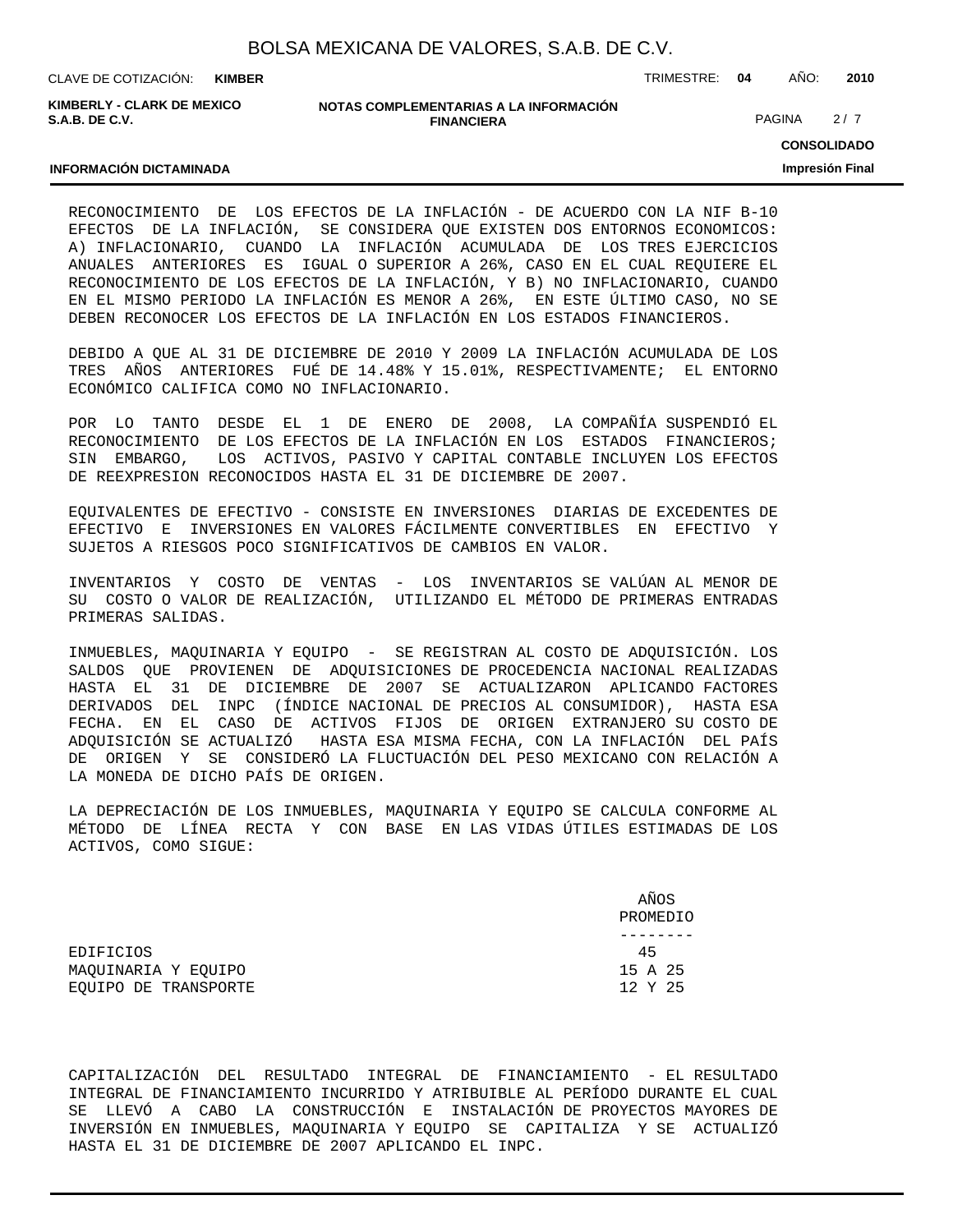CLAVE DE COTIZACIÓN: TRIMESTRE: **04** AÑO: **2010 KIMBER**

**KIMBERLY - CLARK DE MEXICO S.A.B. DE C.V.**

### **NOTAS COMPLEMENTARIAS A LA INFORMACIÓN FINANCIERA**

PAGINA 3/7

**CONSOLIDADO**

**Impresión Final**

### **INFORMACIÓN DICTAMINADA**

DETERIORO DE ACTIVOS DE LARGA DURACIÓN EN USO - ANUALMENTE SE REVISA EL VALOR EN LIBROS DE LOS ACTIVOS DE LARGA DURACIÓN EN USO, PARA DETECTAR LA PRESENCIA DE ALGÚN INDICIO DE DETERIORO. AL 31 DE DICIEMBRE DE 2010 Y 2009 NO EXISTEN INDICIOS DE DETERIORO.

BENEFICIOS A LOS EMPLEADOS - INCLUYEN LAS PRESTACIONES QUE SE DEVENGAN A FAVOR DE LOS EMPLEADOS POR BENEFICIOS DIRECTOS, BENEFICIOS POR TERMINACIÓN Y AL RETIRO. DENTRO DE ESTOS BENEFICIOS SE INCLUYE EL PLAN DE COMPENSACIÓN PARA FUNCIONARIOS Y EMPLEADOS CLAVE, DENOMINADO "PLAN DE ASIGNACIÓN DE UNIDADES VIRTUALES", CUYO COSTO SE REGISTRA CON CARGO A LOS RESULTADOS DE CADA AÑO. PARA HACER FRENTE A ESTA OBLIGACION LA COMPAÑÍA TIENE ESTABLECIDO UN FIDEICOMISO.

INSTRUMENTOS FINANCIEROS DERIVADOS - SE VALÚAN A SU VALOR RAZONABLE Y SUS EFECTOS SE RECONOCEN EN LOS RESULTADOS DEL PERÍODO Y EN EL CAPITAL CONTABLE. ESTOS INSTRUMENTOS SE UTILIZAN PARA REDUCIR LOS RIESGOS DE LOS EFECTOS DE LAS VARIACIONES EN LAS TASAS DE INTERÉS, LOS TIPOS DE CAMBIO DE MONEDA EXTRANJERA Y EL PRECIO DE CIERTOS INSUMOS.

TRANSACCIONES EN MONEDA EXTRANJERA - LAS TRANSACCIONES EN MONEDA EXTRANJERA SE REGISTRAN AL TIPO DE CAMBIO VIGENTE A LA FECHA DE SU CELEBRACIÓN. LOS ACTIVOS Y PASIVOS MONETARIOS EN MONEDA EXTRANJERA SE VALÚAN EN MONEDA NACIONAL AL TIPO DE CAMBIO VIGENTE A LA FECHA DE LOS ESTADOS FINANCIEROS. LAS FLUCTUACIONES CAMBIARIAS SE REGISTRAN EN EL RESULTADO INTEGRAL DE FINANCIAMIENTO DEL PERÍODO EN QUE OCURREN.

RECONOCIMIENTO DE INGRESOS - LOS INGRESOS SE RECONOCEN EN EL PERÍODO EN QUE SE TRANSFIERE LA PROPIEDAD Y/O RESPONSABILIDAD DE LOS INVENTARIOS A LOS CLIENTES QUE LOS ADQUIEREN.

PARTICIPACIÓN DE LOS TRABAJADORES EN LAS UTILIDADES "PTU" - LA PTU SE REGISTRA EN LOS RESULTADOS DEL AÑO EN QUE SE CAUSA Y SE PRESENTA EN EL RUBRO DE OTROS GASTOS EN LOS ESTADOS DE RESULTADOS CONSOLIDADOS. SE RECONOCE LA PTU DIFERIDA PROVENIENTE DE LAS DIFERENCIAS TEMPORALES QUE RESULTAN DE LA COMPARACIÓN DE LOS VALORES CONTABLES Y FISCALES DE LOS ACTIVOS Y PASIVOS, CUANDO SE PUEDA PRESUMIR RAZONABLEMENTE QUE VAN A PROVOCAR UN PASIVO O BENEFICIO, Y NO EXISTA ALGÚN INDICIO DE QUE VAYA A CAMBIAR ESA SITUACIÓN, DE TAL MANERA QUE LOS PASIVOS O LOS BENEFICIOS NO SE MATERIALICEN.

IMPUESTOS A LA UTILIDAD - EL IMPUESTO SOBRE LA RENTA ("ISR"), SE REGISTRA EN LOS RESULTADOS DEL AÑO EN QUE SE CAUSA, RECONOCIÉNDOSE LOS EFECTOS DIFERIDOS ORIGINADOS POR LAS DIFERENCIAS TEMPORALES, CORRESPONDIENTES A OPERACIONES Y OTROS EVENTOS ECONÓMICOS RECONOCIDOS EN LOS ESTADOS FINANCIEROS EN PERÍODOS DIFERENTES AL CONSIDERADO EN LAS DECLARACIONES DEL IMPUESTO SOBRE LA RENTA DE LAS EMPRESAS. DICHOS EFECTOS SE REGISTRAN CONSIDERANDO TODAS LAS DIFERENCIAS TEMPORALES QUE SE DETERMINAN MEDIANTE LA COMPARACIÓN DE LOS VALORES CONTABLES Y FISCALES DE LOS ACTIVOS Y PASIVOS.

PARA RECONOCER EL IMPUESTO DIFERIDO ES NECESARIO REALIZAR UNA PROYECCIÓN FINANCIERA PARA IDENTIFICAR CUAL SERÁ LA BASE GRAVABLE PREPONDERANTE (IMPUESTO SOBRE LA RENTA O IMPUESTO EMPRESARIAL A TASA ÚNICA "IETU") PARA EL PAGO DE IMPUESTOS A LA UTILIDAD.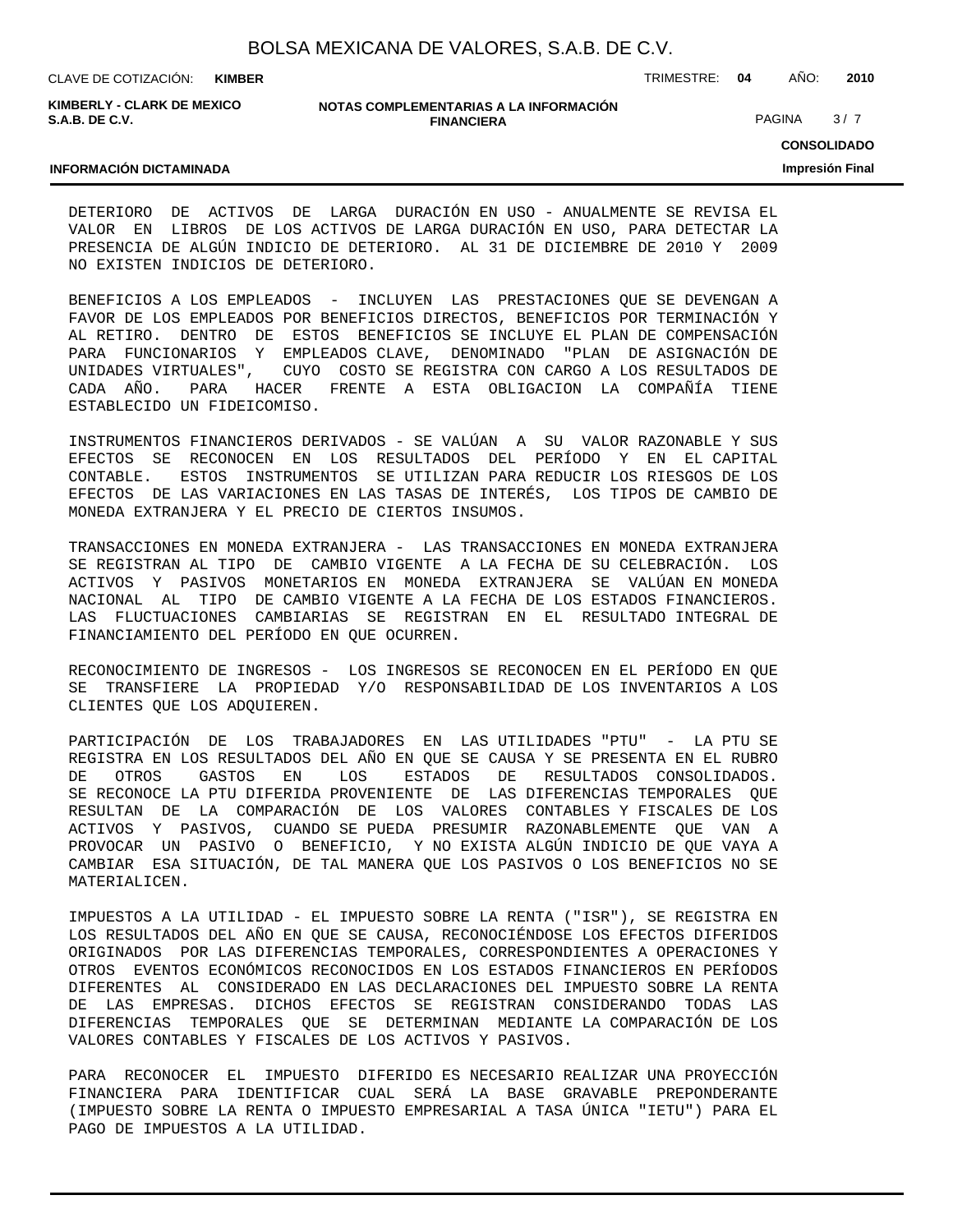CLAVE DE COTIZACIÓN: TRIMESTRE: **04** AÑO: **2010 KIMBER**

**KIMBERLY - CLARK DE MEXICO S.A.B. DE C.V.**

### **NOTAS COMPLEMENTARIAS A LA INFORMACIÓN FINANCIERA**

PAGINA 4/7

**CONSOLIDADO**

**Impresión Final**

### **INFORMACIÓN DICTAMINADA**

CUENTAS POR COBRAR A CLIENTES -----------------------------

|                                                     | 2010 |                                      | 2009                      |
|-----------------------------------------------------|------|--------------------------------------|---------------------------|
| CLIENTES<br>ESTIMACION PARA CUENTAS DE COBRO DUDOSO | \$   | 4,660,307 \$ 4,219,692               | $(116, 397)$ $(123, 645)$ |
| <b>NETO</b>                                         | \$   | 4,543,910 \$ 4,096,047<br>========== |                           |
| OTRAS CUENTAS Y DOCUMENTOS POR COBRAR               |      |                                      |                           |
|                                                     |      | 2010                                 | 2009                      |
| CORPORACION SCRIBE - PORCION CIRCULANTE<br>OTRAS    | \$   | 127,373                              | $-$ \$ 210,098<br>154,050 |
| <b>NETO</b>                                         | \$   | 127,373 \$                           | 364,148                   |
| <b>INVENTARIOS</b>                                  |      |                                      |                           |

| TOTAL                       | \$1,915,377 | \$1,681,632 |
|-----------------------------|-------------|-------------|
| MATERIA PRIMA Y REFACCIONES | 1,066,075   | 892,185     |
| PRODUCCION EN PROCESO       | 200,640     | 176,349     |
| PRODUCTOS TERMINADOS        | 648,662     | 613,098     |
|                             | 2010        | 2009        |

## INFORMACIÓN POR SEGMENTOS

-------------------------

LA INFORMACIÓN POR SEGMENTOS OPERATIVOS SE PRESENTA CON BASE EN EL ENFOQUE GERENCIAL COMO SIGUE:

|                          |                            | 2010                                      | 2009                       |                                           |  |  |  |
|--------------------------|----------------------------|-------------------------------------------|----------------------------|-------------------------------------------|--|--|--|
|                          | PRODUCTOS AL<br>CONSUMIDOR | INSTITUCIONAL<br>Y CUIDADO DE<br>LA SALUD | PRODUCTOS AL<br>CONSUMIDOR | INSTITUCIONAL<br>Y CUIDADO DE<br>LA SALUD |  |  |  |
| VENTAS NETAS \$          | 22,889,197                 | 3,307,322<br>\$                           | \$<br>21,740,540           | \$<br>2,961,667                           |  |  |  |
| UTILIDAD DE<br>OPERACIÓN | 6,388,487                  | 492,568                                   | 6,209,857                  | 492,691                                   |  |  |  |
| DEPRECIACIÓN             | 1,007,712                  | 181,871                                   | 1,033,795                  | 160,436                                   |  |  |  |
| ACTIVOS<br>TOTALES       | 23, 312, 630               | 3,628,568                                 | 23,779,593                 | 3,388,937                                 |  |  |  |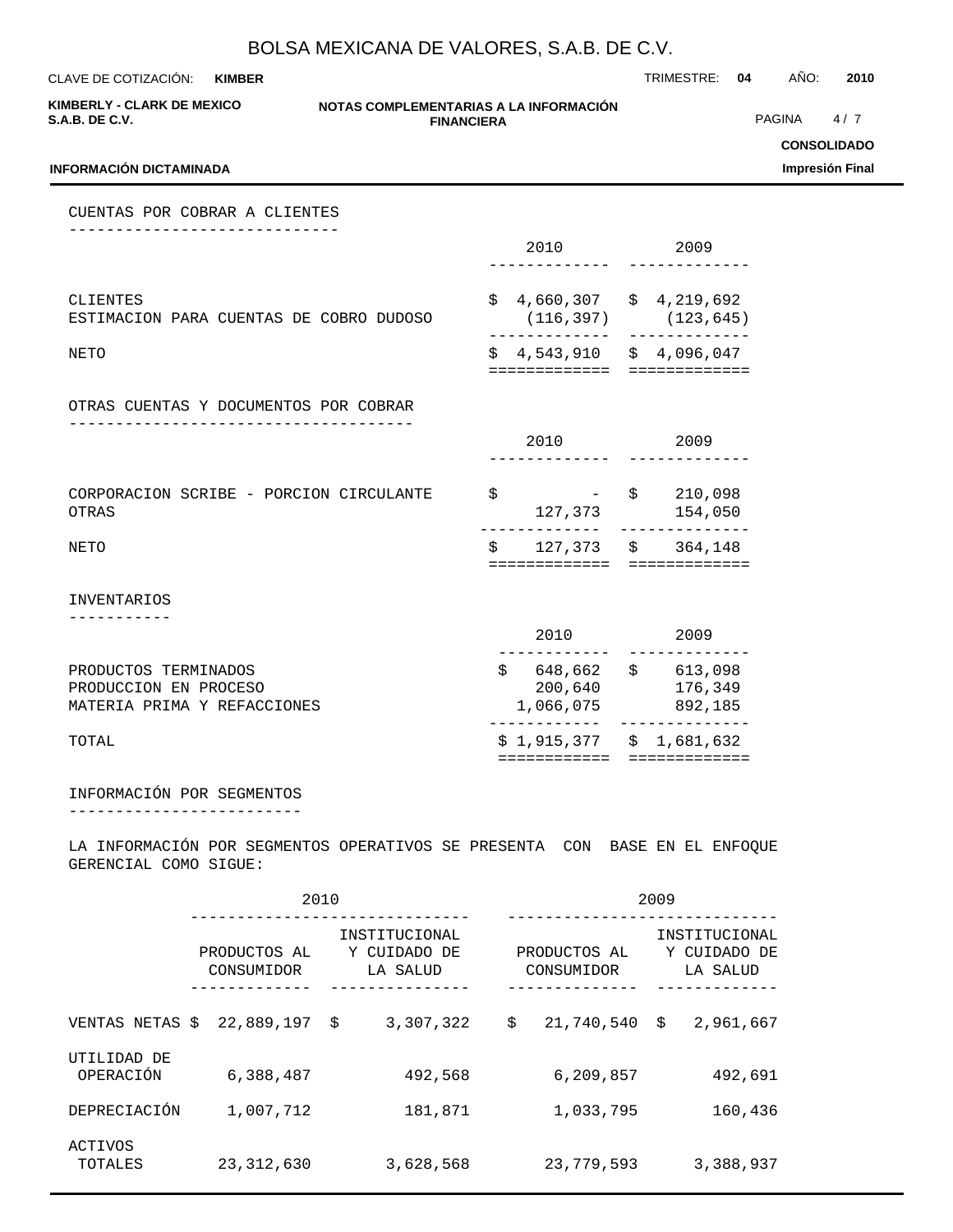**KIMBER**

CLAVE DE COTIZACIÓN: TRIMESTRE: **04** AÑO: **2010**

**KIMBERLY - CLARK DE MEXICO S.A.B. DE C.V.**

**INFORMACIÓN DICTAMINADA**

**NOTAS COMPLEMENTARIAS A LA INFORMACIÓN FINANCIERA**

PAGINA 5/7

**CONSOLIDADO**

### **Impresión Final**

LAS VENTAS DE EXPORTACIÓN REPRESENTAN 6% Y 5% DEL TOTAL EN 2010 Y 2009 RESPECTIVAMENTE, Y SE INCLUYEN EN LOS SEGMENTOS RESPECTIVOS.

IMPUESTOS A LA UTILIDAD

-----------------------

LA TASA LEGAL DE ISR FUE 30% EN 2010 Y 28% EN 2009.

LA TASA LEGAL DE ISR DIFIERE DE LA TASA EFECTIVA, DEBIDO A LOS EFECTOS DE CIERTAS PARTIDAS DE CARÁCTER PERMANENTE. LOS RESULTADOS FISCALES DE LAS SUBSIDIARIAS SE CONSOLIDAN AL 100% DE LA PROPORCIÓN DE SU TENENCIA ACCIONARIA.

EL PRINCIPAL CONCEPTO QUE ORIGINA EL SALDO DEL PASIVO POR IMPUESTOS DIFERIDOS AL 31 DE DICIEMBRE DE 2010 Y 2009, ES INMUEBLES, MAQUINARIA Y EQUIPO QUE REPRESENTA PRÁCTICAMENTE EL 100% DEL TOTAL DE DICHO PASIVO.

EL 7 DE DICIEMBRE DE 2009 SE PUBLICARON MODIFICACIONES A LA LEY DEL ISR APLICABLES A PARTIR DE 2010 EN LAS QUE SE ESTABLECE QUE: A) SE INCREMENTA LA TASA AL 30% PARA LOS AÑOS DE 2010 A 2012, 29% PARA 2013 Y 28% PARA 2014. B)SE MODIFICA EL RÉGIMEN DE CONSOLIDACIÓN FISCAL PARA ESTABLECER QUE EL PAGO DEL ISR RELACIONADO CON LOS BENEFICIOS DE LA CONSOLIDACIÓN FISCAL DEBE ENTERARSE EN PARCIALIDADES A PARTIR DEL AÑO 2010. ESTE PASIVO ES POCO SIGNIFICATIVO.

### PARTES RELACIONADAS

-------------------

POR LOS AÑOS QUE TERMINARON EL 31 DE DICIEMBRE, LA COMPAÑÍA TUVO LAS SIGUIENTES TRANSACCIONES Y SALDOS CON SUS PARTES RELACIONADAS:

|                                                                                                                | 2010                                                  | 2009                                                  |
|----------------------------------------------------------------------------------------------------------------|-------------------------------------------------------|-------------------------------------------------------|
| KIMBERLY-CLARK CORPORATION:                                                                                    |                                                       |                                                       |
| COMPRAS Y SERVICIOS TÉCNICOS<br>MAQUINARIA Y EQUIPO<br>VENTAS NETAS<br>CUENTAS POR PAGAR<br>CUENTAS POR COBRAR | \$1,256,242<br>25,825<br>835,536<br>144,302<br>97,113 | \$1,355,438<br>86,591<br>568,814<br>158,274<br>95,743 |

EN ABRIL DE 2010 CORPORACIÓN SCRIBE, S.A.P.I. DE C.V. DECIDIÓ LIQUIDAR EN FORMA ANTICIPADA LA CUENTA POR COBRAR A FAVOR DE LA COMPAÑÍA, POR LO TANTO A PARTIR DE ESA FECHA DEJÓ DE SER PARTE RELACIONADA.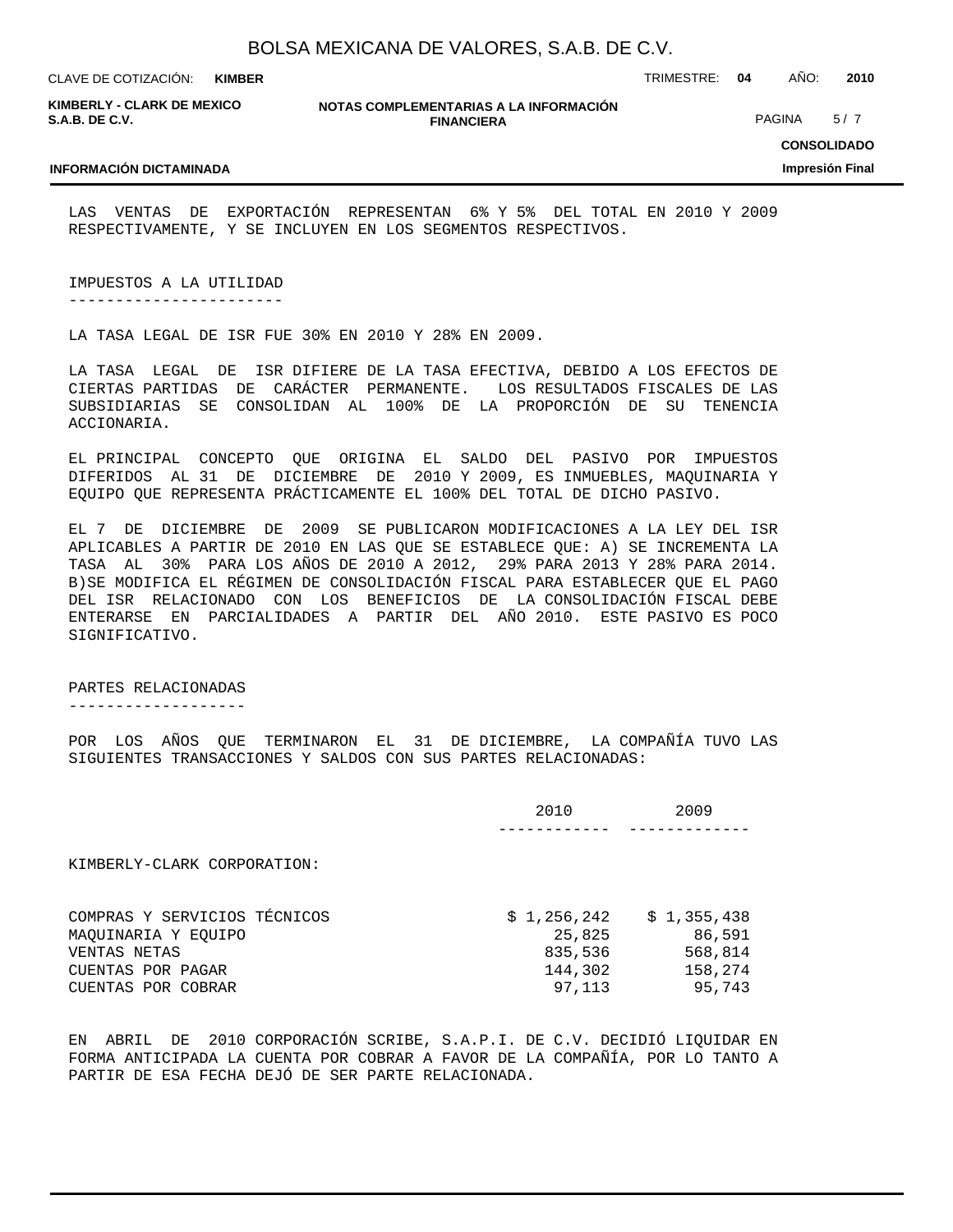**KIMBER**

CLAVE DE COTIZACIÓN: TRIMESTRE: **04** AÑO: **2010**

| KIMBERLY - CLARK DE MEXICO |  |
|----------------------------|--|
| <b>S.A.B. DE C.V.</b>      |  |

**INFORMACIÓN DICTAMINADA**

**NOTAS COMPLEMENTARIAS A LA INFORMACIÓN FINANCIERA**

PAGINA 6/7

**CONSOLIDADO**

**Impresión Final**

|                                                                                                                   |   | 2010               |    | 2009                                    |
|-------------------------------------------------------------------------------------------------------------------|---|--------------------|----|-----------------------------------------|
| CORPORACIÓN SCRIBE, S.A.P.I. DE C.V.:                                                                             |   |                    |    |                                         |
| COMPRAS Y OTROS SERVICIOS<br>INGRESOS POR SERVICIOS, INTERESES Y OTROS<br>CUENTAS POR PAGAR<br>CUENTAS POR COBRAR | S | 143,557<br>190,933 | S. | 420,521<br>577,889<br>36,736<br>420,195 |

OTRAS - AL 31 DE DICIEMBRE DE 2010 Y 2009 EL MONTO DE LOS BENEFICIOS AL PERSONAL GERENCIAL CLAVE O DIRECTIVOS RELEVANTES DE LA COMPAÑÍA FUE DE \$200,386 Y \$181,526, RESPECTIVAMENTE.

BENEFICIOS AL RETIRO Y POR TERMINACIÓN LABORAL ----------------------------------------------

EL PASIVO Y EL COSTO ANUAL POR PRIMAS DE ANTIGÜEDAD LEGAL, PLAN DE PENSIONES PARA PERSONAL QUE REÚNA CIERTOS REQUISITOS E INDEMNIZACIONES AL TÉRMINO DE LA RELACIÓN LABORAL, ES CALCULADO POR ACTUARIO INDEPENDIENTE CON BASE EN EL MÉTODO DE CRÉDITO UNITARIO PROYECTADO. PARA HACER FRENTE A ESTAS OBLIGACIONES, LA COMPAÑÍA TIENE ESTABLECIDOS FONDOS EN ADMINISTRACIÓN.

LOS DATOS MÁS SIGNIFICATIVOS EN RELACIÓN CON ESTAS OBLIGACIONES SON COMO SIGUE:

|                                         | 2010    |     | 2009    |
|-----------------------------------------|---------|-----|---------|
|                                         |         |     |         |
| OBLIGACIONES POR BENEFICIOS ADOUIRIDOS  | 324,707 | - S | 273,005 |
| OBLIGACIONES POR BENEFICIOS PROYECTADOS | 429,284 |     | 359,005 |
| VALOR DE LOS FONDOS                     | 366,939 |     | 324,117 |
| COSTO NETO DEL PERÍODO                  | 38,723  |     | 35,573  |

COMPROMISOS

-----------

AL 31 DE DICIEMBRE DE 2010, EXISTÍAN LOS SIGUIENTES:

- POR ADQUISICIÓN DE MAQUINARIA, EQUIPO Y POR CONSTRUCCIONES, POR UN TOTAL APROXIMADO DE \$1,314,200.
- POR ADQUISICIÓN DE MATERIAS PRIMAS, POR UN TOTAL APROXIMADO DE \$269,000.
- POR CONTRATOS DE ARRENDAMIENTO DE BODEGAS Y OFICINAS QUE ESTABLECEN PLAZOS FORZOSOS QUE VAN DE 5 A 10 AÑOS CON RENTAS ANUALES ESTIMADAS DE \$104,000.

LOS COMPROMISOS POR ADQUISICIÓN DE MAQUINARIA, EQUIPO Y MATERIAS PRIMAS ESTÁN DENOMINADOS PRINCIPALMENTE EN DÓLARES ESTADOUNIDENSES.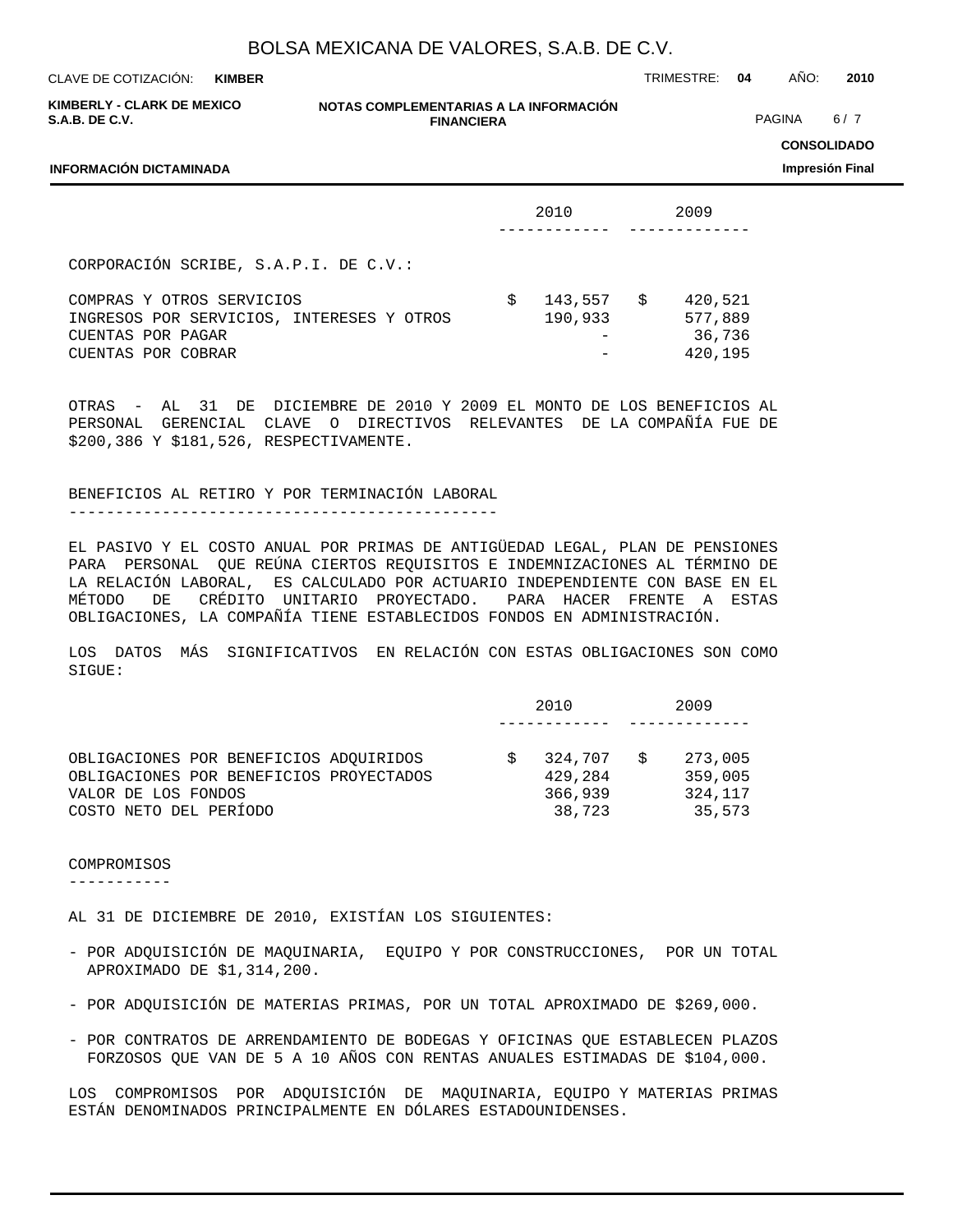**KIMBER**

CLAVE DE COTIZACIÓN: TRIMESTRE: **04** AÑO: **2010**

**KIMBERLY - CLARK DE MEXICO S.A.B. DE C.V.**

**NOTAS COMPLEMENTARIAS A LA INFORMACIÓN FINANCIERA**

PAGINA 7/7

### **INFORMACIÓN DICTAMINADA**

**CONSOLIDADO**

### **Impresión Final**

NUEVOS PRONUNCIAMIENTOS CONTABLES ---------------------------------

DURANTE 2010 Y 2009 EL CONSEJO MEXICANO PARA LA INVESTIGACIÓN Y DESARROLLO DE NORMAS DE INFORMACIÓN FINANCIERA (CINIF) PROMULGÓ LAS SIGUIENTES NIF QUE ENTRARÁN EN VIGOR PARA LOS EJERCICIOS QUE INICIAN A PARTIR DEL 1 DE ENERO DE 2011, COMO SIGUE:

B-5 INFORMACIÓN FINANCIERA POR SEGMENTOS C-4 INVENTARIOS C-5 PAGOS ANTICIPADOS C-6 PROPIEDADES, PLANTA Y EQUIPO MEJORAS A LAS NORMAS DE INFORMACIÓN FINANCIERA 2011

INTERPRETACIÓN A LAS NORMAS DE INFORMACIÓN FINANCIERA 19 --------------------------------------------------------

LA COMPAÑÍA HA DECIDIDO ADOPTAR A PARTIR DEL 1 DE ENERO DE 2012 COMO BASE PARA LA ELABORACIÓN DE SUS ESTADOS FINANCIEROS LA NORMATIVIDAD INCLUIDA EN LAS NORMAS INTERNACIONALES DE INFORMACIÓN FINANCIERA.

A LA FECHA DE LOS ESTADOS FINANCIEROS SE ESTÁ EN EL PROCESO DE CUANTIFICAR LOS IMPACTOS DE DICHA ADOPCIÓN.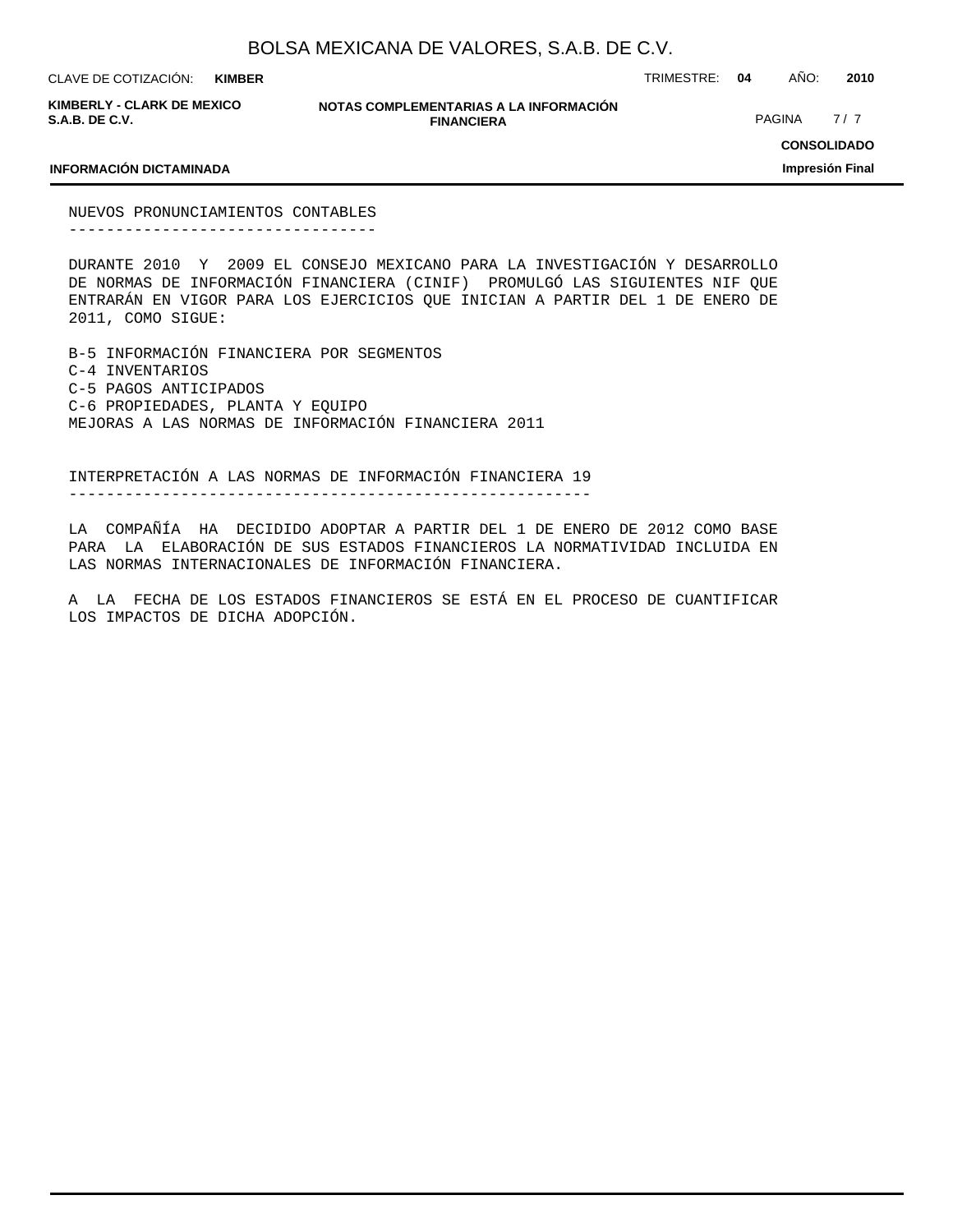CLAVE DE COTIZACIÓN TRIMESTRE **04** AÑO **2010 KIMBER**

**KIMBERLY - CLARK DE MEXICO S.A.B. DE C.V.**

## **RELACIÓN DE INVERSIÓN EN ACCIONES**

## **CONSOLIDADO**

**Impresión Final**

| <b>NOMBRE DE LA EMPRESA</b>                           | <b>ACTIVIDAD PRINCIPAL</b>                       | <b>NO. DE ACCIONES</b> | % DE TEN |
|-------------------------------------------------------|--------------------------------------------------|------------------------|----------|
| CRISOBA INDUSTRIAL, S.A. DE C.V.                      | SERVICIOS DE RENTA DE EQUIPO Y<br><b>OTROS</b>   | 790,601,970            | 100.00   |
| <b>SERVICIOS EMPRESARIALES</b><br>SORAN, S.A. DE C.V. | SERVICIOS DE DISTRIB. Y<br><b>FINANCIAMIENTO</b> | 1,500,200,000          | 100.00   |
| TAXI AEREO DE MEXICO, S.A.                            | <b>TRANSPORTE AEREO</b>                          | 105,002,055            | 100.00   |
| SIETE SUBSIDIARIAS                                    | ARREND. DE INMB. Y EQ. Y OTROS                   |                        | 100.00   |

## **INFORMACIÓN DICTAMINADA**

## SUBSIDIARIAS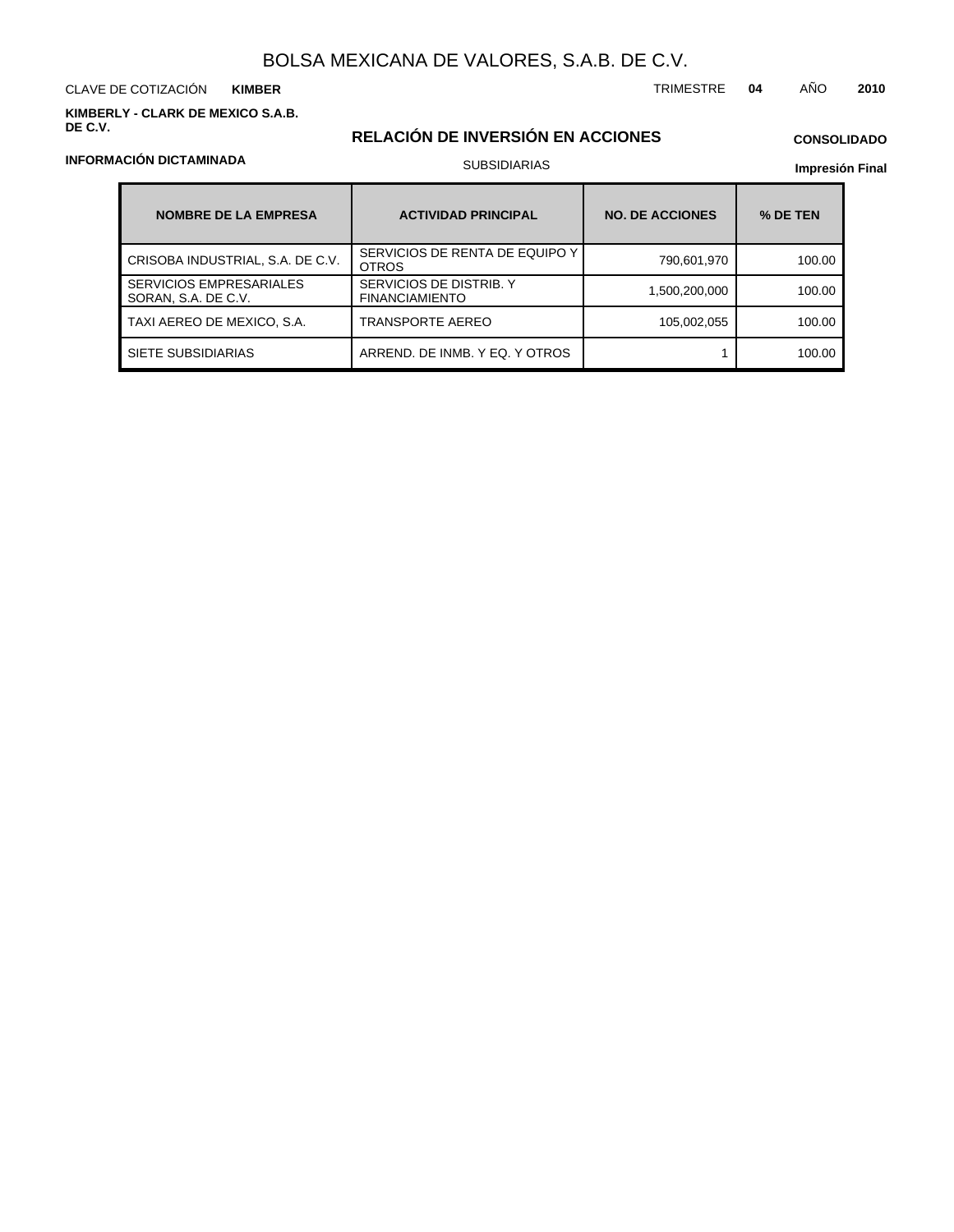### CLAVE DE COTIZACIÓN **KIMBER**

**KIMBERLY - CLARK DE MEXICO S.A.B. DE C.V.**

## **DESGLOSE DE CRÉDITOS**

**CONSOLIDADO**

TRIMESTRE **04** AÑO **2010**

## **INFORMACIÓN DICTAMINADA**

## (MILES DE PESOS)

|                               |                                                       |                                            |                                       |                                                          | <b>VENCTOS, O AMORT, DENOMINADOS EN MONEDA NACIONAL</b> |                            |                     |                     | <b>VENCTOS, O AMORT, DENOMINADOS EN MONEDA EXTRANJERA</b> |                              |            |                    |                     |              |                     |                              |
|-------------------------------|-------------------------------------------------------|--------------------------------------------|---------------------------------------|----------------------------------------------------------|---------------------------------------------------------|----------------------------|---------------------|---------------------|-----------------------------------------------------------|------------------------------|------------|--------------------|---------------------|--------------|---------------------|------------------------------|
| TIPO DE CRÉDITO / INSTITUCIÓN | <b>CON</b><br><b>INSTITUCIÓN</b><br><b>EXTRANJERA</b> | <b>FECHA DE FIRMA /</b><br><b>CONTRATO</b> | <b>FECHA DE</b><br><b>VENCIMIENTO</b> | <b>TASA DE</b><br><b>INTERÉS Y/O</b><br><b>SOBRETASA</b> |                                                         | <b>INTERVALO DE TIEMPO</b> |                     |                     |                                                           | <b>INTERVALO DE TIEMPO</b>   |            |                    |                     |              |                     |                              |
|                               |                                                       |                                            |                                       |                                                          | AÑO ACTUAL                                              | <b>HASTA 1 AÑO</b>         | <b>HASTA 2 AÑOS</b> | <b>HASTA 3 AÑOS</b> | <b>HASTA 4 AÑOS</b>                                       | <b>HASTA 5 AÑOS O</b><br>MÁS | AÑO ACTUAL | <b>HASTA 1 AÑO</b> | <b>HASTA 2 AÑOS</b> | HASTA 3 AÑOS | <b>HASTA 4 AÑOS</b> | <b>HASTA 5 AÑOS O</b><br>MÁS |
| <b>BANCARIOS</b>              |                                                       |                                            |                                       |                                                          |                                                         |                            |                     |                     |                                                           |                              |            |                    |                     |              |                     |                              |
| <b>COMERCIO EXTERIOR</b>      |                                                       |                                            |                                       |                                                          |                                                         |                            |                     |                     |                                                           |                              |            |                    |                     |              |                     |                              |
| DEUTSCHE BANK                 | <b>SI</b>                                             | 16/08/2001                                 | 02/04/2012                            | 0.71                                                     |                                                         |                            |                     |                     |                                                           |                              |            | 30,728             | 15,364              |              |                     |                              |
| <b>BANK OF AMERICA</b>        | SI                                                    | 30/04/2001                                 | 30/09/2011                            | 0.91                                                     |                                                         |                            |                     |                     |                                                           |                              |            | 15,959             |                     |              |                     |                              |
| <b>CON GARANTÍA</b>           |                                                       |                                            |                                       |                                                          |                                                         |                            |                     |                     |                                                           |                              |            |                    |                     |              |                     |                              |
| <b>BANCA COMERCIAL</b>        |                                                       |                                            |                                       |                                                          |                                                         |                            |                     |                     |                                                           |                              |            |                    |                     |              |                     |                              |
| <b>OTROS</b>                  |                                                       |                                            |                                       |                                                          |                                                         |                            |                     |                     |                                                           |                              |            |                    |                     |              |                     |                              |
| <b>TOTAL BANCARIOS</b>        |                                                       |                                            |                                       |                                                          |                                                         |                            |                     |                     |                                                           |                              |            | 46,687             | 15,364              |              |                     |                              |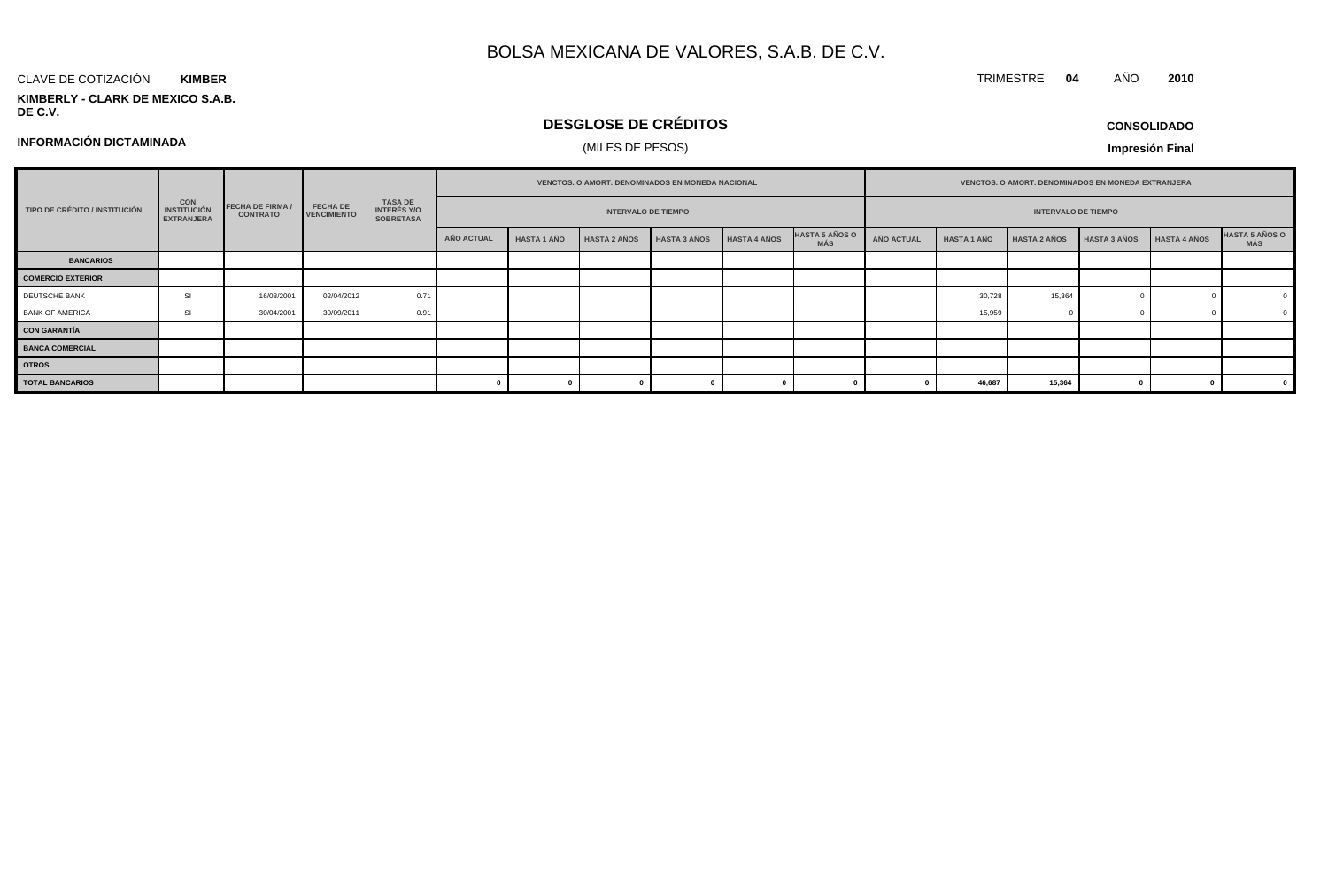### CLAVE DE COTIZACIÓN TRIMESTRE **04** AÑO **2010 KIMBER**

### **KIMBERLY - CLARK DE MEXICO S.A.B. DE C.V.**

## **DESGLOSE DE CRÉDITOS**

# (MILES DE PESOS) **INFORMACIÓN DICTAMINADA**

**CONSOLIDADO**

|                                                            |                                                       |                                            |                                       |                                                          |                   |                    |                     | <b>VENCTOS, O AMORT, DENOMINADOS EN MONEDA NACIONAL</b> |                     |                              | <b>VENCTOS, O AMORT, DENOMINADOS EN MONEDA EXTRANJERA</b> |                    |                     |                     |                     |                              |  |
|------------------------------------------------------------|-------------------------------------------------------|--------------------------------------------|---------------------------------------|----------------------------------------------------------|-------------------|--------------------|---------------------|---------------------------------------------------------|---------------------|------------------------------|-----------------------------------------------------------|--------------------|---------------------|---------------------|---------------------|------------------------------|--|
| TIPO DE CRÉDITO / INSTITUCIÓN                              | <b>CON</b><br><b>INSTITUCIÓN</b><br><b>EXTRANJERA</b> | <b>FECHA DE FIRMA /</b><br><b>CONTRATO</b> | <b>FECHA DE</b><br><b>VENCIMIENTO</b> | <b>TASA DE</b><br><b>INTERÉS Y/O</b><br><b>SOBRETASA</b> |                   |                    |                     | <b>INTERVALO DE TIEMPO</b>                              |                     |                              | <b>INTERVALO DE TIEMPO</b>                                |                    |                     |                     |                     |                              |  |
|                                                            |                                                       |                                            |                                       |                                                          | <b>AÑO ACTUAL</b> | <b>HASTA 1 AÑO</b> | <b>HASTA 2 AÑOS</b> | <b>HASTA 3 AÑOS</b>                                     | <b>HASTA 4 AÑOS</b> | <b>HASTA 5 AÑOS O</b><br>MÁS | <b>AÑO ACTUAL</b>                                         | <b>HASTA 1 AÑO</b> | <b>HASTA 2 AÑOS</b> | <b>HASTA 3 AÑOS</b> | <b>HASTA 4 AÑOS</b> | <b>HASTA 5 AÑOS O</b><br>MÁS |  |
| <b>BURSÁTILES</b>                                          |                                                       |                                            |                                       |                                                          |                   |                    |                     |                                                         |                     |                              |                                                           |                    |                     |                     |                     |                              |  |
| <b>LISTADAS EN BOLSA (MÉXICO Y/O</b><br><b>EXTRANJERO)</b> |                                                       |                                            |                                       |                                                          |                   |                    |                     |                                                         |                     |                              |                                                           |                    |                     |                     |                     |                              |  |
| <b>QUIROGRAFARIOS</b>                                      |                                                       |                                            |                                       |                                                          |                   |                    |                     |                                                         |                     |                              |                                                           |                    |                     |                     |                     |                              |  |
| <b>CERTIFICADOS BURSÁTILES</b>                             | <b>NA</b>                                             | 18/06/2003                                 | 05/06/2013                            | 8.95                                                     |                   | $\Omega$           |                     | 1,250,000                                               | $\Omega$            |                              |                                                           |                    |                     |                     |                     |                              |  |
| <b>CERTIFICADOS BURSÁTILES</b>                             | NA.                                                   | 05/07/2007                                 | 26/06/2017                            | 4.81                                                     |                   |                    |                     |                                                         |                     | 2,500,000                    |                                                           |                    |                     |                     |                     |                              |  |
| CERTIFICADOS BURSÁTILES                                    | <b>NA</b>                                             | 30/03/2009                                 | 22/03/2016                            | 9.98                                                     |                   |                    |                     |                                                         |                     | 800,000                      |                                                           |                    |                     |                     |                     |                              |  |
| <b>CERTIFICADOS BURSÁTILES</b>                             | <b>NA</b>                                             | 06/10/2009                                 | 02/10/2014                            | 5.84                                                     |                   |                    |                     |                                                         | 2,300,000           |                              |                                                           |                    |                     |                     |                     |                              |  |
| <b>CERTIFICADOS BURSÁTILES</b>                             | <b>NA</b>                                             | 06/10/2009                                 | 26/09/2019                            | 9.65                                                     |                   |                    |                     |                                                         |                     | 400,000                      |                                                           |                    |                     |                     |                     |                              |  |
| CERTIFICADOS BURSÁTILES                                    | <b>NA</b>                                             | 11/11/2010                                 | 05/11/2015                            | 5.19                                                     |                   |                    |                     |                                                         |                     | 1,500,000                    |                                                           |                    |                     |                     |                     |                              |  |
| CERTIFICADOS BURSÁTILES                                    | <b>NA</b>                                             | 11/11/2010                                 | 29/10/2020                            | 7.17                                                     |                   |                    |                     |                                                         |                     | 2,500,000                    |                                                           |                    |                     |                     |                     |                              |  |
| <b>CON GARANTÍA</b>                                        |                                                       |                                            |                                       |                                                          |                   |                    |                     |                                                         |                     |                              |                                                           |                    |                     |                     |                     |                              |  |
| <b>COLOCACIONES PRIVADAS</b>                               |                                                       |                                            |                                       |                                                          |                   |                    |                     |                                                         |                     |                              |                                                           |                    |                     |                     |                     |                              |  |
| <b>QUIROGRAFARIOS</b>                                      |                                                       |                                            |                                       |                                                          |                   |                    |                     |                                                         |                     |                              |                                                           |                    |                     |                     |                     |                              |  |
| <b>CON GARANTÍA</b>                                        |                                                       |                                            |                                       |                                                          |                   |                    |                     |                                                         |                     |                              |                                                           |                    |                     |                     |                     |                              |  |
| <b>TOTAL BURSÁTILES Y</b><br><b>COLOCACIONES PRIVADAS</b>  |                                                       |                                            |                                       |                                                          | $\mathbf{0}$      | $\mathbf{a}$       | $\mathbf{0}$        | 1,250,000                                               | 2,300,000           | 7,700,000                    | $\Omega$                                                  | $\bf{0}$           | $\Omega$            | $\mathbf{a}$        | $\mathbf{0}$        |                              |  |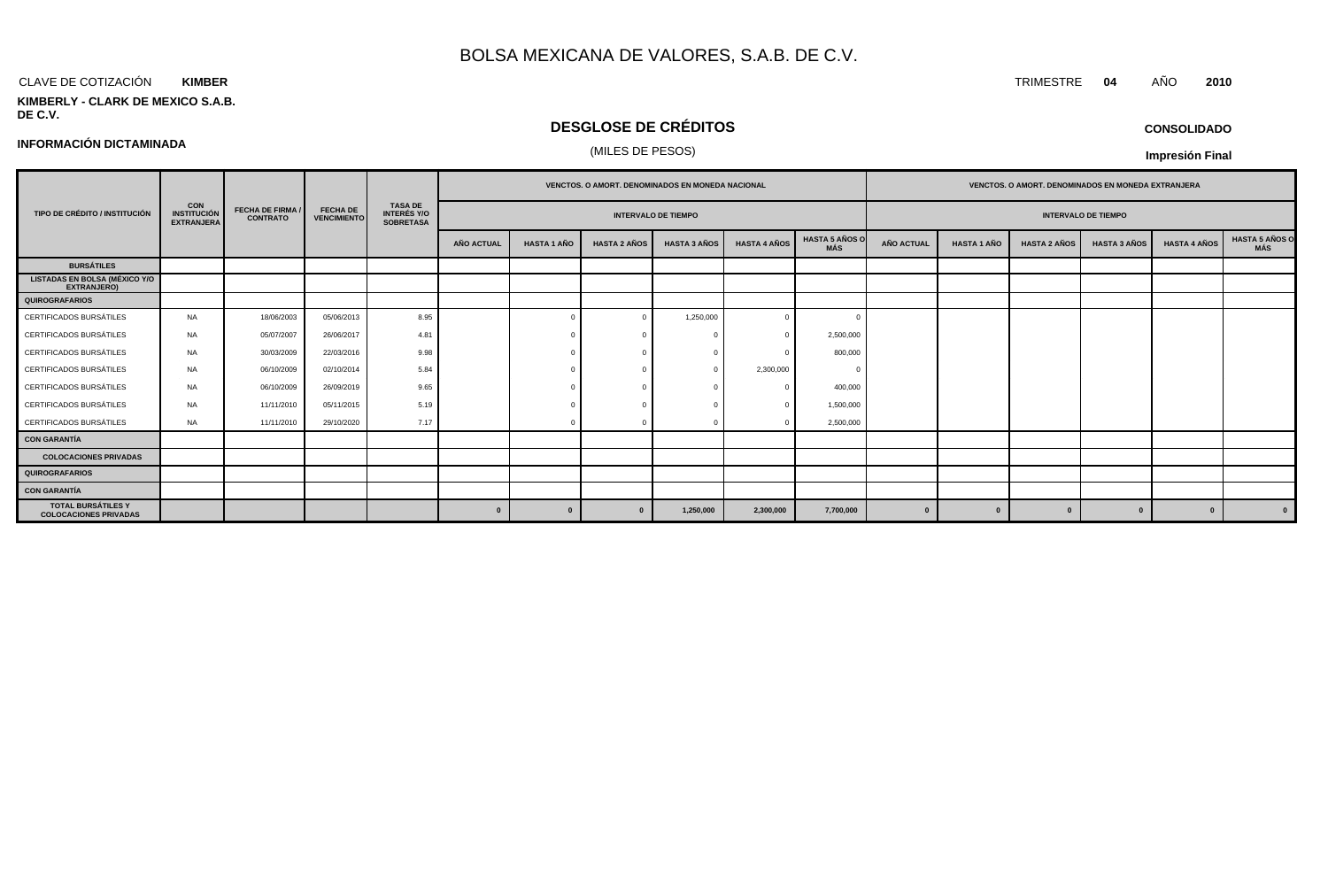### CLAVE DE COTIZACIÓN TRIMESTRE **04** AÑO **2010 KIMBER**

**INFORMACIÓN DICTAMINADA**

### **KIMBERLY - CLARK DE MEXICO S.A.B. DE C.V.**

## **DESGLOSE DE CRÉDITOS**

## (MILES DE PESOS)

**CONSOLIDADO**

|                                                                |                                                 |                                 |                                       |                   |                    |                            | VENCTOS. O AMORT. DENOMINADOS EN MONEDA NACIONAL |                     |                              |                   |                    | VENCTOS. O AMORT. DENOMINADOS EN MONEDA EXTRANJERA |                     |                     |                |
|----------------------------------------------------------------|-------------------------------------------------|---------------------------------|---------------------------------------|-------------------|--------------------|----------------------------|--------------------------------------------------|---------------------|------------------------------|-------------------|--------------------|----------------------------------------------------|---------------------|---------------------|----------------|
| TIPO DE CRÉDITO / INSTITUCIÓN                                  | <b>CON<br/>INSTITUCIÓN</b><br><b>EXTRANJERA</b> | <b>FECHA DE</b><br>CONCERTACIÓN | <b>FECHA DE</b><br><b>VENCIMIENTO</b> |                   |                    | <b>INTERVALO DE TIEMPO</b> |                                                  |                     |                              |                   |                    | <b>INTERVALO DE TIEMPO</b>                         |                     |                     |                |
|                                                                |                                                 |                                 |                                       | <b>AÑO ACTUAL</b> | <b>HASTA 1 AÑO</b> | <b>HASTA 2 AÑOS</b>        | <b>HASTA 3 AÑOS</b>                              | <b>HASTA 4 AÑOS</b> | <b>HASTA 5 AÑOS O</b><br>MÁS | <b>AÑO ACTUAL</b> | <b>HASTA 1 AÑO</b> | <b>HASTA 2 AÑOS</b>                                | <b>HASTA 3 AÑOS</b> | <b>HASTA 4 AÑOS</b> | HASTA 5 AÑOS O |
| <b>PROVEEDORES</b>                                             |                                                 |                                 |                                       |                   |                    |                            |                                                  |                     |                              |                   |                    |                                                    |                     |                     |                |
| VARIOS                                                         | <b>NA</b>                                       | 01/12/2010                      |                                       |                   | 1,272,863          | $\overline{0}$             |                                                  | $\Omega$            |                              |                   |                    |                                                    |                     |                     |                |
| VARIOS                                                         | <b>NO</b>                                       | 01/12/2010                      |                                       |                   |                    |                            |                                                  |                     |                              |                   | 1,418,684          | $\mathbf 0$                                        | $\overline{0}$      | $\overline{0}$      | $\overline{0}$ |
| <b>TOTAL PROVEEDORES</b>                                       |                                                 |                                 |                                       |                   | 1,272,863          | $\overline{0}$             |                                                  | $\Omega$            |                              |                   | 1,418,684          |                                                    | $\Omega$            | $\Omega$            | $\Omega$       |
|                                                                |                                                 |                                 |                                       |                   |                    |                            |                                                  |                     |                              |                   |                    |                                                    |                     |                     |                |
| OTROS CRÉDITOS CON COSTO A<br>CORTO Y LARGO PLAZO(S103 Y S30)  |                                                 |                                 |                                       |                   |                    |                            |                                                  |                     |                              |                   |                    |                                                    |                     |                     |                |
|                                                                | <b>NA</b>                                       |                                 |                                       |                   | $\Omega$           | $\Omega$                   | $\Omega$                                         | $\Omega$            |                              |                   |                    |                                                    |                     |                     |                |
|                                                                | <b>NO</b>                                       |                                 |                                       |                   |                    |                            |                                                  |                     |                              |                   | $\Omega$           |                                                    | $\Omega$            | $\Omega$            | $\overline{0}$ |
| TOTAL OTROS CRÉDITOS CON<br><b>COSTO A CORTO Y LARGO PLAZO</b> |                                                 |                                 |                                       | $\Omega$          | $\Omega$           | $\Omega$                   |                                                  | $\mathbf{0}$        | $\sqrt{ }$                   |                   | $\Omega$           |                                                    | $\Omega$            | $\mathbf{0}$        |                |
|                                                                |                                                 |                                 |                                       |                   |                    |                            |                                                  |                     |                              |                   |                    |                                                    |                     |                     |                |
| OTROS PASIVOS CIRCULANTES SIN<br>COSTO (S26)                   |                                                 |                                 |                                       |                   |                    |                            |                                                  |                     |                              |                   |                    |                                                    |                     |                     |                |
| VARIOS                                                         | <b>NA</b>                                       |                                 |                                       |                   | 2,349,081          |                            |                                                  |                     |                              |                   |                    |                                                    |                     |                     |                |
| VARIOS                                                         |                                                 |                                 |                                       |                   |                    |                            |                                                  |                     |                              |                   | 793                |                                                    |                     |                     |                |
| <b>TOTAL OTROS PASIVOS</b><br><b>CIRCULANTES SIN COSTO</b>     |                                                 |                                 |                                       |                   | 2,349,081          | $\Omega$                   |                                                  | $\mathbf{0}$        | $\Omega$                     | $\Omega$          | 793                |                                                    | $\Omega$            | $\mathbf{0}$        | $\Omega$       |
|                                                                |                                                 |                                 |                                       |                   |                    |                            |                                                  |                     |                              |                   |                    |                                                    |                     |                     |                |
| <b>TOTAL GENERAL</b>                                           |                                                 |                                 |                                       | $\Omega$          | 3,621,944          | $\mathbf{0}$               | 1,250,000                                        | 2,300,000           | 7,700,000                    | $\mathbf{0}$      | 1,466,164          | 15,364                                             | $\mathbf{0}$        | $\mathbf{0}$        | $\mathbf{0}$   |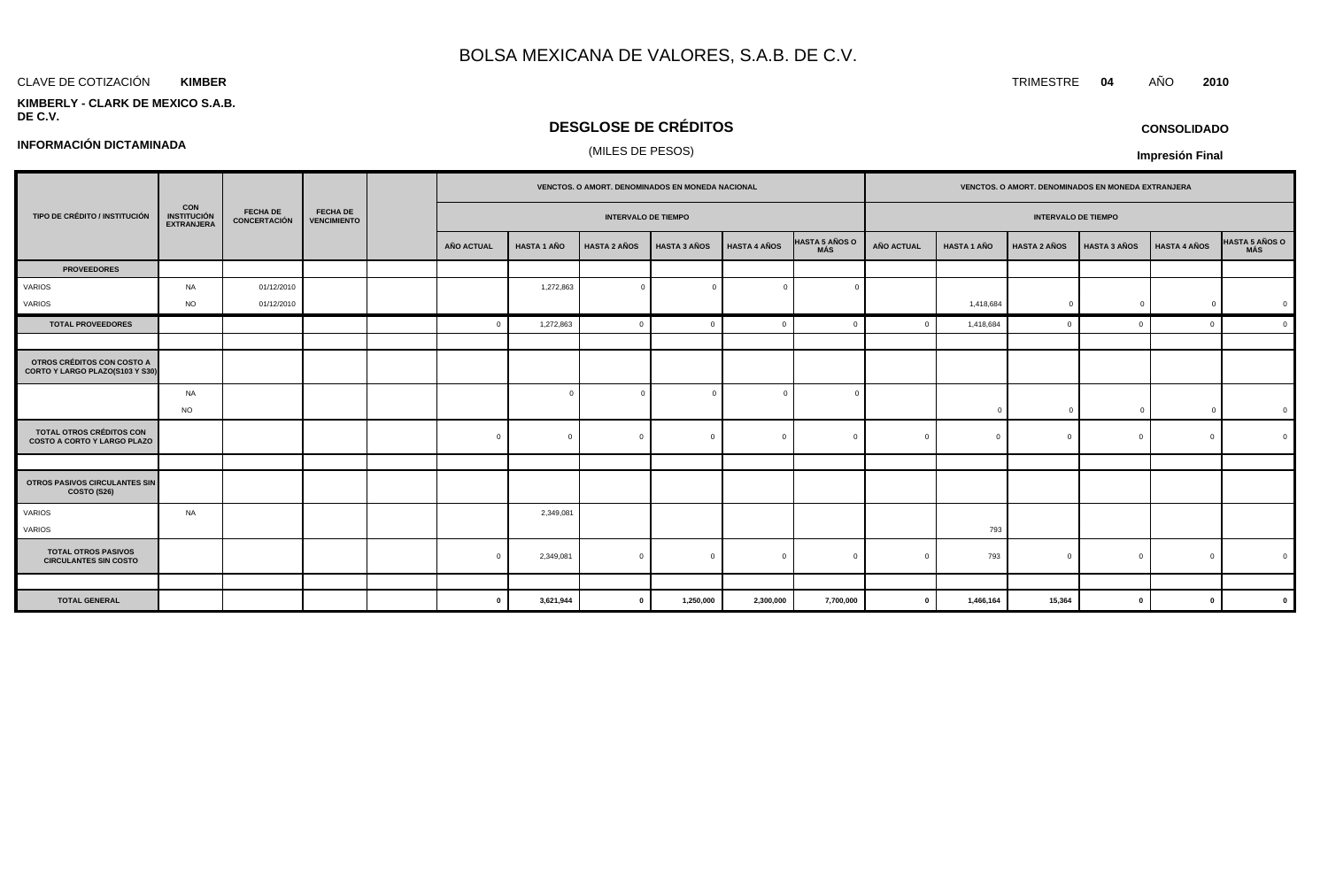### CLAVE DE COTIZACIÓN: **KIMBER KIMBERLY - CLARK DE MEXICO S.A.B. DE C.V.**

**INFORMACIÓN DICTAMINADA**

## **POSICIÓN MONETARIA EN MONEDA EXTRANJERA**

## **CONSOLIDADO**

| (MILES DE PESOS) |  |
|------------------|--|
|                  |  |

## **Impresión Final**

|                               | <b>DÓLARES</b> |              | <b>OTRAS MONEDAS</b> | <b>TOTAL MILES DE</b> |              |  |
|-------------------------------|----------------|--------------|----------------------|-----------------------|--------------|--|
| POSICIÓN EN MONEDA EXTRANJERA | <b>DÓLARES</b> | <b>PESOS</b> | <b>DÓLARES</b>       | <b>PESOS</b>          | <b>PESOS</b> |  |
| <b>ACTIVO MONETARIO</b>       | 77,896         | 965,910      | 0                    | 0                     | 965,910      |  |
| <b>PASIVO</b>                 | 119,478        | 1,481,528    | 0                    | 0                     | 1,481,528    |  |
| <b>CORTO PLAZO</b>            | 118,239        | 1,466,164    | 0                    | $\Omega$              | 1,466,164    |  |
| LARGO PLAZO                   | 1,239          | 15,364       | 0                    | 0                     | 15,364       |  |
| <b>SALDO NETO</b>             | $-41,582$      | $-515,618$   | 0                    | $\mathbf{0}$          | $-515,618$   |  |

## **OBSERVACIONES**

EL TIPO DE CAMBIO UTILIZADO PARA LA CONVERSIÓN DE LOS DÓLARES ES DE \$12.40 PESOS POR DÓLAR.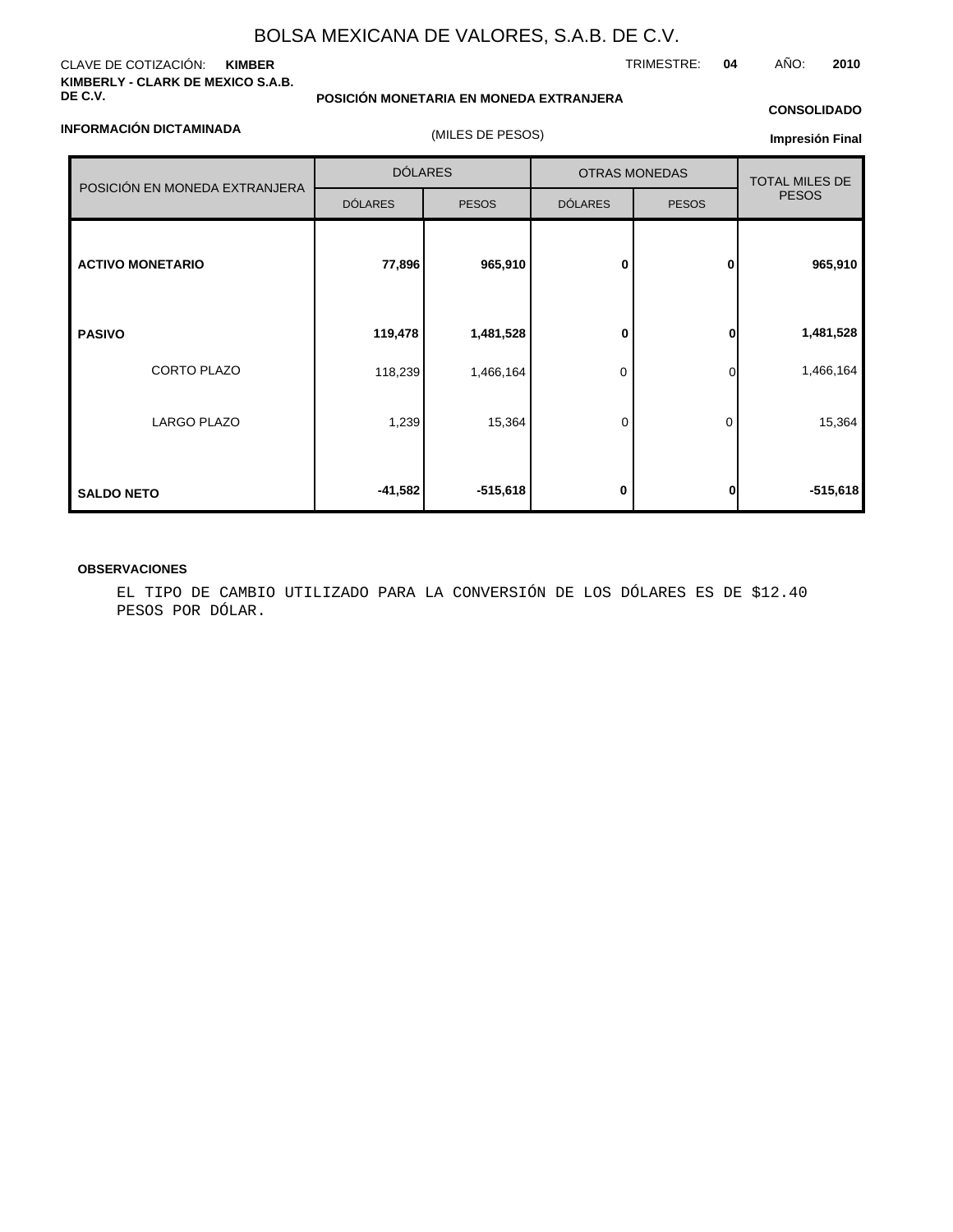|                                                           | BOLSA MEXICANA DE VALORES, S.A.B. DE C.V. |                                                              |                                                        |                                    |  |                                              |              |  |  |  |  |
|-----------------------------------------------------------|-------------------------------------------|--------------------------------------------------------------|--------------------------------------------------------|------------------------------------|--|----------------------------------------------|--------------|--|--|--|--|
| CLAVE DE COTIZACIÓN:<br>TRIMESTRE:<br>04<br><b>KIMBER</b> |                                           |                                                              |                                                        |                                    |  |                                              |              |  |  |  |  |
| KIMBERLY - CLARK DE MEXICO S.A.B.<br>DE C.V.              |                                           | CEDULA DE INTEGRACIÓN Y CÁLCULO<br>DE RESULTADO POR POSICIÓN |                                                        |                                    |  |                                              |              |  |  |  |  |
| <b>INFORMACIÓN DICTAMINADA</b>                            |                                           | <b>MONETARIA</b>                                             |                                                        |                                    |  | <b>CONSOLIDADO</b><br><b>Impresión Final</b> |              |  |  |  |  |
|                                                           | (MILES DE PESOS)                          |                                                              |                                                        |                                    |  |                                              |              |  |  |  |  |
|                                                           |                                           |                                                              |                                                        |                                    |  |                                              |              |  |  |  |  |
| <b>MES</b>                                                | <b>ACTIVOS</b><br><b>MONETARIOS</b>       | <b>PASIVOS</b><br><b>MONETARIOS</b>                          | <b>POSICIÓN</b><br><b>MONETARIA</b><br>(ACTIVA) PASIVA | <b>INFLACIÓN</b><br><b>MENSUAL</b> |  | <b>EFECTO MENSUAL</b><br>(ACTIVO) PASIVO     |              |  |  |  |  |
| <b>TOTAL</b>                                              |                                           |                                                              |                                                        |                                    |  |                                              |              |  |  |  |  |
|                                                           |                                           |                                                              |                                                        |                                    |  |                                              | $\mathbf{0}$ |  |  |  |  |
|                                                           |                                           |                                                              |                                                        |                                    |  |                                              |              |  |  |  |  |
| <b>DATOS INFORMATIVOS</b>                                 |                                           |                                                              |                                                        |                                    |  |                                              |              |  |  |  |  |
| IREPOMO CAPITALIZADO                                      |                                           |                                                              |                                                        |                                    |  |                                              |              |  |  |  |  |

**OBSERVACIONES**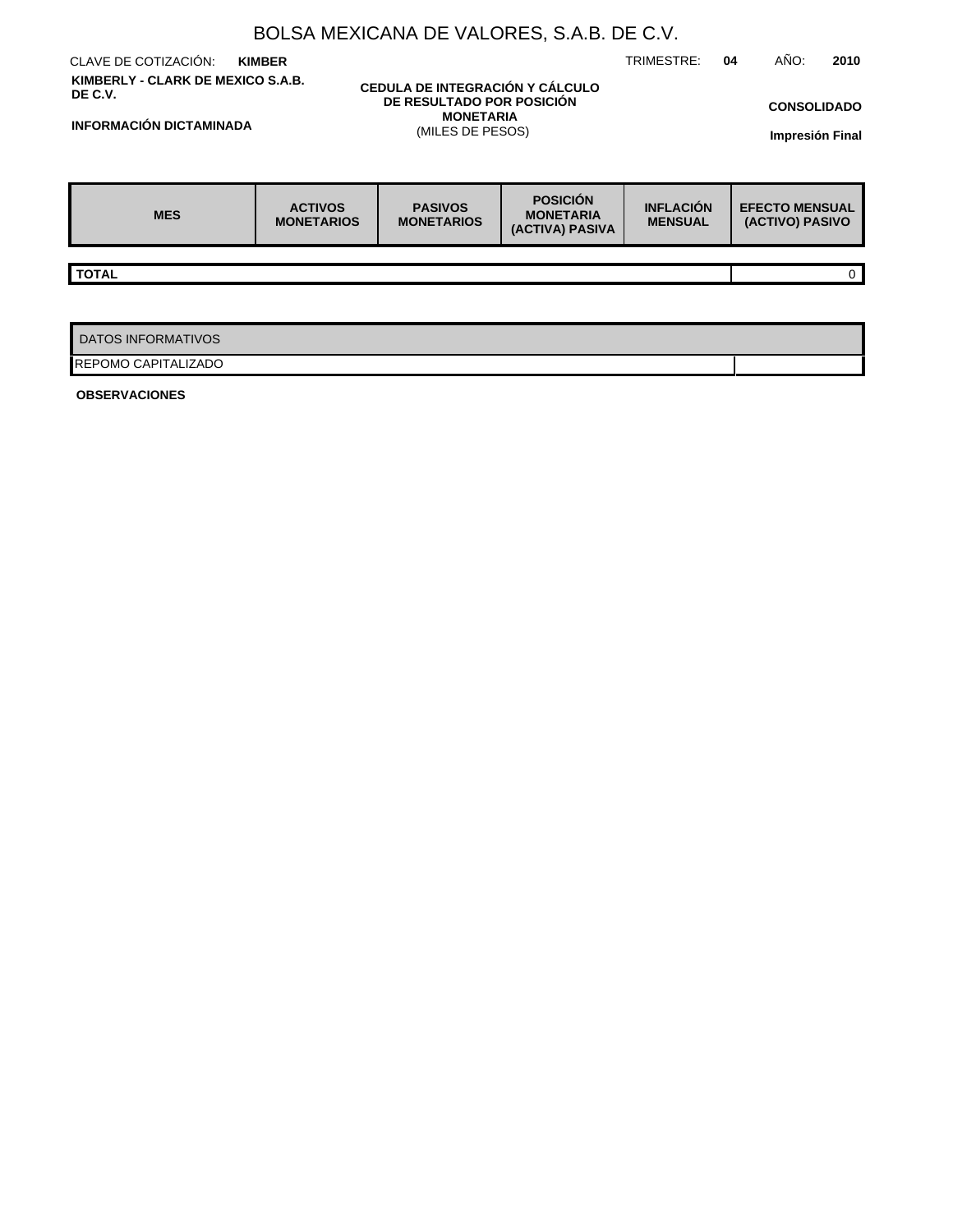| CLAVE DE COTIZACIÓN:<br><b>KIMBER</b>        |                              | TRIMESTRE: | 04            | AÑO: | 2010               |
|----------------------------------------------|------------------------------|------------|---------------|------|--------------------|
| KIMBERLY - CLARK DE MEXICO S.A.B.<br>DE C.V. | <b>INSTRUMENTOS DE DEUDA</b> |            | <b>PAGINA</b> |      | 1/2                |
| INFORMACIÓN DICTAMINADA                      |                              |            |               |      | <b>CONSOLIDADO</b> |
|                                              |                              |            |               |      | Impresión Final    |

LIMITACIONES FINANCIERAS SEGÚN ESCRITURAS DE LA EMISIÓN Y/O TITULO

LAS OBLIGACIONES DE LOS CERTIFICADOS BURSÁTILES, SON DE HACER Y DE NO HACER; LIMITACIONES FINANCIERAS NINGUNA.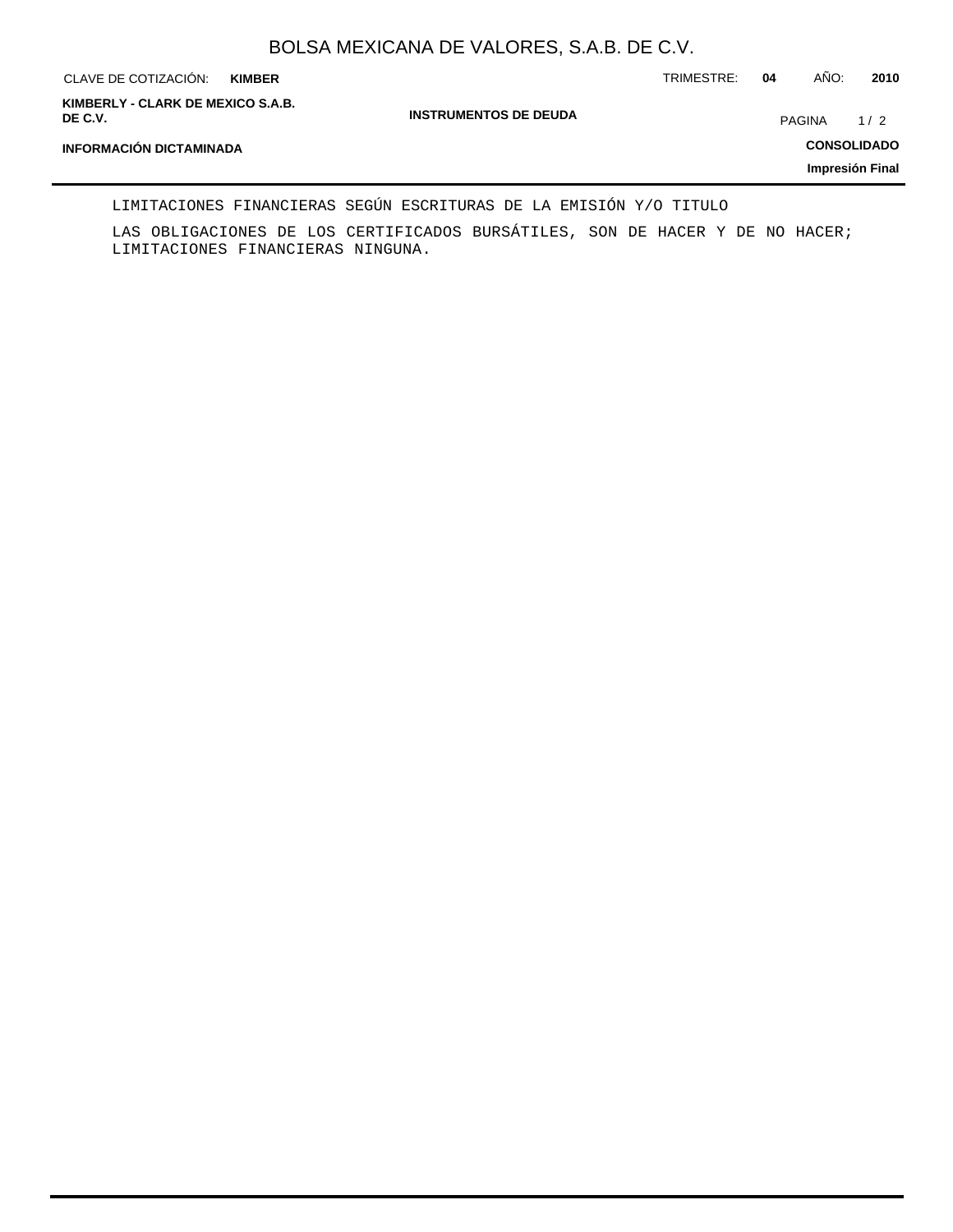| CLAVE DE COTIZACIÓN:<br><b>KIMBER</b>        |                              | TRIMESTRE: | 04 | AÑO:          | 2010               |
|----------------------------------------------|------------------------------|------------|----|---------------|--------------------|
| KIMBERLY - CLARK DE MEXICO S.A.B.<br>DE C.V. | <b>INSTRUMENTOS DE DEUDA</b> |            |    | <b>PAGINA</b> | 2/2                |
| <b>INFORMACIÓN DICTAMINADA</b>               |                              |            |    |               | <b>CONSOLIDADO</b> |
|                                              |                              |            |    |               | Impresión Final    |

SITUACIÓN ACTUAL DE LAS LIMITACIONES FINANCIERAS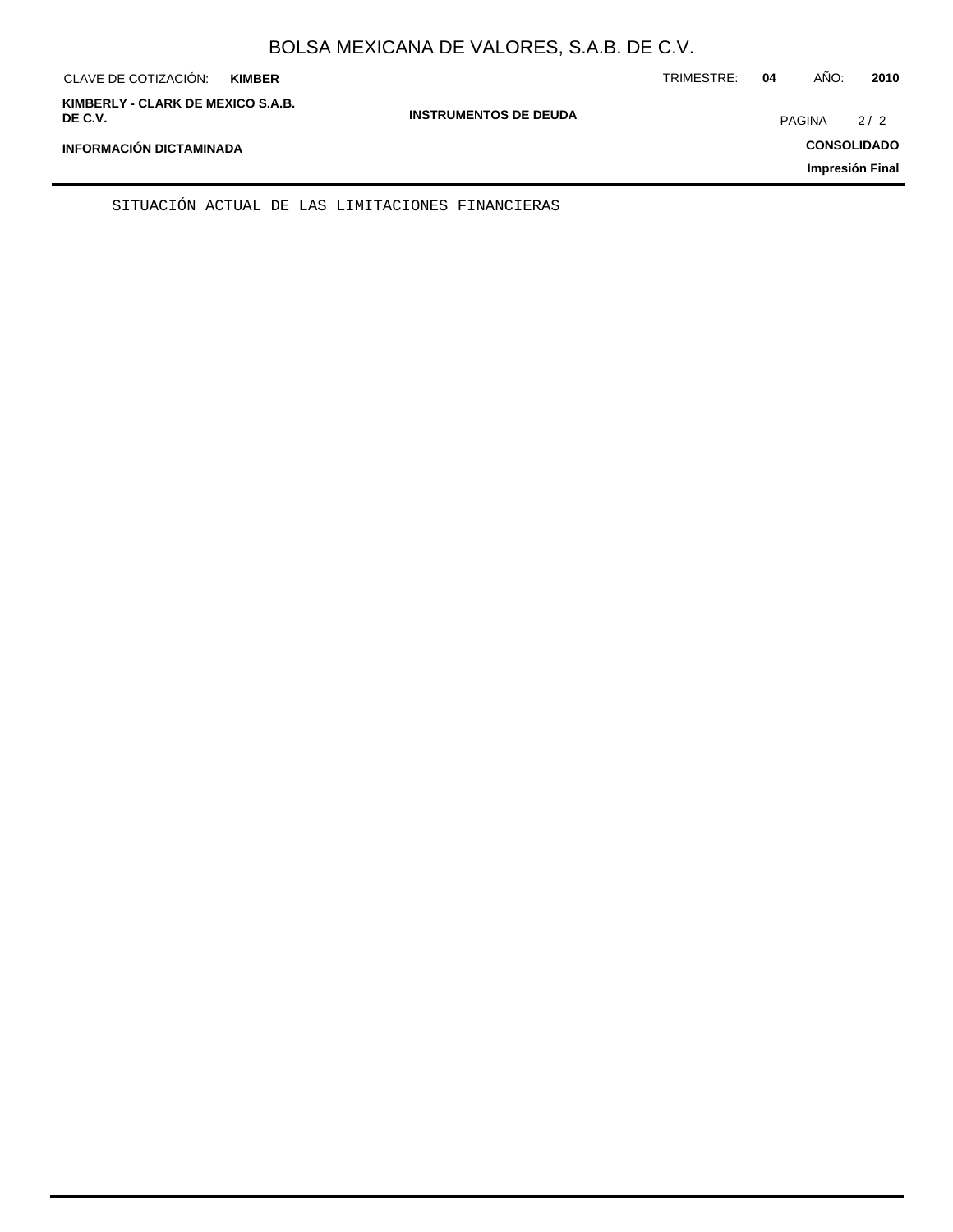CLAVE DE COTIZACIÓN: TRIMESTRE: **04** AÑO: **2010 KIMBER KIMBERLY - CLARK DE MEXICO S.A.B. DE C.V.**

### **PLANTAS, CENTROS COMERCIALES, DE DISTRIBUCIÓN Y/O SERVICIO**

**CONSOLIDADO**

**Impresión Final**

| <b>PLANTA O CENTRO</b>     | <b>ACTIVIDAD ECONOMICA</b> | <b>CAPACIDAD INSTALADA</b> | % DE UTIL. |
|----------------------------|----------------------------|----------------------------|------------|
| <b>PLANTA BAJIO</b>        | PRODUCTOS AL CONSUMIDOR    | 0                          | 0.00       |
| PLANTA ORIZABA             | PRODUCTOS AL CONSUMIDOR    | O                          | 0.00       |
| <b>PLANTA RAMOS ARIZPE</b> | PRODUCTOS AL CONSUMIDOR    | ∩                          | 0.00       |
| PLANTA TLAXCALA            | PRODUCTOS AL CONSUMIDOR    | 0                          | 0.00       |
| PLANTA CUAUTITLAN          | PRODUCTOS AL CONSUMIDOR    | ∩                          | 0.00       |
| PLANTA ECATEPEC            | PRODUCTOS AL CONSUMIDOR    | ∩                          | 0.00       |
| PLANTA TEXMELUCAN          | PRODUCTOS INSTITUCIONALES  | 0                          | 0.00       |
| PLANTA MORELIA             | PRODUCTOS AL CONSUMIDOR    |                            | 0.00       |

## **OBSERVACIONES**

LA CAPACIDAD INSTALADA Y EL PORCENTAJE DE UTILIZACIÓN VARIA SEGÚN LA PRODUCCIÓN.

## **INFORMACIÓN DICTAMINADA**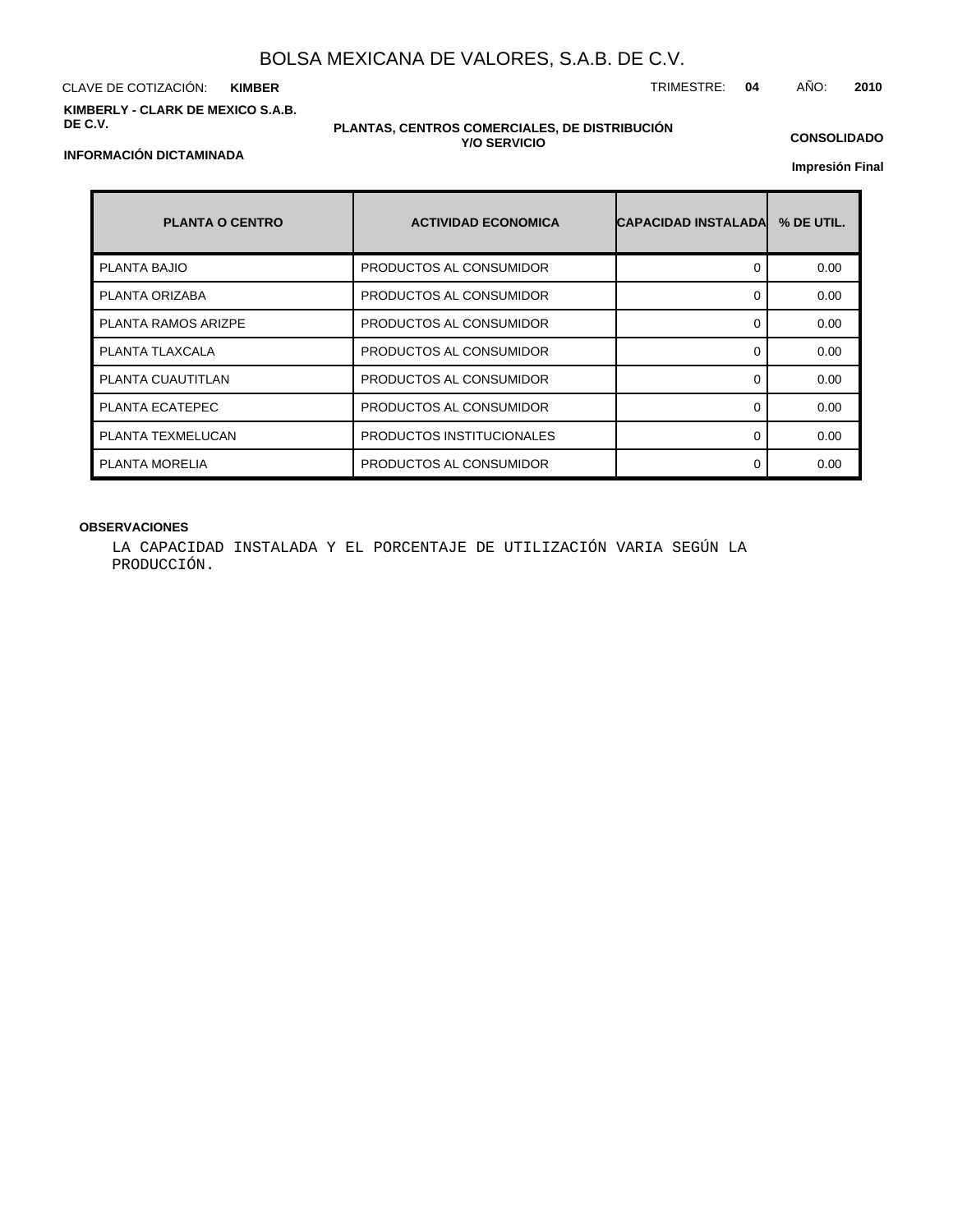CLAVE DE COTIZACIÓN **KIMBER KIMBERLY - CLARK DE MEXICO S.A.B. DE C.V.**

**INFORMACIÓN DICTAMINADA**

## **MATERIAS PRIMAS DIRECTAS**

## **CONSOLIDADO**

**Impresión Final**

| <b>MATERIAS PRIMAS</b>              | <b>PRINCIPALES PROVEEDORES</b>    | <b>ORIGEN</b> | SUST.<br>NAL. | % COSTO<br><b>PRODUCCIÓN</b><br><b>TOTAL</b> |
|-------------------------------------|-----------------------------------|---------------|---------------|----------------------------------------------|
| <b>POLIETILENO</b>                  | POLYCEL, PROPIFLEX                | Nacional      |               | 0.00                                         |
| <b>QUIMICOS</b>                     | POLIQUIMICOS, PROEQSA, SYMRISE    | Nacional      |               | 0.00                                         |
| <b>CORRUGADOS</b>                   | CORP. DURANGO, GPO. INLAND        | Nacional      |               | 0.00                                         |
| <b>FIBRA PARA RECICLAR</b>          | RECYCLE, REPACSA                  | Nacional      |               | 0.00                                         |
| <b>ADHESIVOS</b>                    | <b>HENKEL</b>                     | Nacional      |               | 0.00                                         |
| <b>CINTAS Y ELASTOMEROS</b>         | 3M, ARTEVA                        | Nacional      |               | 0.00                                         |
| <b>CELULOSA DE MADERA</b>           | ARACR, GP CELL, DOMT, WEY, FIBRIA | Importación   |               | 0.00                                         |
| <b>FIBRA P/RECICLAR Y RECICLADA</b> | HARMON, INT. PAPER                | Importación   |               | 0.00                                         |
| <b>POLIACRILATO DE SODIO</b>        | BASF, TOYOTA, STOCKHAUSEN         | Importación   |               | 0.00                                         |
| <b>POLIPROPILENO</b>                | <b>EXXONMOBIL</b>                 | Importación   |               | 0.00                                         |

**OBSERVACIONES**

TRIMESTRE **04** AÑO **2010**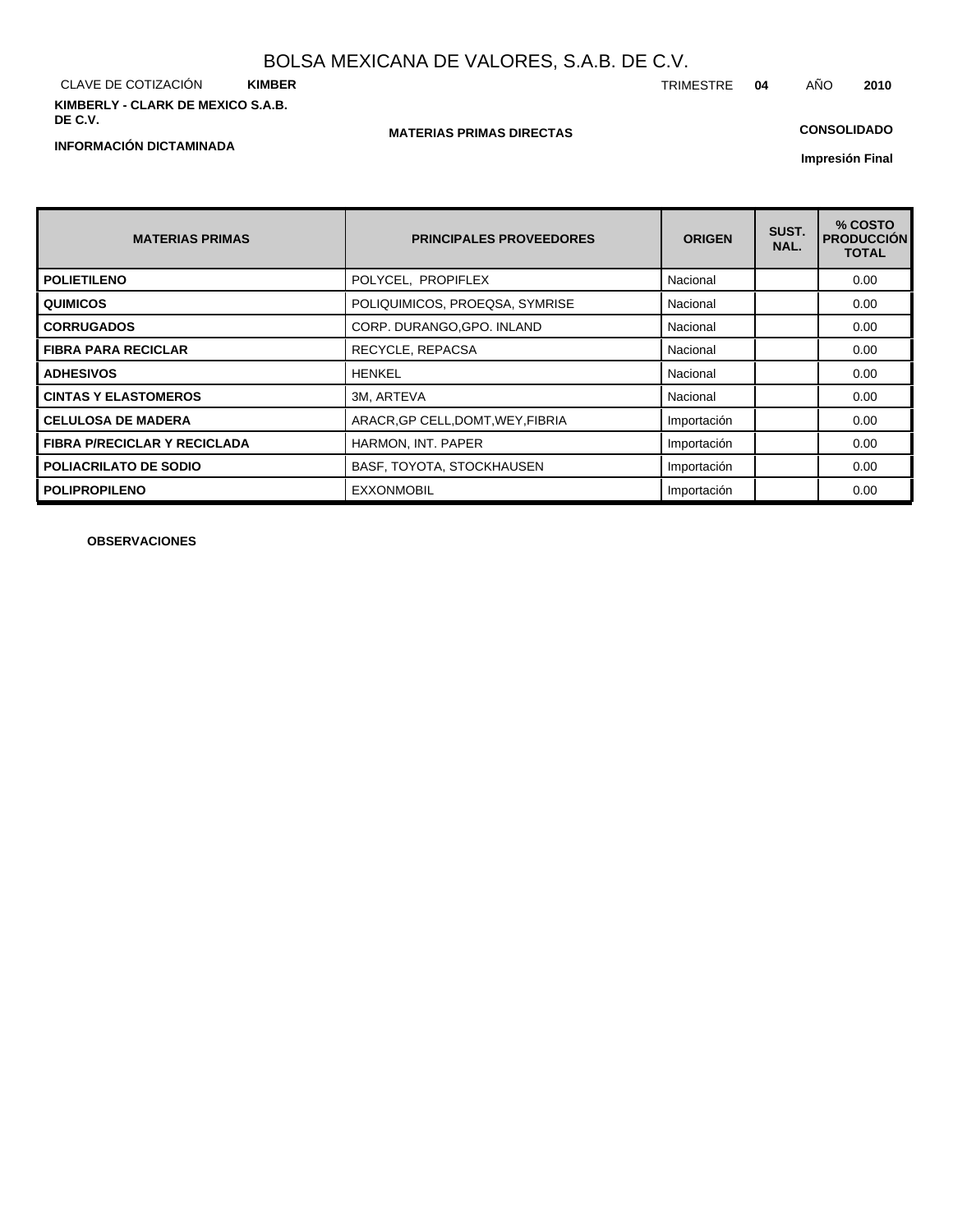CLAVE DE COTIZACIÓN TRIMESTRE **04** AÑO **2010 KIMBER KIMBERLY - CLARK DE MEXICO S.A.B.**

**INFORMACIÓN DICTAMINADA**

**DE C.V.**

## **DISTRIBUCIÓN DE VENTAS POR PRODUCTO**

## **CONSOLIDADO**

**Impresión Final**

| <b>PRINCIPALES</b>       | <b>VENTAS</b>  |                | % DE PART. | <b>PRINCIPALES</b> |                 |  |
|--------------------------|----------------|----------------|------------|--------------------|-----------------|--|
|                          | <b>VOLUMEN</b> | <b>IMPORTE</b> | MDO.       | <b>MARCAS</b>      | <b>CLIENTES</b> |  |
| <b>NACIONALES</b>        |                |                |            |                    |                 |  |
| PROD. AL CONSUMIDOR      | $\mathbf 0$    | 24,687,444     | 0.00       |                    |                 |  |
| <b>EXTRANJERAS</b>       |                |                |            |                    |                 |  |
| <b>INFORMACION TOTAL</b> | $\mathbf 0$    | 1,509,075      | 0.00       |                    |                 |  |
| <b>TOTAL</b>             |                | 26,196,519     |            |                    |                 |  |

VENTAS TOTALES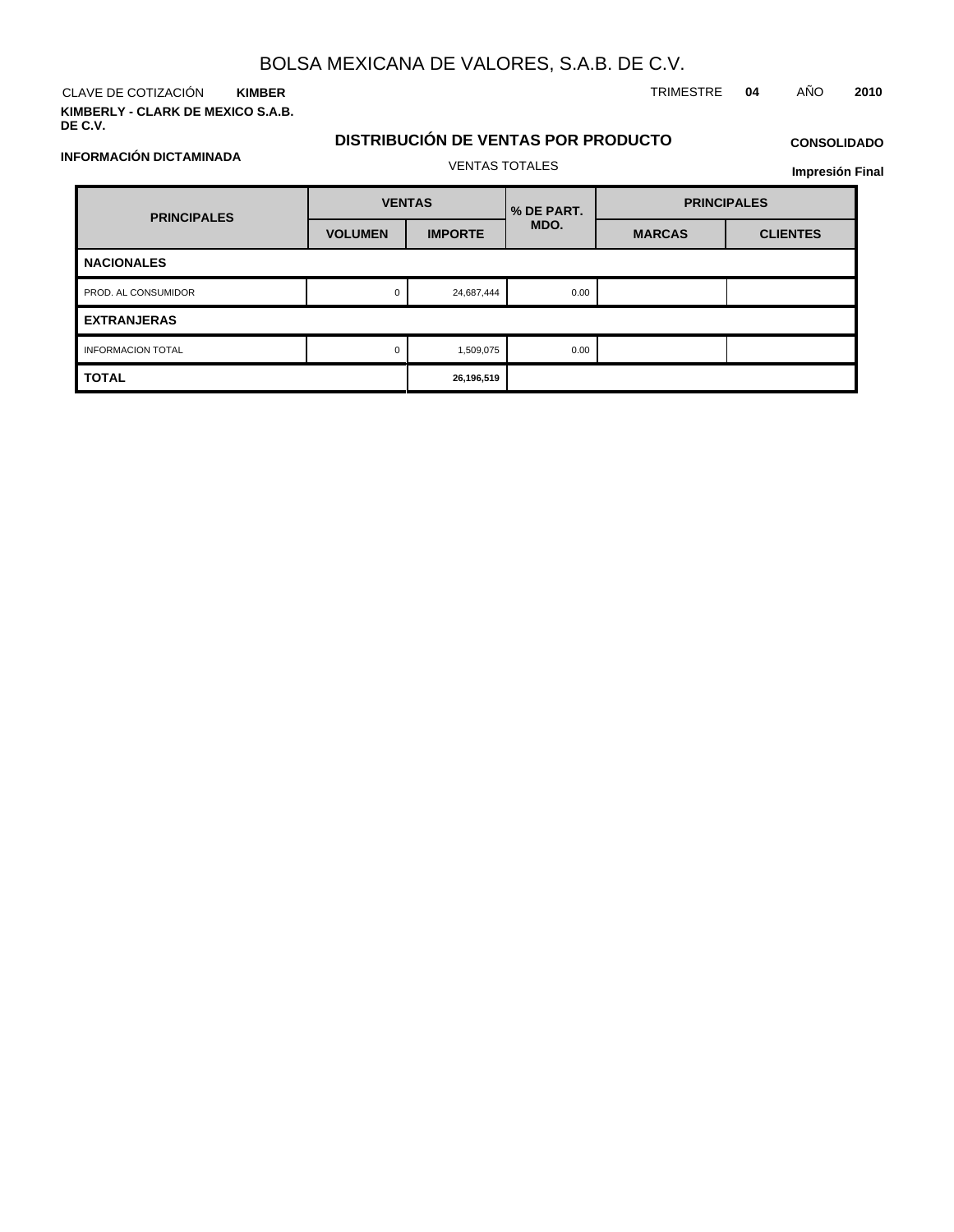**KIMBER**

**KIMBERLY - CLARK DE MEXICO S.A.B. DE C.V.**

**INFORMACIÓN DICTAMINADA**

CLAVE DE COTIZACIÓN TRIMESTRE **04** AÑO **2010**

## **DISTRIBUCIÓN DE VENTAS POR PRODUCTO**

# **CONSOLIDADO**

| <b>Impresión Final</b> |  |
|------------------------|--|
|------------------------|--|

| <b>PRINCIPALES</b>                   | <b>VENTAS</b>  |                | <b>DESTINO</b> | <b>PRINCIPALES</b> |                 |  |  |  |
|--------------------------------------|----------------|----------------|----------------|--------------------|-----------------|--|--|--|
|                                      | <b>VOLUMEN</b> | <b>IMPORTE</b> |                | <b>MARCAS</b>      | <b>CLIENTES</b> |  |  |  |
| <b>EXPORTACIÓN</b>                   |                |                |                |                    |                 |  |  |  |
| <b>INFORMACION TOTAL</b>             | 0              | 1,509,075      |                |                    |                 |  |  |  |
| <b>SUBSIDIARIAS EN EL EXTRANJERO</b> |                |                |                |                    |                 |  |  |  |

| TOTAL | ,509.075 |  |  |
|-------|----------|--|--|
|       |          |  |  |

**OBSERVACIONES**

VENTAS EXTRANJERAS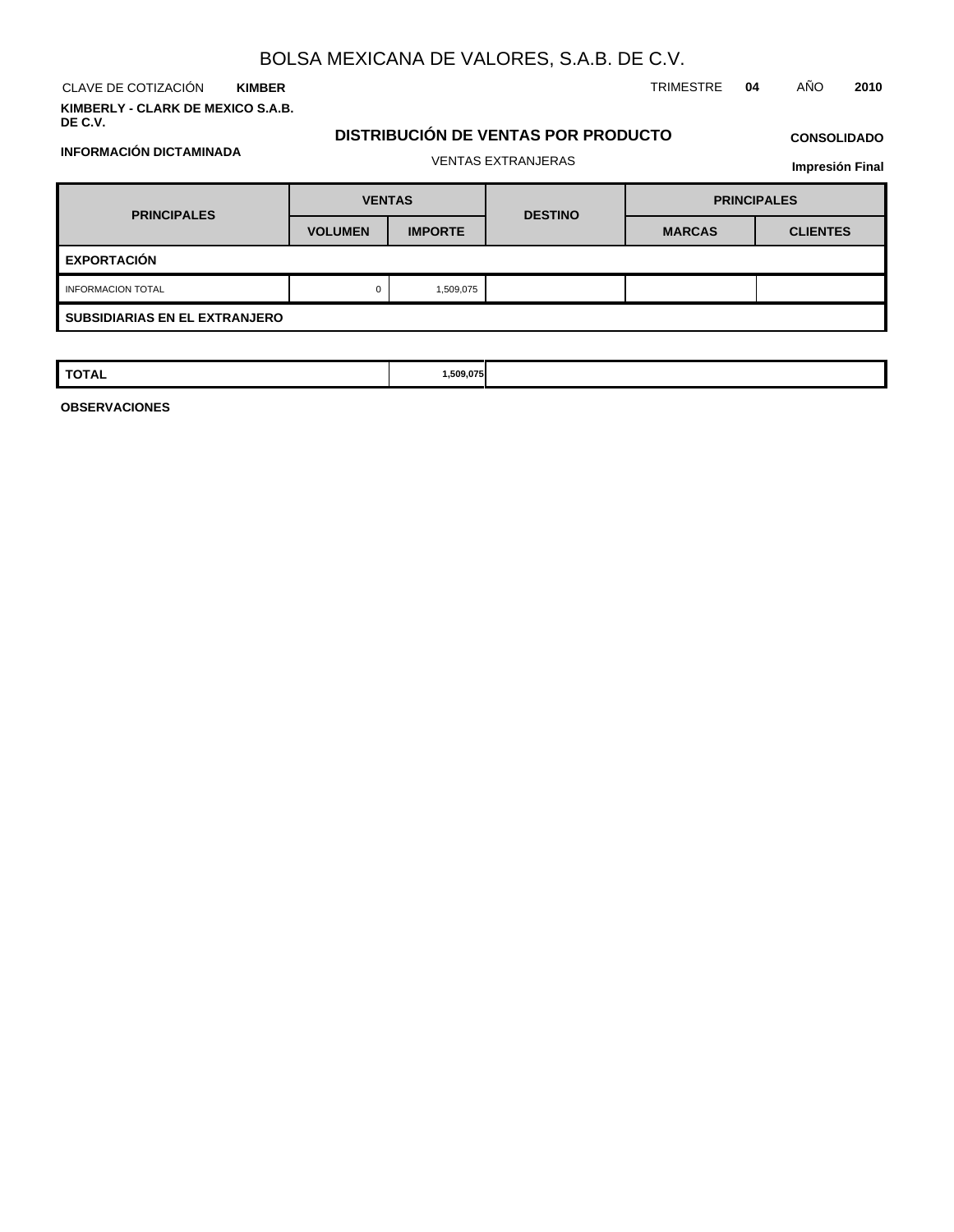|                                              |               | BULSA MEXICANA DE VALURES, S.A.B. DE C.V.                                            |            |    |               |                    |
|----------------------------------------------|---------------|--------------------------------------------------------------------------------------|------------|----|---------------|--------------------|
| CLAVE DE COTIZACIÓN:                         | <b>KIMBER</b> |                                                                                      | TRIMESTRE: | 04 | AÑO:          | 2010               |
| KIMBERLY - CLARK DE MEXICO S.A.B.<br>DE C.V. |               | <b>INFORMACIÓN DE PROYECTOS (Proyecto, Monto</b><br>Ejercido y Porcentaje de Avance) |            |    | <b>PAGINA</b> | 1/1                |
| <b>INFORMACIÓN DICTAMINADA</b>               |               |                                                                                      |            |    |               | <b>CONSOLIDADO</b> |
|                                              |               |                                                                                      |            |    |               | Impresión Final    |
|                                              |               |                                                                                      |            |    |               |                    |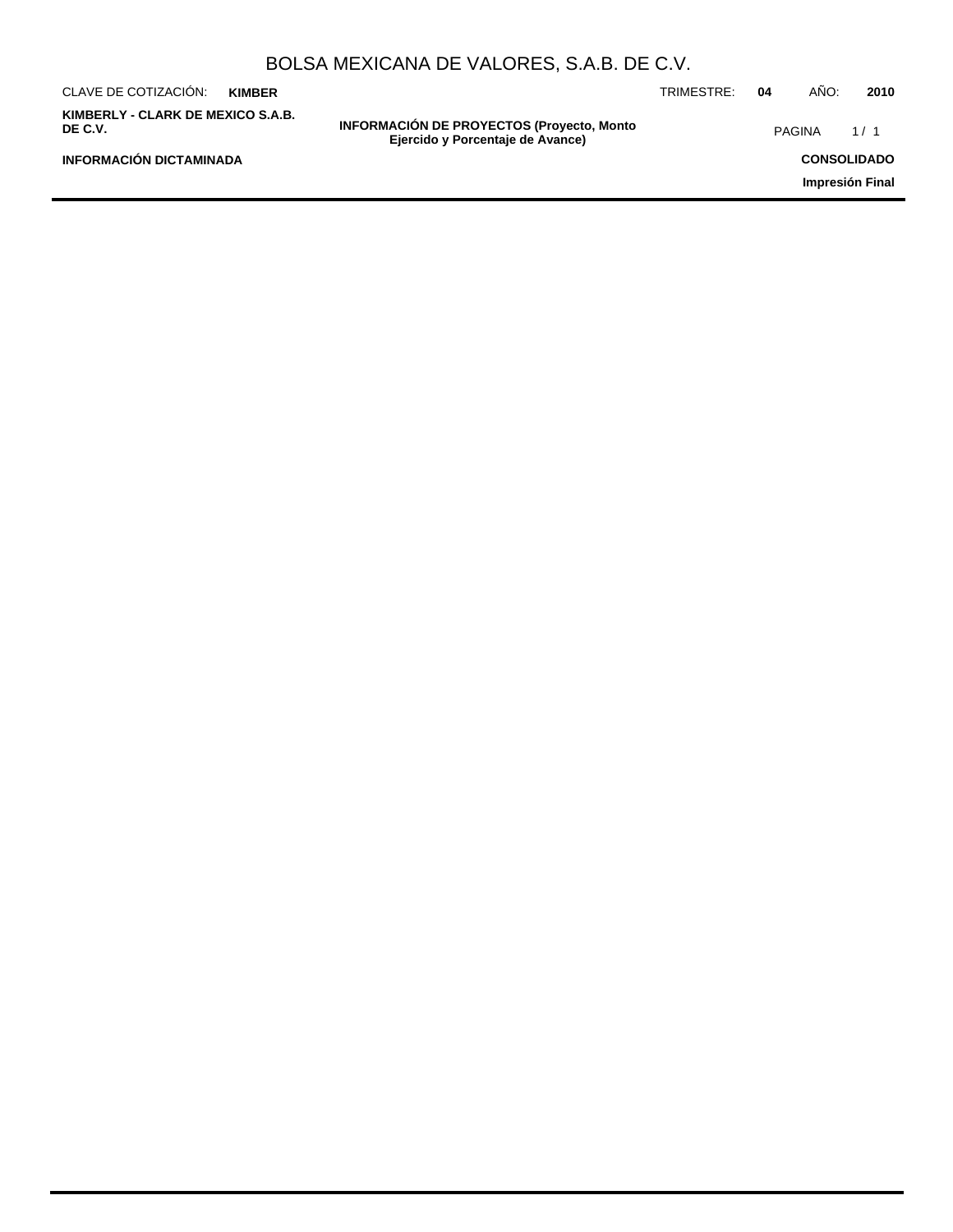CLAVE DE COTIZACIÓN: TRIMESTRE: **04** AÑO: **2010 KIMBER**

**INFORMACIÓN DICTAMINADA**

**KIMBERLY - CLARK DE MEXICO S.A.B. DE C.V.**

**TRANSACCIONES EN MONEDA EXTRANJERA Y CONVERSIÓN DE ESTADOS FINANCIEROS DE OPERACIONES EXTRANJERAS (Información relacionada al Boletín B-15)**

PAGINA 1/1

**CONSOLIDADO**

**Impresión Final**

EN 2010 FUE LIQUIDADA PAPER PRODUCTS TRADE CORPORATION, COMERCIALIZADORA ESTABLECIDA EN EL EXTERIOR PARA PROMOVER LOS PRODUCTOS DE KIMBERLY-CLARK DE MÉXICO, S.A.B. DE C.V.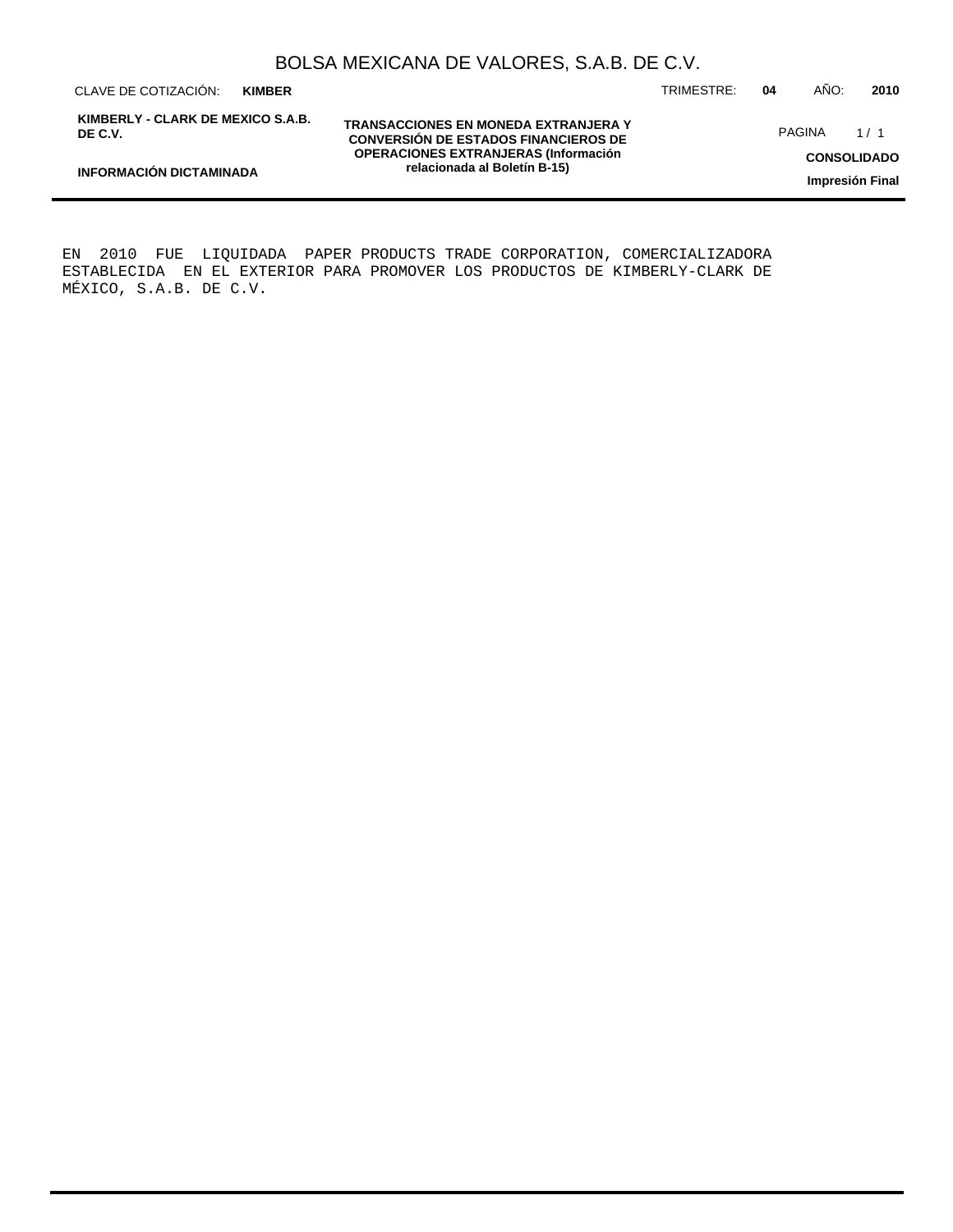**KIMBERLY - CLARK DE MEXICO S.A.B. DE C.V.** CLAVE DE COTIZACIÓN **KIMBER**

## **INTEGRACIÓN DEL CAPITAL SOCIAL PAGADO**

TRIMESTRE **04** AÑO **2010**

**CONSOLIDADO Impresión Final**

**INFORMACIÓN DICTAMINADA**

| <b>SERIES</b> | VALOR NOMINAL(\$) VIGENTE | <b>CUPÓN</b> |                     | <b>NUMERO DE ACCIONES</b> | <b>CAPITAL SOCIAL</b> |                          |             |                 |
|---------------|---------------------------|--------------|---------------------|---------------------------|-----------------------|--------------------------|-------------|-----------------|
|               |                           |              | <b>PORCIÓN FIJA</b> | <b>IPORCIÓN VARIABLEI</b> | <b>MEXICANOS</b>      | <b>LIBRE SUSCRIPCION</b> | <b>FIJO</b> | <b>VARIABLE</b> |
| A             | 0.000001                  | <b>291</b>   | 552,285,675         | 0                         | 552,285,675           | 0                        | 4,528       | 0               |
| lΒ            | 0.000001                  | <b>29</b>    | 509,388,640         |                           | $\mathbf{0}$          | 509,388,640              | 4,176       | 0               |
| <b>TOTAL</b>  |                           |              | 1,061,674,315       |                           | 552,285,675           | 509,388,640              | 8,704       | 0               |

**TOTAL DE ACCIONES QUE REPRESENTAN EL CAPITAL SOCIAL PAGADO A LA FECHA DE ENVIO DE LA INFORMACIÓN:** 1,061,674,315

**OBSERVACIONES**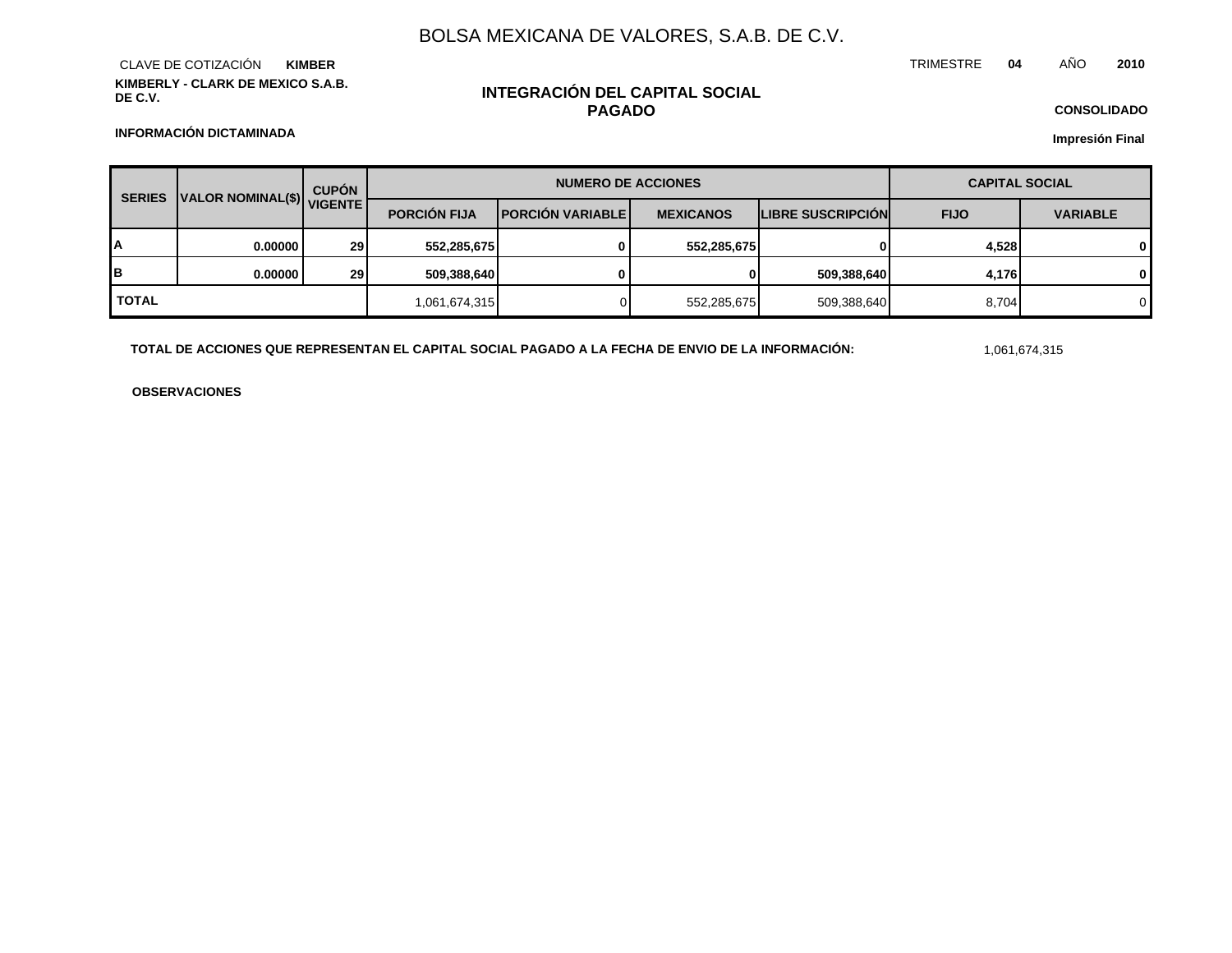**KIMBERLY - CLARK DE MEXICO S.A.B. DE C.V.**

**INSTRUMENTOS FINANCIEROS DERIVADOS**

TRIMESTRE: **04** AÑO: **2010**

 $1/4$ PAGINA

**CONSOLIDADO**

**Impresión Final**

## **INFORMACIÓN DICTAMINADA**

INFORMACIÓN CUALITATIVA =======================

KIMBER MANTIENE LA POLÍTICA DE QUE EL USO DE DERIVADOS OBEDEZCA EXCLUSIVAMENTE A FINES DE COBERTURA. LA EMPRESA CUENTA CON PROCEDIMIENTOS INTERNOS Y CONTROLES QUE VERIFICAN QUE DICHOS INSTRUMENTOS FINANCIEROS CUMPLAN CON ESE FIN.

EL PROCEDIMIENTO QUE SIGUE LA COMPAÑÍA PARA LA CONTRATACIÓN DE UN INSTRUMENTO FINANCIERO DERIVADO ES EL SIGUIENTE:

EL TESORERO DE LA COMPAÑÍA REALIZA UN ANÁLISIS DE LOS RIESGOS (VALOR EN RIESGO), LIQUIDEZ Y ALTERNATIVAS DE COBERTURA QUE EXISTEN EN EL MERCADO Y QUE HAN SIDO EXPUESTOS POR LAS DISTINTAS INSTITUCIONES FINANCIERAS CON LAS QUE LA EMPRESA TRABAJA. EL TESORERO LE PRESENTA DICHO ESTUDIO Y SU RECOMENDACIÓN AL DIRECTOR DE FINANZAS EL CUAL ANALIZA Y POSTERIORMENTE SOMETE A CONSIDERACIÓN DEL DIRECTOR GENERAL UNA RECOMENDACIÓN. FINALMENTE, TAL RECOMENDACIÓN ES PRESENTADA AL PRESIDENTE DEL CONSEJO QUIEN DA LA APROBACIÓN O NEGATIVA SOBRE LA CONTRATACIÓN DEL INSTRUMENTO FINANCIERO DERIVADO EN CUESTIÓN.

CUANDO UN DERIVADO HA SIDO CONTRATADO, EL ESQUEMA DE COBERTURA A QUE SE REFIERE, SE PRESENTA AL COMITÉ DE AUDITORÍA INTEGRADO POR CONSEJEROS INDEPENDIENTES Y FINALMENTE SE EXPONE AL CONSEJO DE ADMINISTRACIÓN EN LA SESIÓN INMEDIATA SIGUIENTE, CON EL FIN DE MANTENER DEBIDAMENTE INFORMADOS A LOS CONSEJEROS.

RIESGOS SUJETOS DE COBERTURA ============================

DENTRO DE LA ESTRUCTURA DE COSTOS DE LA COMPAÑÍA, LAS PULPAS Y CELULOSAS, ASÍ COMO EL GAS NATURAL TIENEN UN PAPEL IMPORTANTE; ESTOS DOS COMPONENTES DEL COSTO PUEDEN FUNCIONAR COMO SUBYACENTES EN LA CONTRATACIÓN DE ALGÚN INSTRUMENTO FINANCIERO DERIVADO QUE DE CERTIDUMBRE A LA ADMINISTRACIÓN DE LA COMPAÑÍA SOBRE SU VALOR FUTURO. AL 31 DE DICIEMBRE DE 2010, LA COMPAÑÍA NO CUENTA CON NINGÚN DERIVADO DE COBERTURA SOBRE ESTOS INSUMOS NI SOBRE NINGÚN OTRO COMPONENTE DEL COSTO DE PRODUCCIÓN.

UNA PARTE IMPORTANTE DEL COSTO DE PRODUCCIÓN ESTÁ DENOMINADA EN DÓLARES AMERICANOS. EN EL PASADO LA EMPRESA REALIZÓ OPERACIONES DE COBERTURA SOBRE ESTA DIVISA CON EL FIN DE CUBRIR LA EXPOSICIÓN A FLUCTUACIONES CAMBIARIAS. AL 31 DE DICIEMBRE DE 2010, LA EMPRESA NO CUENTA CON NINGÚN DERIVADO SOBRE EL TIPO DE CAMBIO.

EL 99% DE LA DEUDA DE KIMBER ESTÁ DENOMINADA EN PESOS BAJO LA MODALIDAD DE CERTIFICADOS BURSÁTILES DE LARGO PLAZO CON TASAS FIJAS Y VARIABLES. LA ADMINISTRACIÓN DE LA COMPAÑÍA SE HA PREOCUPADO POR REDUCIR LA EXPOSICIÓN EN VARIACIONES DE TASAS DE INTERÉS SOBRE DICHOS CERTIFICADOS BURSÁTILES BUSCANDO UN EQUILIBRIO ENTRE TASAS. CUANDO EN EL MERCADO MEXICANO SE HAN GENERADO OPORTUNIDADES PARA MANTENER DICHO BALANCE, LA EMPRESA HA RECURRIDO A INSTRUMENTOS FINANCIEROS DERIVADOS PARA LOGRAR DICHO FIN.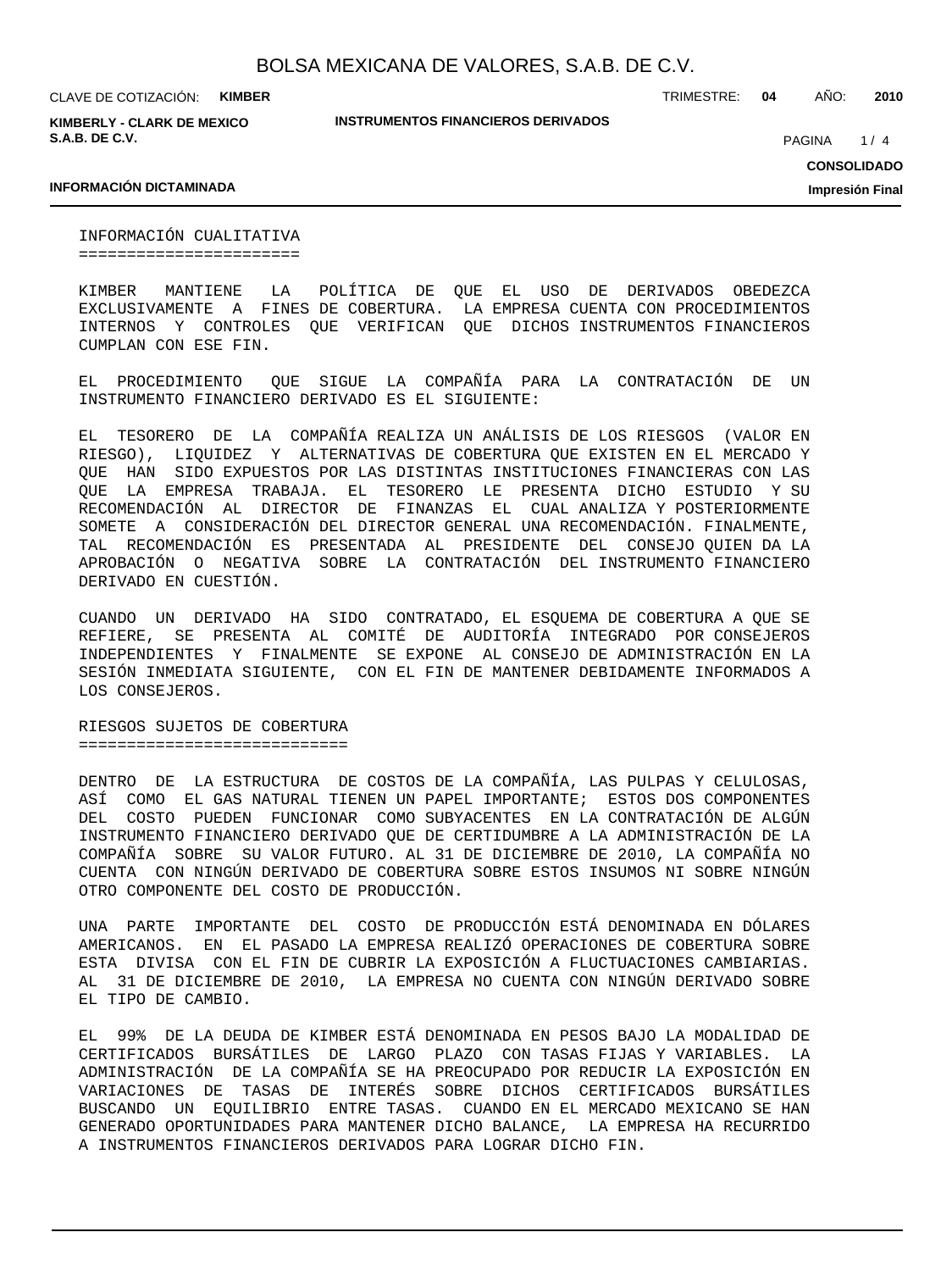**KIMBERLY - CLARK DE MEXICO S.A.B. DE C.V.**

**INSTRUMENTOS FINANCIEROS DERIVADOS**

TRIMESTRE: **04** AÑO: **2010**

 $2/4$ PAGINA

**CONSOLIDADO**

### **INFORMACIÓN DICTAMINADA**

**Impresión Final**

LA EMPRESA NO TIENE RESTRICCIONES SOBRE LOS MERCADOS DE NEGOCIACIÓN DONDE SE LLEVEN A CABO DICHOS INSTRUMENTOS FINANCIEROS DERIVADOS, ESTOS ESTARÁN EN FUNCIÓN DE LAS CARACTERÍSTICAS DEL DERIVADO.

KIMBER NO MANTIENE UNA POLÍTICA SOBRE LLAMADAS DE MARGEN NI COLATERALES, ESTAS SE DECIDEN DEPENDIENDO DEL INSTRUMENTO FINANCIERO DERIVADO QUE SE TRATE EN CUESTIÓN.

LOS PROCEDIMIENTOS INTERNOS SON AUDITADOS POR EL AUDITOR INTERNO DE LA COMPAÑÍA Y LAS CIFRAS REFLEJADAS EN LOS ESTADOS FINANCIEROS PRODUCTO DE LAS OPERACIONES CON INSTRUMENTOS FINANCIEROS DERIVADOS SON AUDITADAS POR EL DESPACHO DE AUDITORÍA EXTERNO CON EL QUE CUENTA LA COMPAÑÍA.

SWAP DE TASAS DE INTERÉS POR CRÉDITOS EN MONEDA NACIONAL ========================================================

AL 31 DE DICIEMBRE DE 2010, KIMBER TIENE FINANCIAMIENTOS EN CERTIFICADOS BURSÁTILES POR \$11,250 MILLONES DE PESOS. DE DICHO TOTAL, \$6,300 ESTÁN CONTRATADOS A TASA VARIABLE.

CON LA FINALIDAD DE REDUCIR EL RIESGO EN LAS VARIACIONES EN TASAS DE INTERÉS EL 9 DE JULIO DE 2007 SE REALIZÓ CON EL BANCO NACIONAL DE MÉXICO, S.A. UN CONTRATO DE INTERCAMBIO DE TASAS DE INTERÉS POR UN MONTO DE \$1,500 MILLONES DE PESOS PARA CONVERTIR EL PERFIL DE PAGO DE INTERÉS VARIABLE A TASA FIJA DE 8.01% ANUAL Y CON VENCIMIENTOS MENSUALES. LA FECHA DE VENCIMIENTO DE ESTE CONTRATO ES EL 26 DE JUNIO DE 2017. ESTOS 1,500 MILLONES FORMAN PARTE DE UNA EMISIÓN DE CERTIFICADOS BURSÁTILES POR 2,500 MILLONES EMITIDOS EN 2007, LOS CUALES PAGAN INTERESES A TIIE – 10 PUNTOS BASE.

DEBIDO A QUE TANTO EL IMPORTE COMO LOS VENCIMIENTOS DEL CAPITAL Y LOS PAGOS DE INTERÉS SON IGUALES A LA PORCIÓN DEL CRÉDITO, SE DESIGNÓ A ESTE CONTRATO COMO INSTRUMENTO DE COBERTURA DE FLUJOS DE EFECTIVO. EL PORCENTAJE DE COBERTURA SOBRE LA PARTE DE DEUDA EN TASA VARIABLE ES DEL 24%.

KIMBER HA MANTENIDO LA POLÍTICA DE USAR A LA MISMA INSTITUCIÓN FINANCIERA CON LA QUE SE CONTRATA EL INSTRUMENTO FINANCIERO DERIVADO COMO AGENTE DE CÁLCULO O VALUADOR, EN ESE SENTIDO LA COMPAÑÍA RECIBE INFORMACIÓN MENSUAL SOBRE EL VALOR RAZONABLE DE DICHO INSTRUMENTO. ADICIONALMENTE LA COMPAÑÍA CUENTA CON MODELOS DE VALUACIÓN DISEÑADOS POR SU SOCIO KIMBERLY-CLARK CORPORATION LOS CUALES PERMITEN VALIDAR DE FORMA MENSUAL LA INFORMACIÓN RECIBIDA POR LA INSTITUCIÓN FINANCIERA.

LA COMPAÑÍA CUENTA CON LÍNEAS DE CRÉDITO SUFICIENTES QUE REDUCEN LA POSIBILIDAD DE UNA LLAMADA DE MARGEN POR LA CONTRAPARTE, DE LA MISMA MANERA DICHAS LÍNEAS DE CRÉDITO PUEDEN FUNCIONAR COMO COLATERAL EN CASO DE SER NECESARIO. AL 31 DE DICIEMBRE DE 2010, LA COMPAÑÍA NO HA OTORGADO GARANTÍA ALGUNA EN RELACIÓN AL INSTRUMENTO FINANCIERO DERIVADO.

LA COMPAÑÍA RECONOCE TODOS LOS ACTIVOS O PASIVOS QUE SURGEN DE LAS OPERACIONES CON INSTRUMENTOS FINANCIEROS DERIVADOS EN EL BALANCE GENERAL A VALOR RAZONABLE, INDEPENDIENTEMENTE DEL PROPÓSITO DE SU TENENCIA. EL VALOR RAZONABLE SE DETERMINA CON PRECIOS DE MERCADO RECONOCIDOS Y CON BASE EN TÉCNICAS DE VALUACIÓN ACEPTADAS EN EL ÁMBITO FINANCIERO.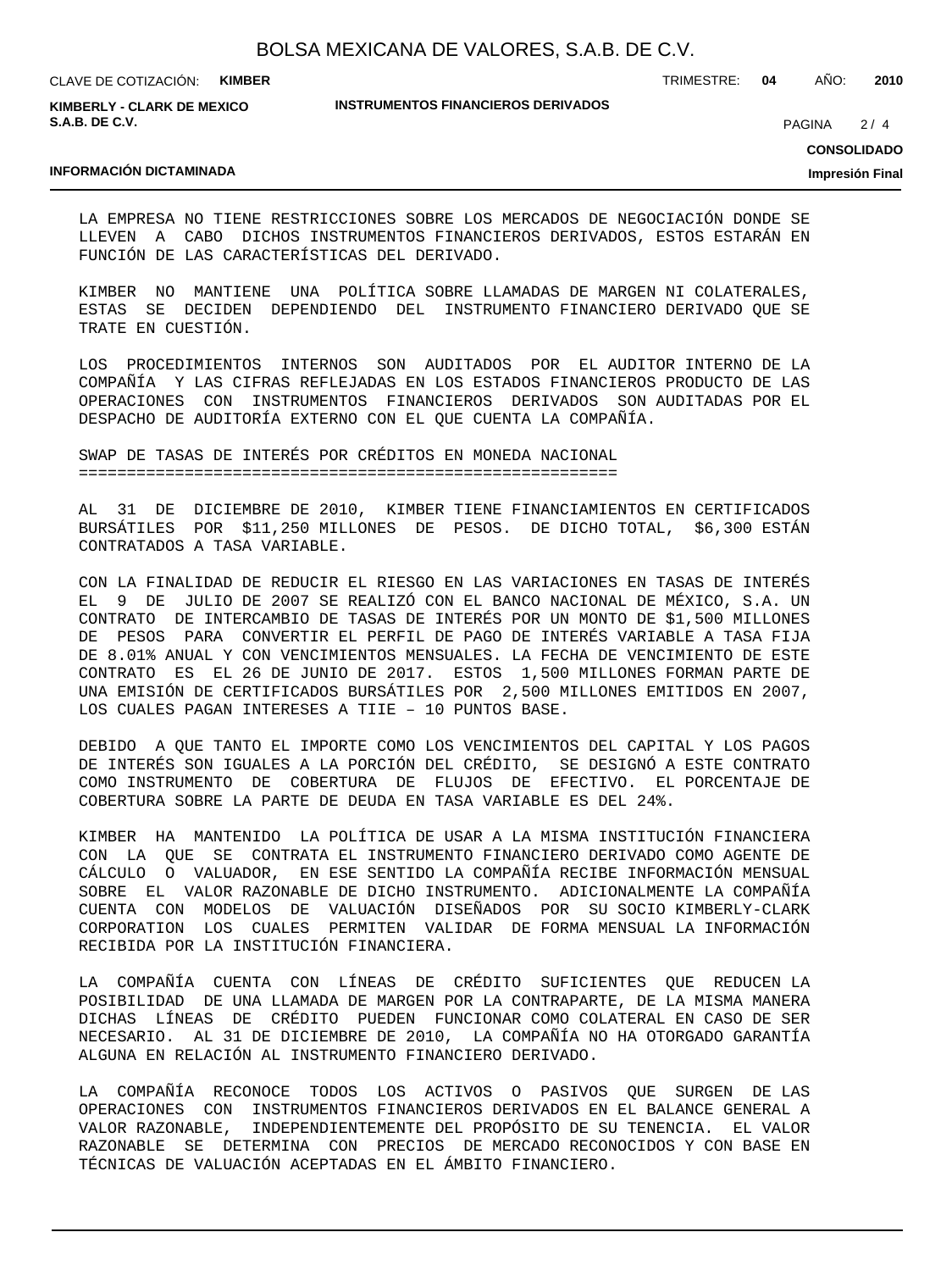| BOLSA MEXICANA DE VALORES, S.A.B. DE C.V. |  |  |
|-------------------------------------------|--|--|
|-------------------------------------------|--|--|

**KIMBERLY - CLARK DE MEXICO S.A.B. DE C.V.**

**INSTRUMENTOS FINANCIEROS DERIVADOS**

TRIMESTRE: **04** AÑO: **2010**

 $3/4$ **PAGINA** 

**CONSOLIDADO**

**Impresión Final**

### **INFORMACIÓN DICTAMINADA**

INFORMACIÓN DE RIESGOS EN EL USO DE DERIVADOS E INFORMACIÓN CUANTITATIVA ========================================================================

LA COMPAÑÍA CUENTA CON RECURSOS PROPIOS Y LÍNEAS DE CRÉDITO NO COMPROMETIDAS CON DIVERSAS INSTITUCIONES FINANCIERAS LAS CUALES PUDIERA ACCESAR PARA ATENDER CUALQUIER NECESIDAD DERIVADA DE REQUERIMIENTOS POR EL USO DE DERIVADOS. AL 31 DE DICIEMBRE DE 2010, LA POSICIÓN DE EFECTIVO DE LA COMPAÑÍA ES DE \$6,307 MILLONES DE PESOS.

A LA FECHA DE ESTE REPORTE NO SE HA IDENTIFICADO NINGÚN RIESGO O CONTINGENCIA FUTURA EN LA POSICIÓN DEL INSTRUMENTO FINANCIERO DERIVADO, DE LA MISMA MANERA NO EXISTE NINGUNA EVENTUALIDAD O CAMBIO EN EL VALOR DEL SUBYACENTE QUE IMPLIQUE QUE EL USO DEL DERIVADO ACTUALMENTE CONTRATADO DIFIERA DEL ORIGINALMENTE CONTRATADO NI QUE IMPLIQUE LA PÉRDIDA PARCIAL O TOTAL DE LA COBERTURA, POR LO TANTO, LA COMPAÑÍA ESTIMA NO ASUMIR NUEVAS OBLIGACIONES CON RELACIÓN A ESTE DERIVADO.

EL VALOR RAZONABLE DE ESTE CONTRATO ES UN PASIVO A LARGO PLAZO POR \$102.6 MILLONES DE PESOS Y LA CONTRAPARTIDA NETA DE IMPUESTOS SE PRESENTA COMO PARTE DEL RESULTADO INTEGRAL EN EL CAPITAL CONTABLE. DURANTE 2010 SE RECONOCIÓ UN EFECTO NETO DESFAVORABLE EN EL RESULTADO INTEGRAL DE FINANCIAMIENTO POR \$48.7 MILLONES DE PESOS.

DURANTE EL TRIMESTRE, NO SE VENCIÓ NI SE CERRÓ NINGÚN INSTRUMENTO FINANCIERO DERIVADO. DE LA MISMA MANERA, NINGUNA LLAMADA DE MARGEN FUE RECIBIDA DURANTE DICHO PERIODO.

AL 31 DE DICIEMBRE DE 2010, NO SE HA PRESENTADO NINGÚN INCUMPLIMIENTO CON RELACIÓN A ESTE INSTRUMENTO FINANCIERO DERIVADO.

AUN CUANDO DICHO INSTRUMENTO FINANCIERO DERIVADO NO ESTÁ NI REMOTAMENTE CERCANO A LOS LÍMITES IMPUESTOS POR LA CNBV PARA PRESENTAR LA TABLA 1, ESTÁ SE ADJUNTA EN ARAS DE ACLARAR AÚN MÁS LA INFORMACIÓN A NUESTROS INVERSIONISTAS.

(CIFRAS EN MILLONES DE PESOS)

| TIPO               | FINES          | MONTO    |                             | VALOR DEL ACTIVO | <b>VALOR</b>     |       | MONTOS     | COLATERAL  |
|--------------------|----------------|----------|-----------------------------|------------------|------------------|-------|------------|------------|
| DE                 | DE             | NOCIONAL |                             | SUBYACENTE/      | RAZONABLE        |       | DE         | /LINEAS DE |
| DERIVADO,          | COBERT.        | /VALOR   |                             | VARIABLE DE      |                  |       | VENC.      | CREDITO/   |
| VALOR              | U OTROS        | NOMINAL  |                             | REFERENCIA       |                  |       | <b>POR</b> | VALORES    |
| $\Omega$           | FINES          |          | TRIM.                       | TRIM.            | TRIM.            | TRIM. | AÑO        | DADOS EN   |
| <b>CONTRATO</b>    | TALES<br>COMO  |          | ACTUAL                      | ANT.             | ACTUAL           | ANT.  |            | GARANTÍA   |
|                    | NEGOCIAC.      |          |                             |                  |                  |       |            |            |
| SWAP<br>DE<br>TASA | COBER-<br>TURA | \$1,500  | TIEE<br>$-0.10$ % $-0.10$ % | TIIE             | $$102.6$ \$166.9 |       | N/A        | N/A        |
| DE                 |                |          |                             |                  |                  |       |            |            |
| INTERÉS            |                |          |                             |                  |                  |       |            |            |